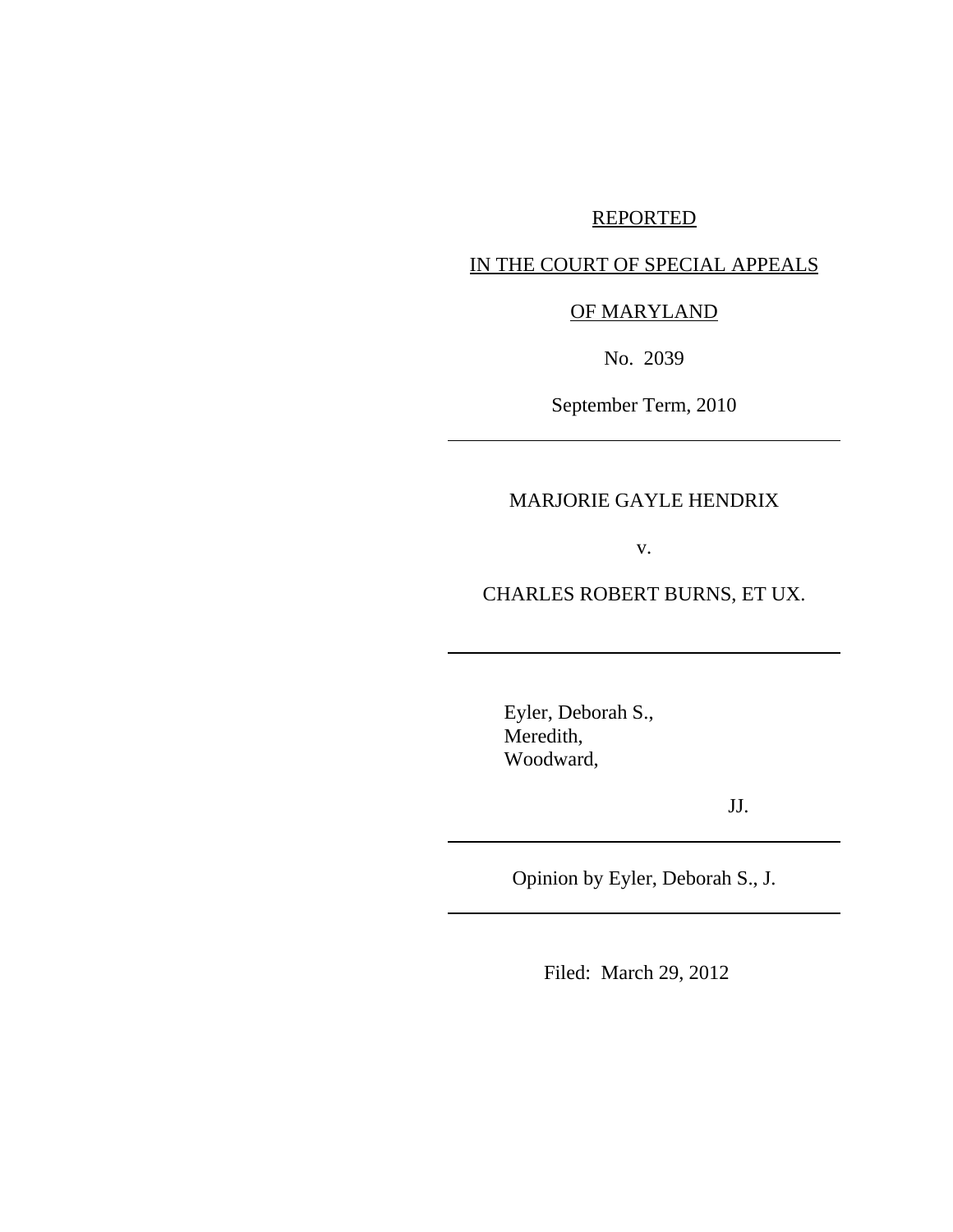Marjorie Gayle Hendrix, the appellant, was injured in an automobile accident caused by Charles Robert Burns, one of the appellees. In the Circuit Court for Baltimore County, Mrs. Hendrix sued Mr. Burns and Candice Marie Burns, his wife, the other appellee, alleging battery and negligence against Mr. Burns and negligent entrustment against Mrs. Burns. Mrs. Hendrix prayed a jury trial. Before trial, the court granted summary judgment on the battery claim and Mr. and Mrs. Burns admitted liability on the negligence claims against them. The trial court granted motions *in limine* that precluded Mrs. Hendrix from introducing certain evidence and making certain information known to the jury, as we shall discuss below; it also granted a motion to strike an amendment to the complaint.

The case was tried to the jury solely on damages, for four days. The jurors returned a verdict in favor of Mrs. Hendrix for \$85,000. Unhappy with the outcome, Mrs. Hendrix noted an appeal, posing four questions for review, which we have combined and reworded as follows:

- I. Did the circuit court err in granting summary judgment on the battery claim?
- II. Did the circuit court err or abuse its discretion by granting motions *in limine* that precluded the admission of certain evidence?
- III. Did the circuit court abuse its discretion by granting Mrs. Burns's motion to strike Mrs. Hendrix's amendment to the complaint?<sup>1</sup>

<sup>&</sup>lt;sup>1</sup>The questions as framed by Mrs. Hendrix are:

<sup>1.</sup> Did the lower court err in granting summary judgment in favor of the Defendant/Appellee, Charles Robert Burns, on Appellant's claim of battery by automobile, where the record established that this Appellee was engaged in a high-speed "road rage"pursuit of another motorist on a heavily traveled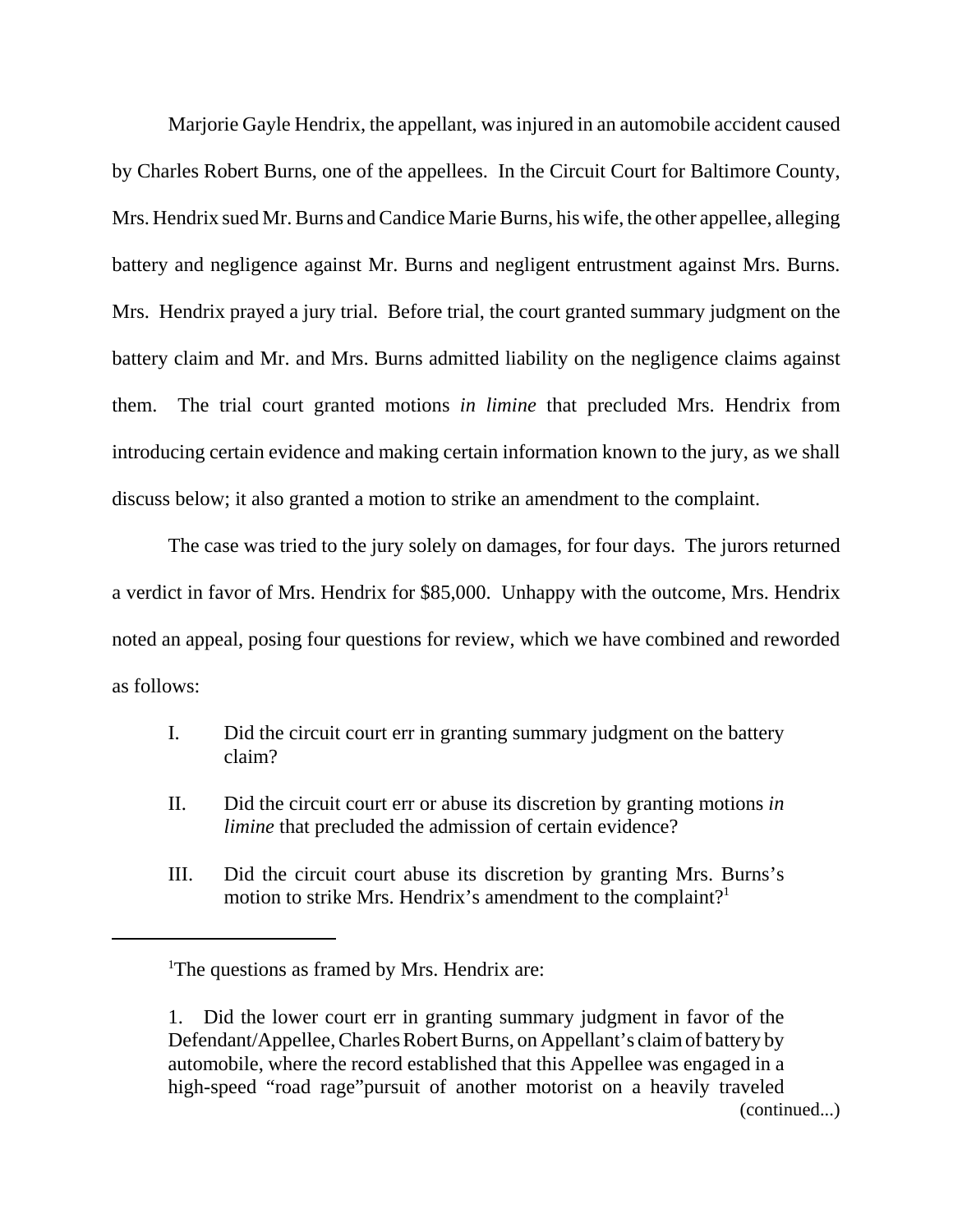We shall affirm the circuit court's judgment.

## **FACTS AND PROCEEDINGS**

The automobile accident that gave rise to this lawsuit took place on July 25, 2005, at

approximately 5:30 p.m., at the intersection of Belair Road and Glen Park Road, which at its

western terminus is the entry to a shopping center. The intersection is controlled by a traffic

light.

(...continued)

2. Did the total blackout imposed by the lower court at trial regarding both the assertion of, and the factual basis for, Appellant's claim for negligent entrustment against Appellee, Candice Marie Burns, violate Appellant's right to a fair, open and public jury trial and also operate to confuse and/or mislead the jury by preventing it from knowing the nature of and the factual basis for Appellant's cause of action against Ms. Burns?

3. Where the evidence of Appellees' pre- and post-crash conduct was relevant and material to the cause, the nature and extent of Appellant's claim for "noneconomic" damages for mental anguish and emotional distress ("psychic injury") resulting from her awareness that conduct, and given the nature of Appellant's career employment, did the lower court err, abuse its discretion and violate Appellant's right to a fair trial when granting the Appellees' Motion *in limine* to totally exclude all of the evidence at trial that formed the basis for that claim?

4. Where Appellant amended her Complaint against Appellee, Candice Marie Burns, more than thirty days prior to trial, in order to plead additional factual information that had been developed incident to pre-trial discovery proceedings, did the lower court err and abuse its discretion in granting Appellee's motion to strike Appellant's Amendment to her Complaint that alleged that additional information?

thoroughfare, accelerated through a red traffic signal while chasing that motorist and then collided with Plaintiff/Appellant's vehicle as she lawfully proceeded through an intersection on a green light?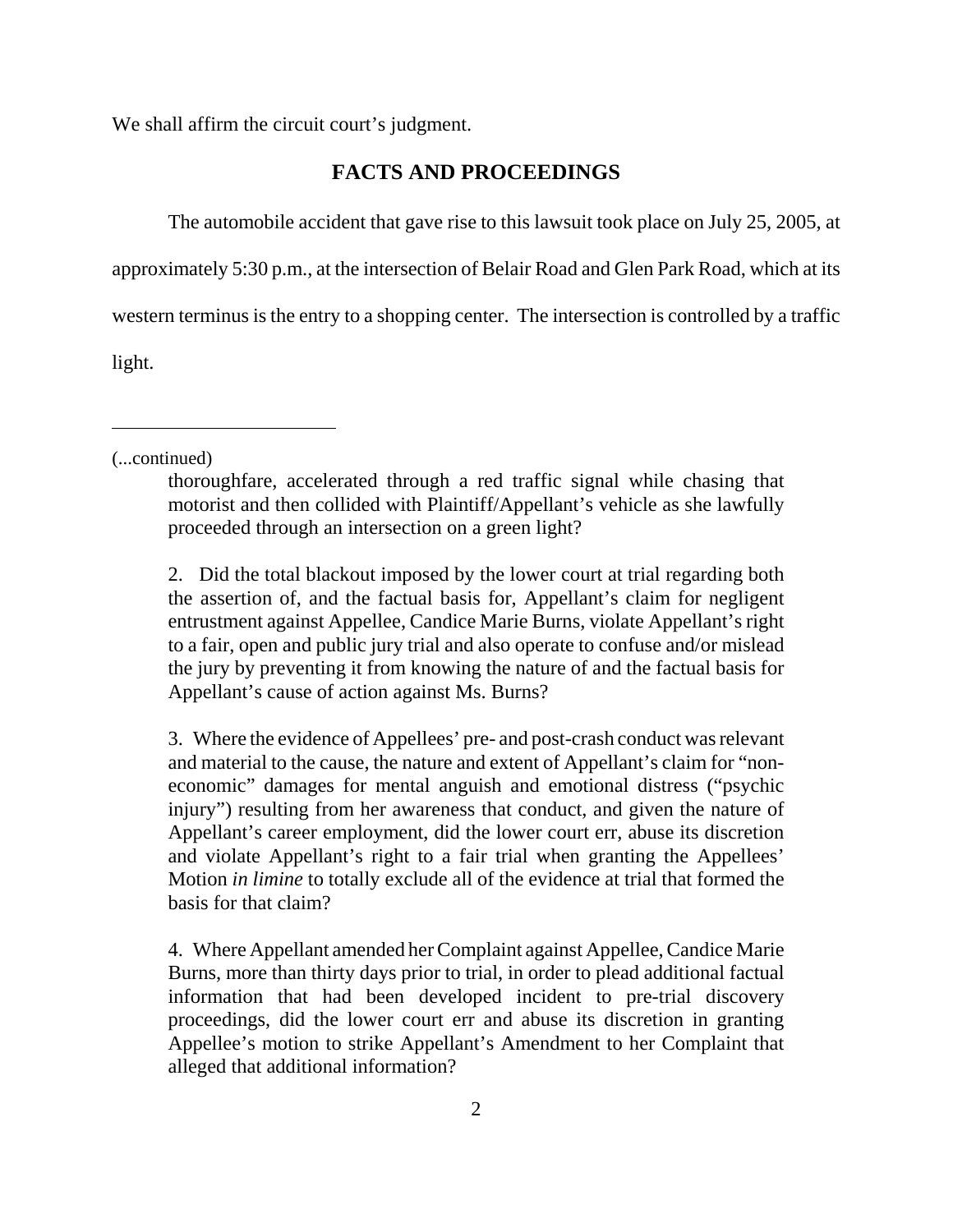Mr. Burns was driving south on Belair Road, in a Jeep Cherokee. The traffic light at Glen Park Road was red in his direction, and at least one car was stopped at the light. Mr. Burns failed to stop for the red light and drove through the intersection. At the same time, Mrs. Hendrix was driving her Toyota Corolla through the intersection, in an easterly direction on Glen Park Road, having just exited the shopping center. The light was green in her favor when she entered the intersection, and remained so as she traveled through it. In the intersection, Mr. Burns's Jeep struck the rear driver's side of Mrs. Hendrix's Toyota, causing the Toyota to spin around at least once and almost hit another vehicle head-on. In the collision, Mrs. Hendrix sustained injuries to her neck, shoulders, chest, and abdomen and suffered emotional injuries, including thinking she would not survive.

The Jeep Mr. Burns was driving was owned by Mrs. Burns. She allowed her husband to use it, with her knowledge and permission, on a regular basis.

Mr. Burns had a history of substance abuse, a criminal record, and a record of driving violations. On the day of the accident, he had consumed alcohol. After the collision, he initially tried to leave the scene in his damaged Jeep, but did not get far, and walked back to the accident location. He was taken into custody and charged with reckless driving, driving while under the influence of alcohol, driving while impaired by alcohol, and related offenses. On November 1, 2005, also in the Circuit Court for Baltimore County, Mr. Burns was tried on an agreed statement of facts and was found guilty of driving while under the influence of alcohol and reckless driving. The State *nolle prossed* the remaining charges. Mr. Burns was sentenced to 18 months in prison, all but three months suspended, one year probation, a \$250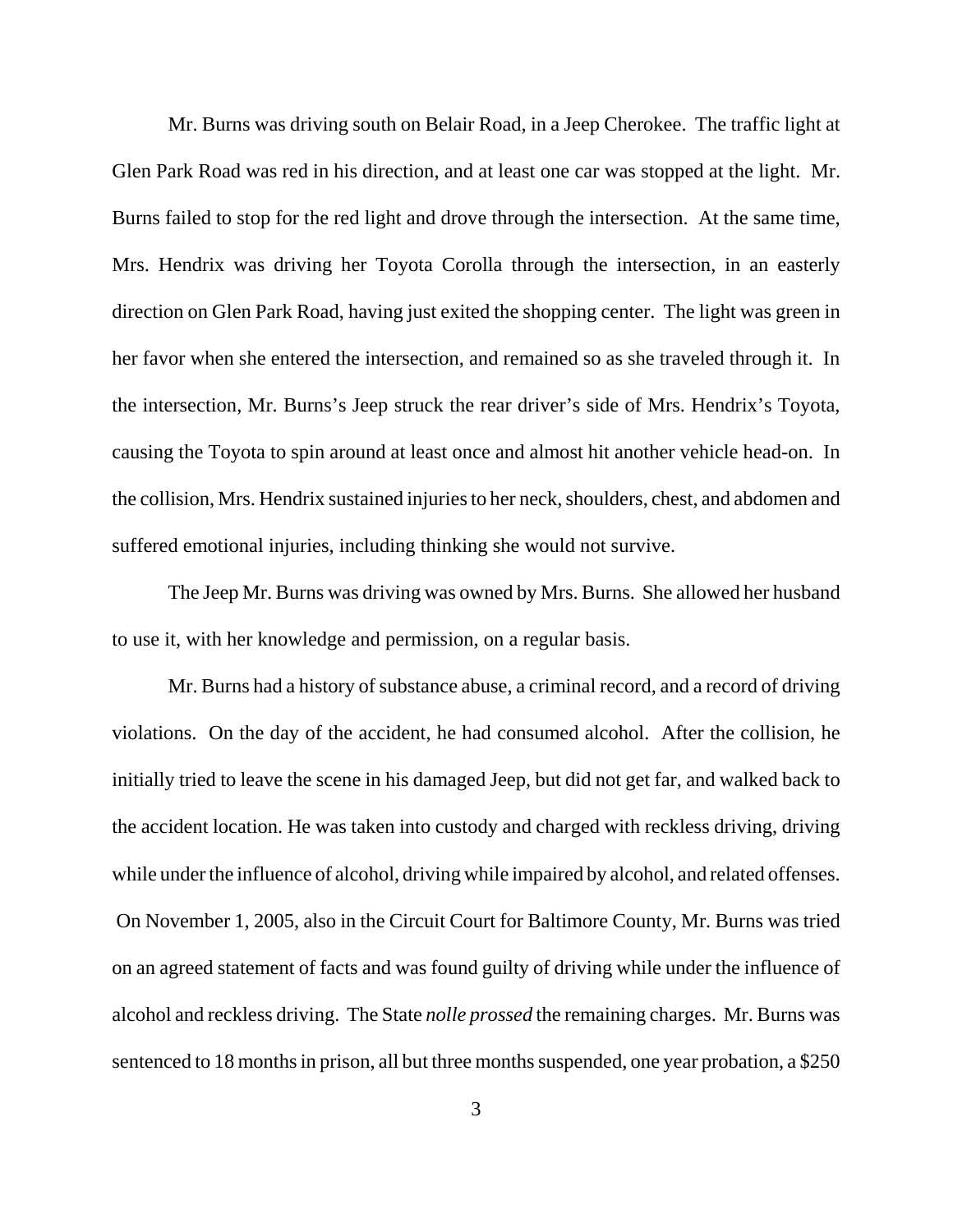fine for driving while under the influence of alcohol, and a \$100 fine for reckless driving. On December 15, 2005, Mr. Burns's sentence for driving while under the influence of alcohol was reduced to 16 days in prison with 18 months probation and a \$250 fine.

On October 22, 2007, Mrs. Hendrix filed suit in the case at bar. As noted, before trial, the court granted summary judgment in favor of Mr. Burns on the battery claim; thereafter, and also before trial, Mr. Burns and Mrs. Burns each conceded liability for the claims against them (negligence against Mr. Burns and negligent entrustment against Mrs. Burns), leaving damages as the sole issue for decision by a jury.<sup>2</sup> With knowledge that the Burnses each were conceding liability, the trial court granted motions *in limine* that precluded Mrs. Hendrix from introducing evidence that, in the time leading up to the accident, Mr. Burns had been drunk; had been involved in a "road rage" incident with another driver and was pursuing that driver when he ran the red light at the intersection; had attempted to flee after the accident; and had a criminal record that included DUI convictions. In a related decision, the trial court ruled that the jury could not be informed in opening statement (or in any other way) of the precise nature of the negligent entrustment claim for which Mrs. Burns had conceded liability, nor could Mrs. Hendrix introduce evidence of the facts underlying the negligent entrustment claim, *i.e.*, the events in Mr. Burns's past that were known to his wife and gave rise to a duty on her part not to entrust the Jeep to him.

 $2^2$ In a deposition on April 22, 2009, Mr. Burns had conceded, through counsel, "that [he] was the negligent cause of this accident" and had waived the affirmative defenses of contributory negligence and assumption of the risk. By letter of October 26, 2009, Mrs. Burns had conceded, through counsel, liability for negligent entrustment.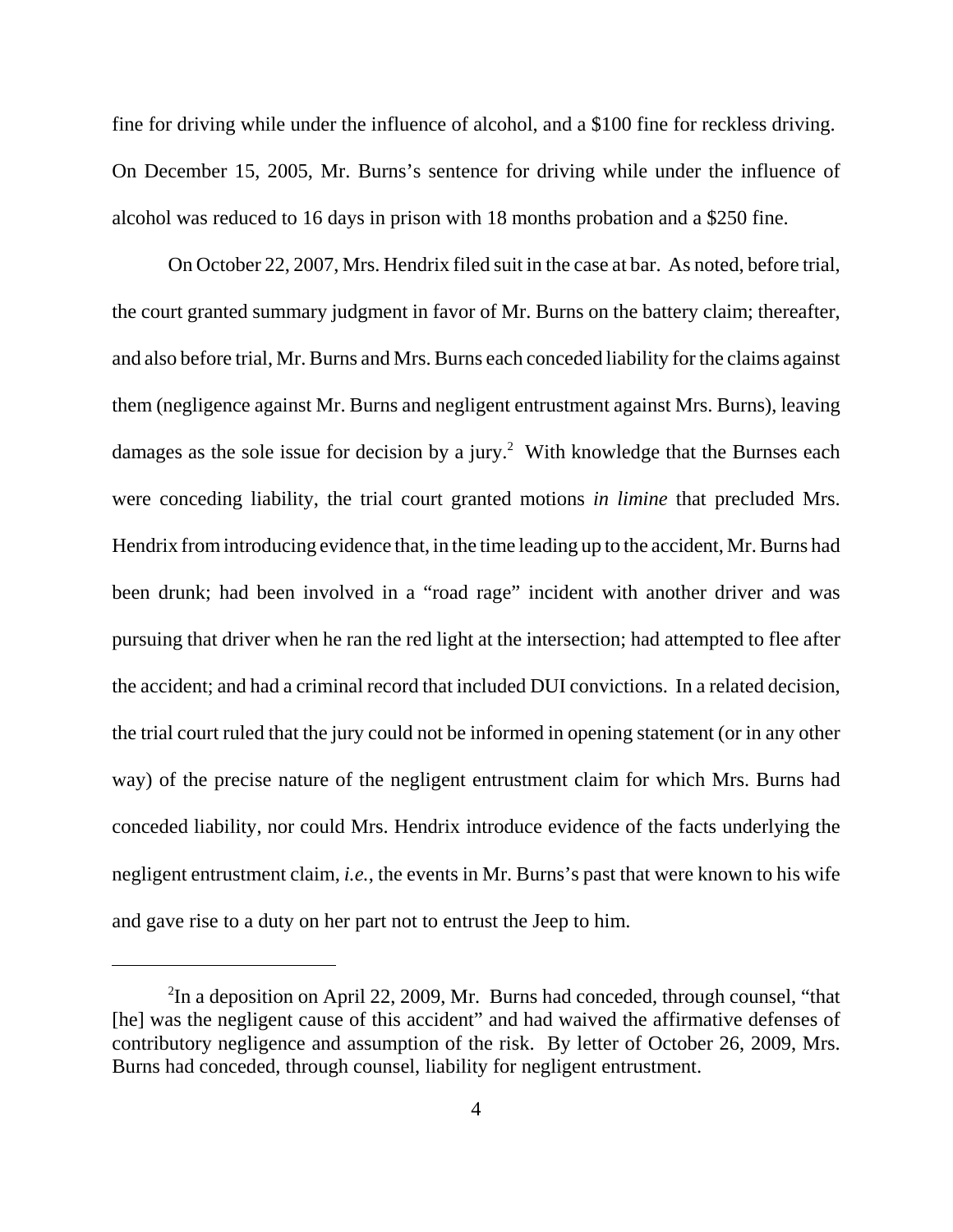On August 26, 2010, Mrs. Hendrix filed an amended complaint, changing the negligent entrustment count to add allegations of intentional misconduct on the part of Mrs. Burns. Mrs. Burns filed a motion to strike the amendments.

The trial took place beginning September 29, 2010. At the outset, the court granted Mrs. Burns's motion to strike the portion of the complaint that had been amended. After jury selection, and before opening statements, the court gave introductory instructions to the jury, including that Mr. and Mrs. Burns had conceded liability. In that regard, the court told the jurors:

Members of the panel, I wanted to also instruct you at the beginning here that this matter is before you with respect to damages for personal injuries sustained by [Mrs. Hendrix], and that the defendants [Mr. and Mrs. Burns] . . . have essentially stipulated to liability in this case so this is not an issue that you need to decide as to the accident and who caused the accident. It's a question as to the damages alleged to be sustained by [Mrs. Hendrix] and what amount that would be, you know, with respect to that.

Mrs. Hendrix called Captain Jason Hahn of the Baltimore County Fire Department, who testified that he was the first emergency responder on the scene of the accident and called for a rescue team to extract Mrs. Hendrix from her damaged car. Gary Lay, an Emergency Medical Technician ("EMT"), testified that he arrived five minutes after the accident had happened. By then, Mrs. Hendrix had been removed from her vehicle. She was complaining of pain in her left shoulder, left flank, back, head, chest, left abdominal region, and neck. She had a half-inch laceration on her head. She was conscious and alert. EMT Lay examined Mrs. Hendrix, immobilized her neck, and transported her to The Johns Hopkins Bayview Medical Center.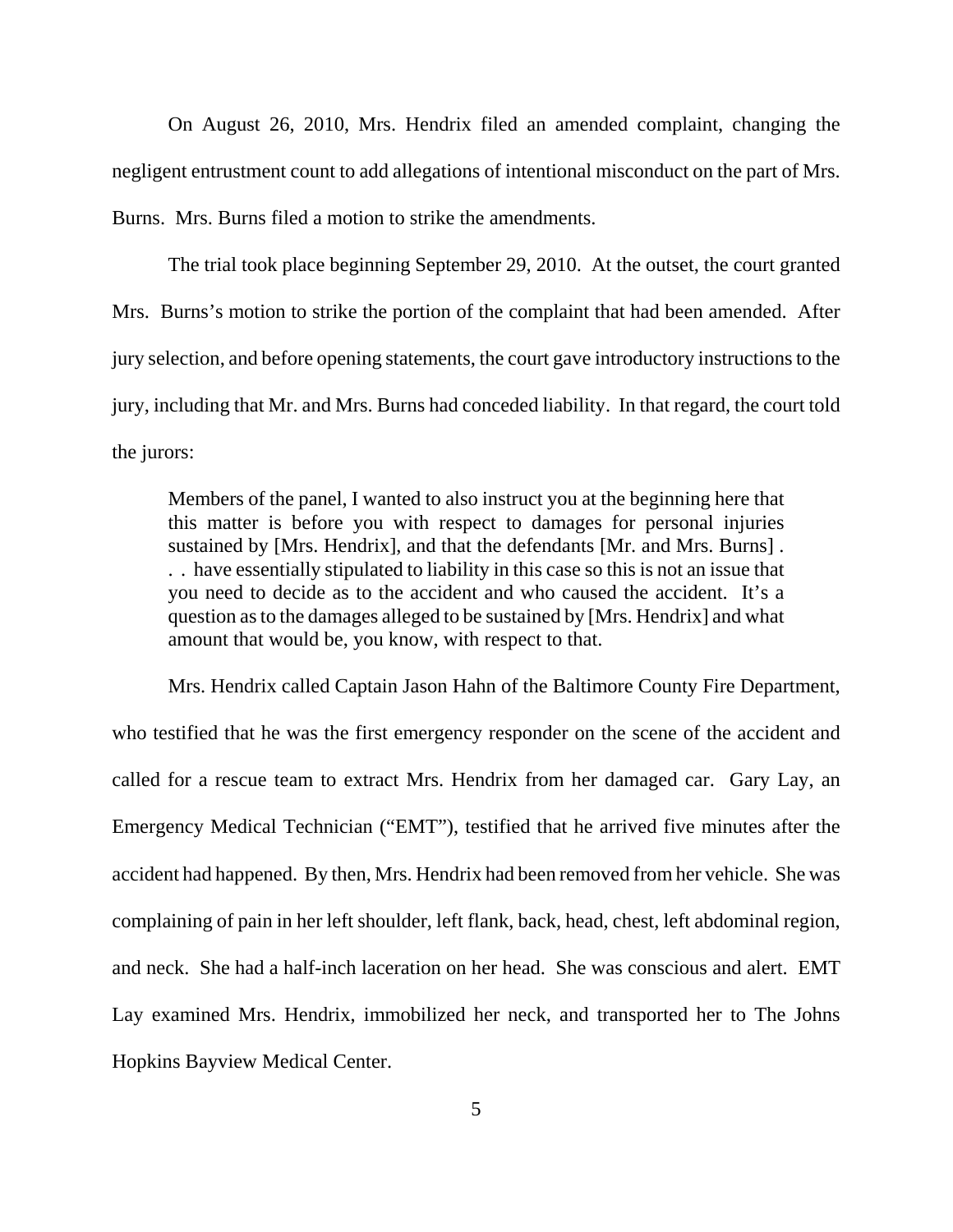Steven Hendrix, Mrs. Hendrix's husband, testified that when he arrived at the scene of the accident his wife already was in the ambulance and was complaining of "excruciating" pain. They went to the hospital and returned home early the next morning. They had to ask family members to come and help take care of Mrs. Hendrix. At the time of trial, Mrs. Hendrix still was experiencing neck pain. On cross-examination, Mr. Hendrix acknowledged that his wife's bruises went away after several months, and that she recently had traveled to Ireland for two weeks.

Officer Ronald Leard of the Baltimore County Police Department also was called by Mrs. Hendrix. He testified that he was assigned to investigate the accident. He was not able to determine the speed of either vehicle prior to the impact.

Mrs. Hendrix called two independent eyewitnesses. The first, Harry Monios, testified that he was driving a truck next to Mrs. Hendrix's vehicle at the time of the accident and saw the Jeep "fly" through the intersection. The Jeep hit Mr. Monios's truck and then "slammed into [Mrs. Hendrix's] car" and "spun it around." The second eyewitness, Ryan Cannon, testified that he also saw the accident happen. He saw the Jeep drive through the red light on Belair Road. He estimated that it was traveling at about 30 miles per hour.

Mrs. Hendrix called Mr. Burns as an adverse witness. Mr. Burns testified that he remembered traveling through the intersection and that right before the crash he was driving at 45 miles per hour, which was the speed limit for that segment of Belair Road. Before he reached the intersection, he saw the traffic light turn yellow and attempted to slow down. He did not see any vehicles in the intersection until the time of impact.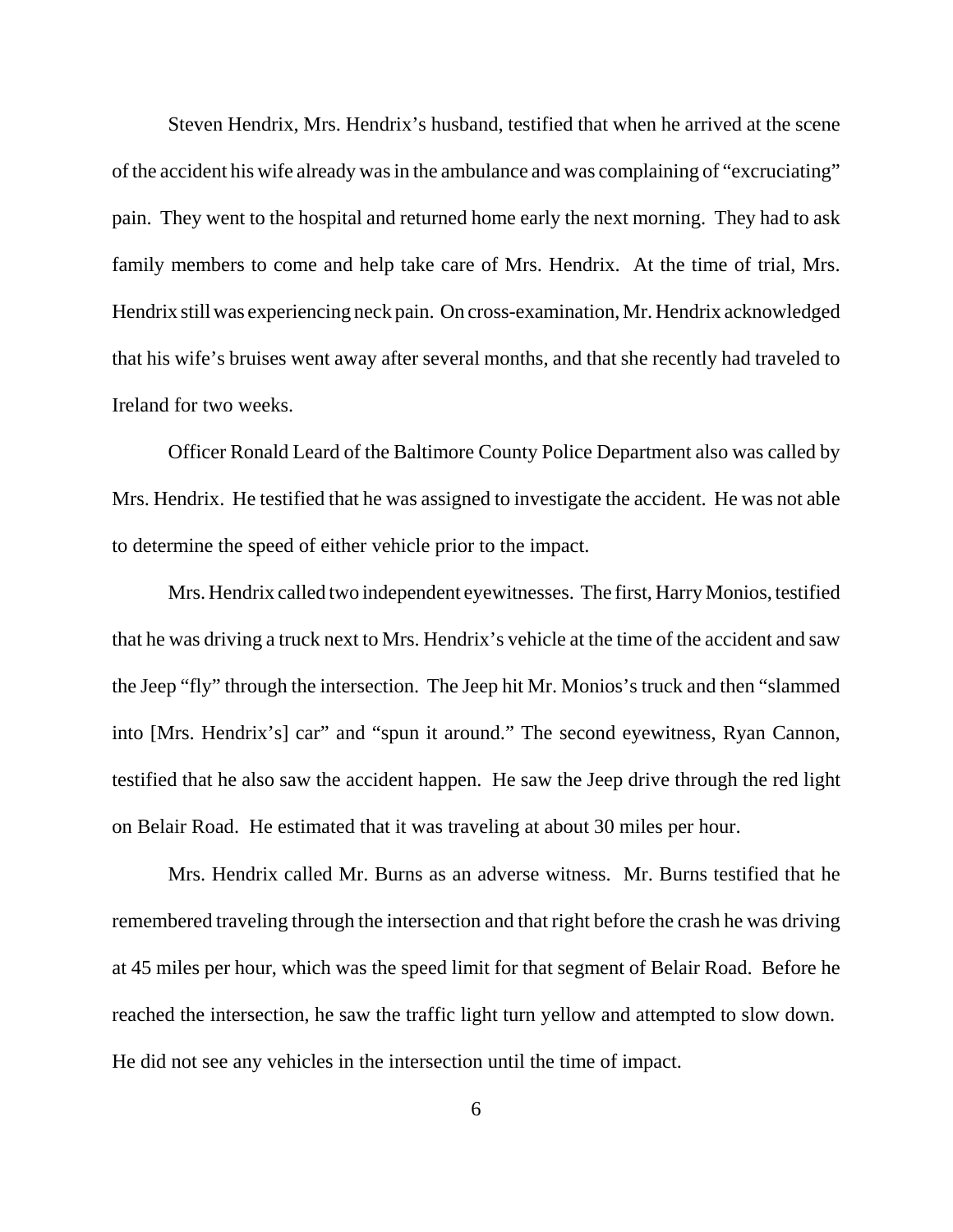Mrs. Hendrix's neighbor, Tracey Myers, a nurse, testified that she helped Mrs. Hendrix care for herself at home for several weeks after the accident. Nurse Myers observed extensive bruises that were "almost black" on Mrs. Hendrix's chest, breasts, belly, and sides in the days after the accident. She described Mrs. Hendrix as "a very caring and vibrant woman" who became "very despondent and very depressed that she could not do for herself and could not do for others as she has normally done."

At the time of the accident, Mrs. Hendrix was employed at the Baltimore County 911 call center. Her friend and co-worker, Amy Siedlecki, testified that, after the accident, Mrs. Hendrix was unable to enjoy hobbies such as working in her garden, photography, or even reading a book. Another friend and co-worker from the 911 call center, Carol Redding, testified that Mrs. Hendrix was unable to work for two months after the accident. Ms. Redding called Mrs. Hendrix twice during that two month period, but Mrs. Hendrix was unable to come to the phone the first time and could speak for less than a minute the second time because it hurt too much to hold the phone to her ear. Ms. Redding observed that Mrs. Hendrix still had severe bruises when she returned to work, and had much less enthusiasm for her work than before the accident. Mrs. Hendrix's daughter, Stephanie Staats, testified that her mother had been very involved in caring for Staats's daughter after she was born in April 2005, but after the accident she was unable to hold the baby or otherwise help.

Mrs. Hendrix also called Nathan Rosenblum, M.D., a board certified internist, who had been her treating physician since 1993 and had continued to treat her after the accident. Dr. Rosenblum testified about Mrs. Hendrix's health before the accident and the progression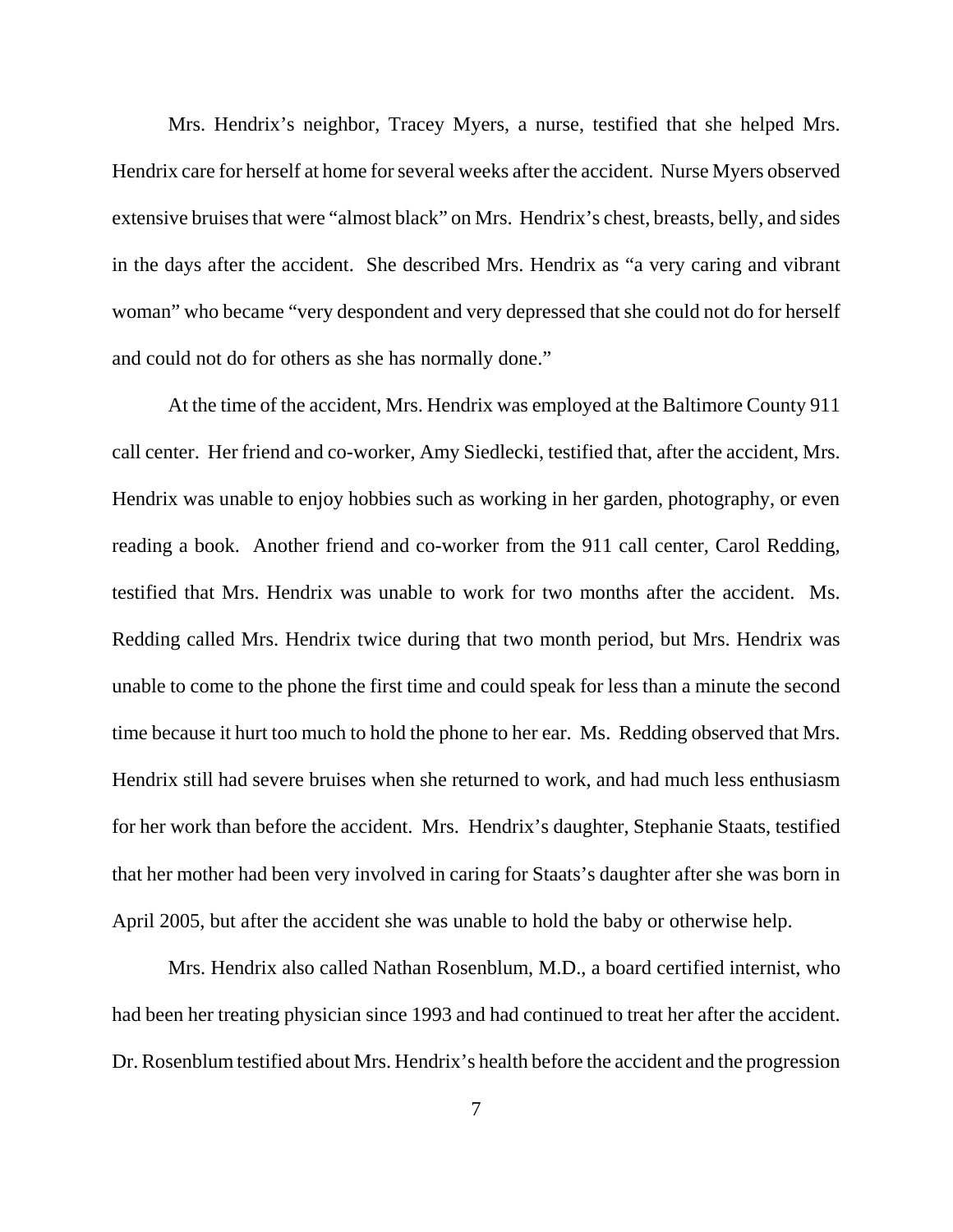and treatment of her injuries after the accident. Dr. Rosenblum's testimony consumes 125 pages of the trial transcript.

Mrs. Hendrix testified on her own behalf. She described the events surrounding the accident. Immediately before the collision, she was in her Toyota Corolla facing east at the traffic light at the exit of the shopping center, perpendicular to Belair Road. The light was red, and then turned green. She hesitated after the light turned green and then proceeded through the intersection. She did not see the Jeep coming. She heard "boom boom" and her car started spinning toward another car. She slammed on her brakes and her car stopped just short of hitting the other car.

Mrs. Hendrix further testified that, after the accident, she had trouble doing her job. She had worked at the 911 call center for 26 years as an operator, a position that involves sitting at a desk and typing data into a computer for long hours. On September 9, 2009, she retired. She testified that she could no longer garden or redecorate or even clean her house as much as she could before the accident. She had hoped that upon retirement she would develop a second career as a photographer, but she could not do so because the injuries she sustained in the accident made her unable to carry a camera around her neck. Her relationship with her granddaughter had been interrupted because of her injuries. On crossexamination, Mrs. Hendrix acknowledged traveling to Ireland for 10 days in 2009, taking two cruises, spending a long weekend in Ocean City, and taking a trip to Las Vegas with her daughter in March 2010.

Over the course of the trial, Mrs. Hendrix moved into evidence photographs of her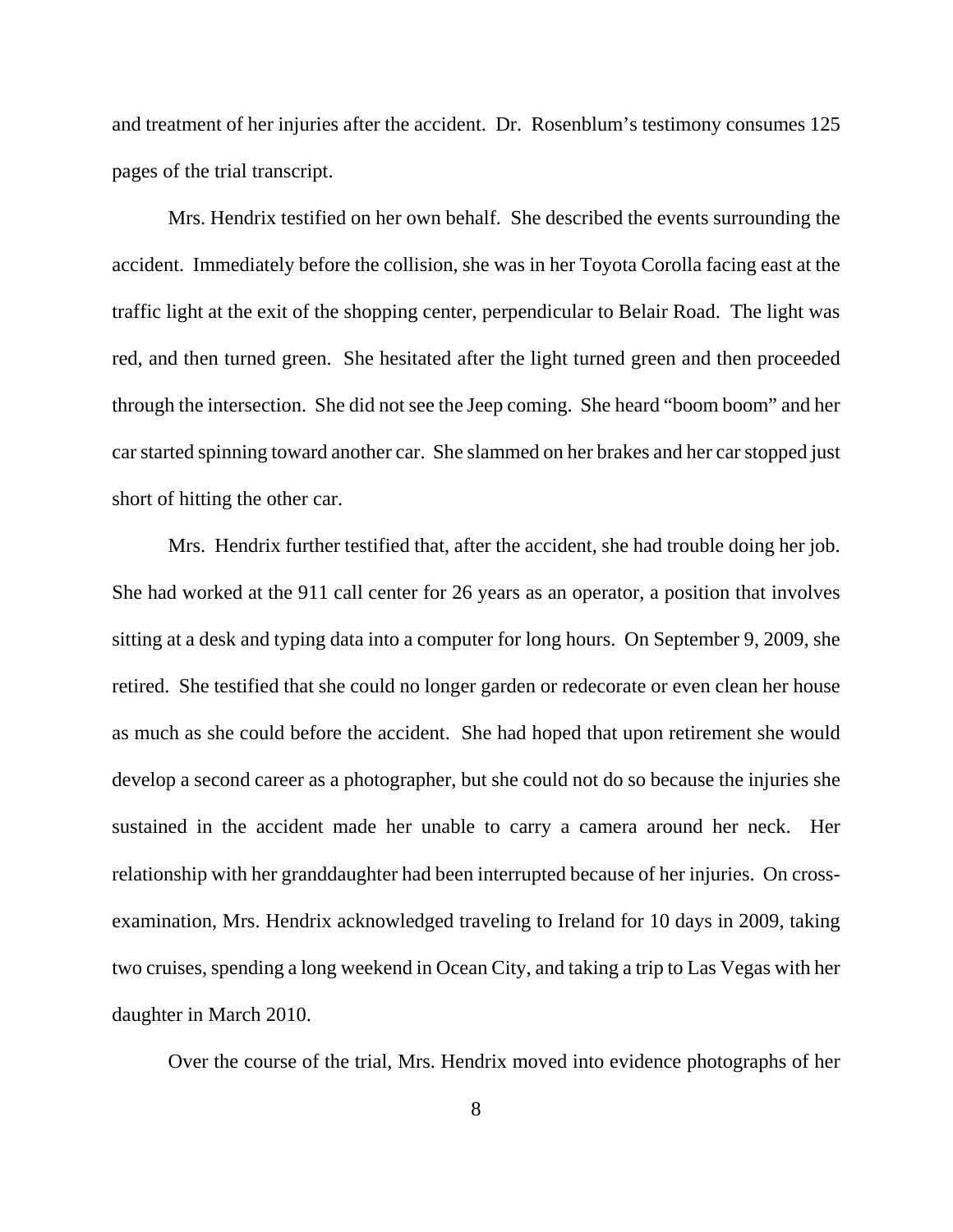family, the accident scene, the damage to her car, and the bruises on her abdomen, chest, and neck.

Mr. and Mrs. Burns did not present any evidence.

As noted, the trial lasted four days. After deliberations, the jury returned a verdict in favor of Mrs. Hendrix and against Mr. and Mrs. Burns for \$85,000. Not satisfied with that award of damages, Mrs. Hendrix noted a timely appeal from the judgment entered on the verdict.

We shall add pertinent facts as relevant to our discussion of the issues.

### **DISCUSSION**

# **I. Summary Judgment On The Battery Claim**

As mentioned above, one of Mrs. Hendrix's claims against Mr. Burns was for battery. At the close of discovery, Mr. Burns filed a motion for summary judgment on that claim and requested a hearing. He argued that the facts most favorable to Mrs. Hendrix on the summary judgment record were legally insufficient to prove that he had intentionally struck her, which, he asserted, is an essential element of the tort of battery. He complained that, given that the defendants had conceded liability for negligence, the battery claim was being used as a means to introduce evidence on "the issue of alcohol and other alleged outrageous conduct," in an attempt to recover punitive damages.

Mrs. Hendrix filed an opposition to the motion, arguing that the issue of Mr. Burns's intent was a factual question that "plainly [was] in dispute," and should be decided by a jury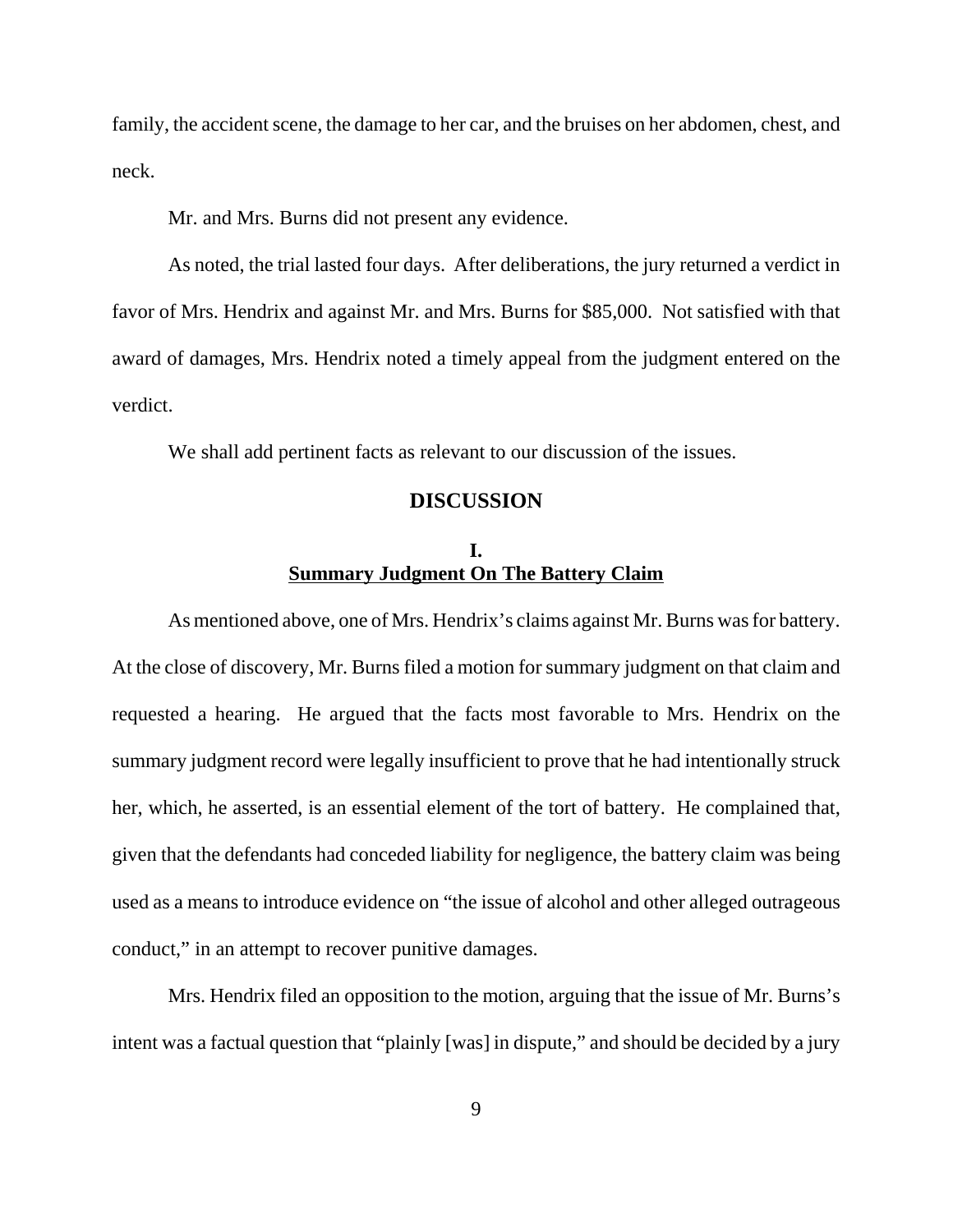on the basis of credibility. In support of her opposition, Mrs. Hendrix submitted affidavits by eyewitnesses Ryan Cannon and Harry Monios. She asserted that the affidavits showed that Mr. Burns had been engaged in "road rage" behavior immediately before the accident, which conduct was sufficient to prove intent and therefore establish liability for battery. She also argued that, even if that evidence was not sufficient to show an intent on Mr. Burns's part to harm her, it was sufficient to show an intent on his part to harm the person with whom he was engaged in the "road rage" incident and, under the doctrine of transferred intent, that would be sufficient intent to support a civil battery claim.

In the affidavit by Ryan Cannon, he attested that he was driving south on Belair Road along the same route as Mr. Burns and at the same time. He first noticed Mr. Burns's Jeep at the intersection of Belair and Mountain Roads, which is about six miles north of the collision site. Mr. Burns was driving erratically, with his Jeep weaving between lanes of traffic in tight spots between other vehicles. Just south of Reckord Road, Mr. Burns began "tailgating" a Toyota Camry, at one point speeding around it and then slamming on his brakes, coming almost to a complete stop in front of it. The Camry just missed hitting the back of the Jeep. A few minutes later, Mr. Cannon witnessed Mr. Burns repeat the exact same actions toward the Camry. All the vehicles on that side of Belair Road continued to drive south. Mr. Burns's Jeep passed Mr. Cannon's vehicle at Sunshine Avenue. At that point, Mr. Burns was driving between 80 and 90 miles per hour. Mr. Cannon wrote down the Jeep's license plate number and called 911.

Mr. Cannon continued driving south on Belair Road and then observed Mr. Burns's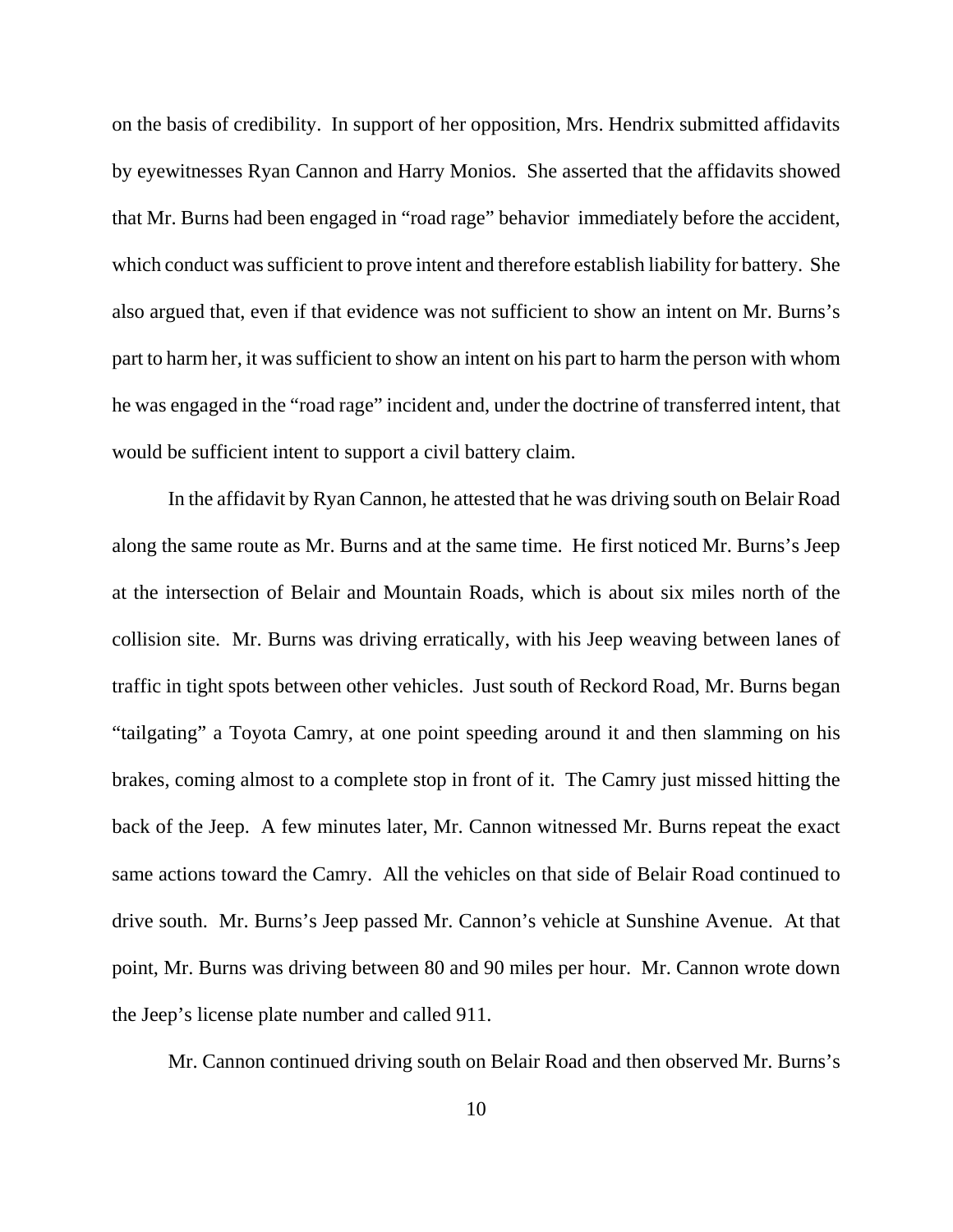Jeep in a southbound left turn lane at Forge Road, behind the Camry. Mr. Cannon saw Mr. Burns get out of the Jeep, walk over to the driver's side window of the Camry, and give the Camry driver an angry look. The Camry driver quickly maneuvered his car out of the left turn lane and back onto southbound Belair Road, passing Mr. Cannon's vehicle. This took place not far north of the location of the collision.

As Mr. Cannon approached the intersection of Belair Road and Glen Park Road, he saw the Camry, ahead of him, drive through the intersection. The light turned red and Mr. Cannon stopped his car. He then looked in his rear view mirror and saw Mr. Burns's Jeep "approaching my vehicle . . . at a high rate of speed attempting to catch up with the Toyota Camry that had already driven through the intersection." Mr. Cannon saw a compact blue vehicle (which turned out to be Mrs. Hendrix's car) driving east on Glen Park Road, at about 5 to 10 miles per hour, having just left the shopping center. He then saw Mr. Burns drive his Jeep through the red light at the intersection, at a high rate of speed.<sup>3</sup> The front of the Jeep hit the left rear of the compact car. Mr. Burns made no attempt to stop the Jeep before running the red light. After the accident, Mr. Burns got out of the Jeep briefly, got back in, and then tried to drive off, but the Jeep would not move. He then returned on foot to the site of the collision.

 $3$ There is nothing in the record to explain why, in his affidavit, Mr. Cannon attested that Mr. Burns drove through the intersection at a high rate of speed, but at trial he testified that Mr. Burns drove through the intersection at 30 miles per hour. The discrepancy does not matter for purposes of our deciding whether the court erred in granting summary judgment on the battery claim, as we confine our review of that issue to the summary judgment record.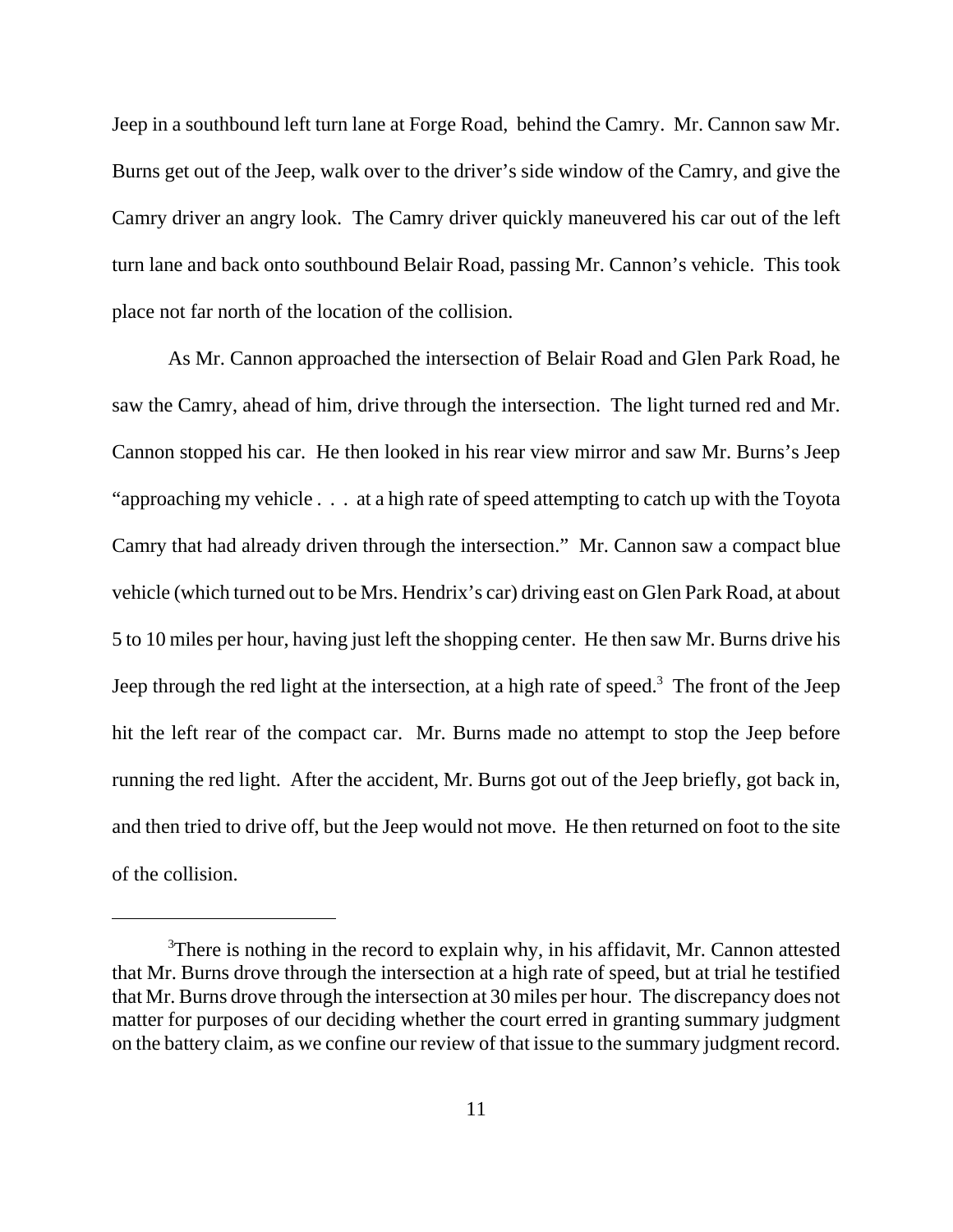In his affidavit, Harry Monios attested that, just before the collision, he was stopped in his vehicle -- a truck with a large trailer attached -- at the shopping center exit. He was facing east, perpendicular to Belair Road, and the light was red in his direction. A small Toyota (Mrs. Hendrix's car), which he described as silver, also was waiting at the red light, in the lane to his right. The light turned green, and he started to drive into the intersection. Mrs. Hendrix entered the intersection before he did. At that point, the Jeep drove through the red light on Belair Road, grazing Mr. Monios's truck and hitting Mrs. Hendrix's car. When the Jeep entered the intersection, the light had been red for drivers on Belair Road for "at least four or five seconds." Mr. Burns made no effort to stop for the red light. After the collision, Mr. Burns tried to flee the scene, without success.

The court granted Mr. Burns's motion for summary judgment on the battery claim in

a written ruling, stating, in relevant part:

Affidavits filed in Opposition to the Motion for Summary Judgment show, in addition to negligence, that Charles Robert Burns may have had an ongoing dispute (road range [sic]) with a Camry automobile over a 6 mile distance as he and the Camry were traveling South on Belair Road. . . . According to the Plaintiff, this creates a jury question as to whether there was an intentional act against the Plaintiff in this case, who was not involved in the 6 mile South episode and who was hit by Burns as she crossed perpendicular to Burns at an intersection where Burns admits he did not stop as he should have to avoid the collision with the Plaintiff.

Based on the argument, transcripts, and affidavits presented, I do not see sufficient facts to allow the Plaintiff to withstand summary judgment. **Opposition facts show no intent against the Plaintiff so as to constitute a battery and no facts to support any theory of transferred intent that would constitute a battery.**

(Emphasis added.)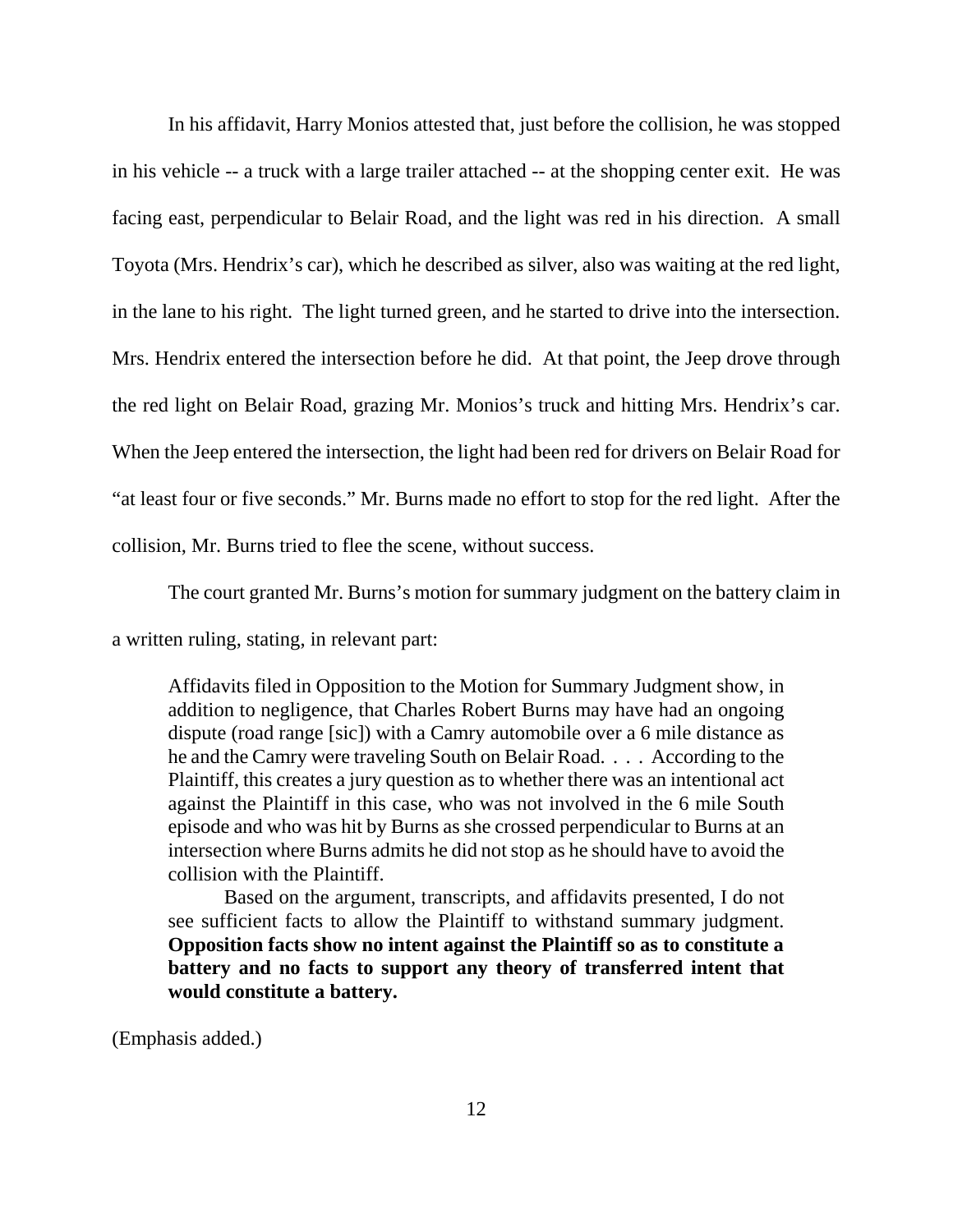Later, Mrs. Hendrix filed a motion for reconsideration, and another judge overruled that ruling, determining that summary judgment should not have been granted on the battery claim. Finally, yet a third judge reconsidered the motion for summary judgment, and reinstated the original ruling granting summary judgment in favor of Mr. Burns on the battery claim. That ruling stood.

We review *de novo* a circuit court's decision to grant a motion for summary judgment. *Poole v. Coakley & Williams Constr., Inc.*, 423 Md. 91, 108-09 (2011) (quoting *Walk v. Hartford Cas. Ins. Co.*, 382 Md. 1, 14 (2004)). Essentially, we engage in the same two-part legal decision-making in which the circuit court engages when it is making its decision under Rule 2-501. *See Jurgensen v. New Phoenix Atl. Condo. Council of Unit Owners*, 380 Md. 106, 113-14 (2004). We determine first whether there is any genuine dispute of material fact. *Appiah v. Hall*, 416 Md. 533, 546 (2010). A material fact is one the decision about which will affect the outcome of the claim. *Debbas v. Nelson*, 389 Md. 364, 373 (2005) (quoting *Todd v. Mass Transit Admin.*, 373 Md. 149, 155 (2003)). If there is a genuine dispute of material fact, summary judgment is not proper, and, on review, we shall reverse the decision to grant it. *See, e.g., Thompson v. Balt. Cnty.*, 169 Md. App. 241 (2006) (reversing grant of summary judgment because of genuine dispute of material fact). If there is no genuine dispute of material fact, we then consider whether, on the undisputed material facts, the moving party is entitled to judgment on the claim as a matter of law. *See 120 W. Fayette St., LLLP v. Mayor and City Council of Balt. City*, 413 Md. 309, 328-29 (2010); *Hill v. Knapp*, 396 Md. 700, 711 (2007); *O'Connor v. Balt. Cnty.*, 382 Md. 102, 110-11 (2004). If the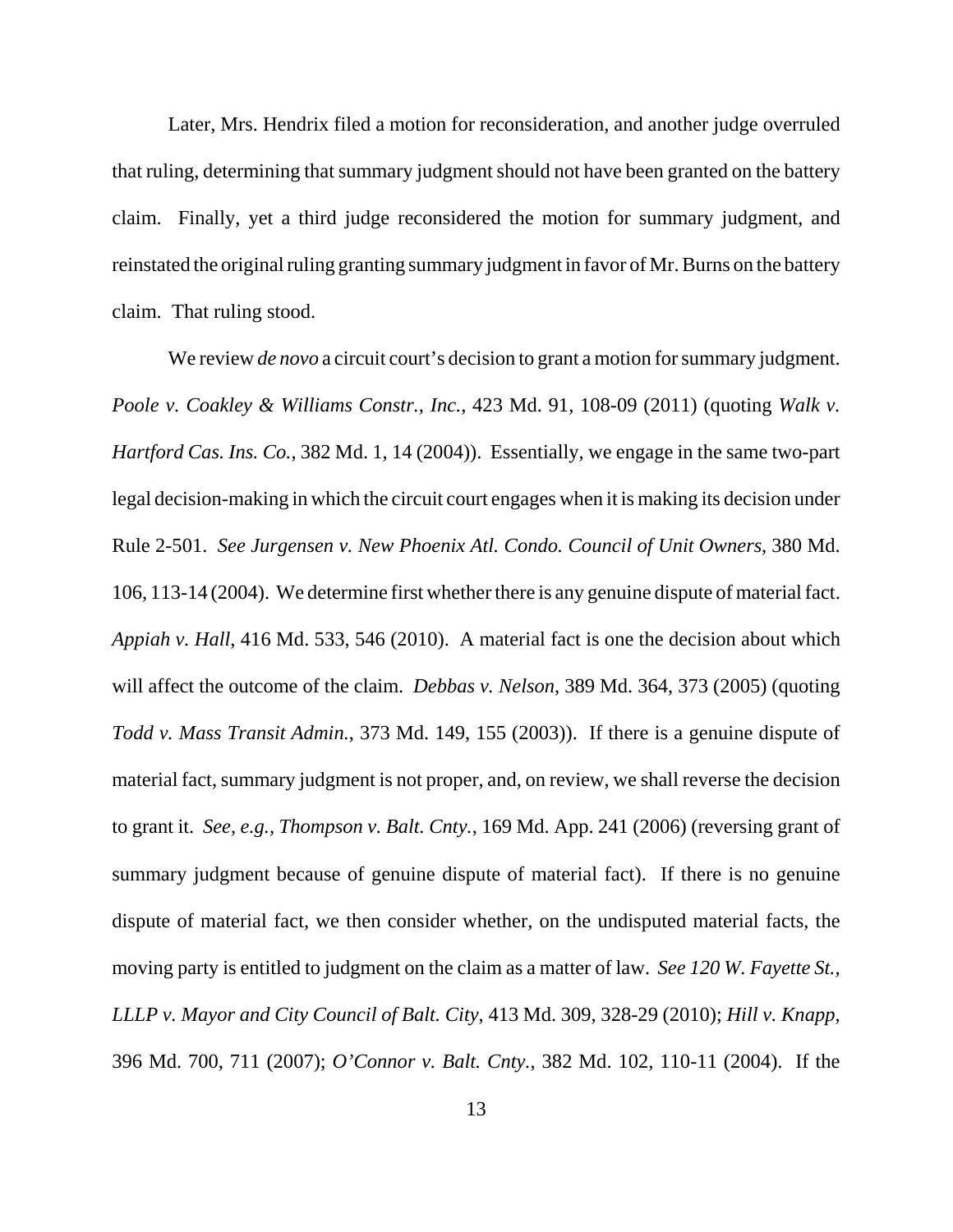answer to that question is yes, we shall affirm the grant of summary judgment. *See, e.g., Piscatelli v. Smith*, 424 Md. 294 (2012) (affirming grant of summary judgment where opposing party failed to adduce facts that would demonstrate a genuine dispute of material fact and moving party was entitled to judgment as a matter of law).

On appeal, Mrs. Hendrix argues that the facts in the summary judgment record taken most favorably to her battery claim did not entitle Mr. Burns to judgment as a matter of law. She maintains that the court erred in ruling that the tort of battery requires a showing of what she calls "specific intent" by the tortfeasor to cause harm to the plaintiff. She also argues that, to the extent that proof of intent to harm the plaintiff is required, there was evidence that Mr. Burns intended to harm the driver of the Camry, and that a jury could transfer that intent to harm to her, under the doctrine of transferred intent.

Mr. Burns counters that the affidavits submitted by Mrs. Hendrix were conclusory and therefore would not constitute admissible evidence at trial, including the so-called evidence of intent. Alternatively, Mr. Burns argues that, even if the facts in the affidavits of Mr. Cannon and Mr. Monios were admissible in evidence, they were legally insufficient to show that he intended to cause a harmful or offensive contact with Mrs. Hendrix, which is the necessary intent element of the tort of battery; and that intent to cause a harmful or offensive contact cannot be proven even by conduct that is reckless or wanton. He further argues that, in Maryland, the doctrine of transferred intent only has been applied in criminal cases, and not to the tort of battery; and that, even if that doctrine were to apply, there was no evidence in the summary judgment record of an intent on his part to cause a harmful or offensive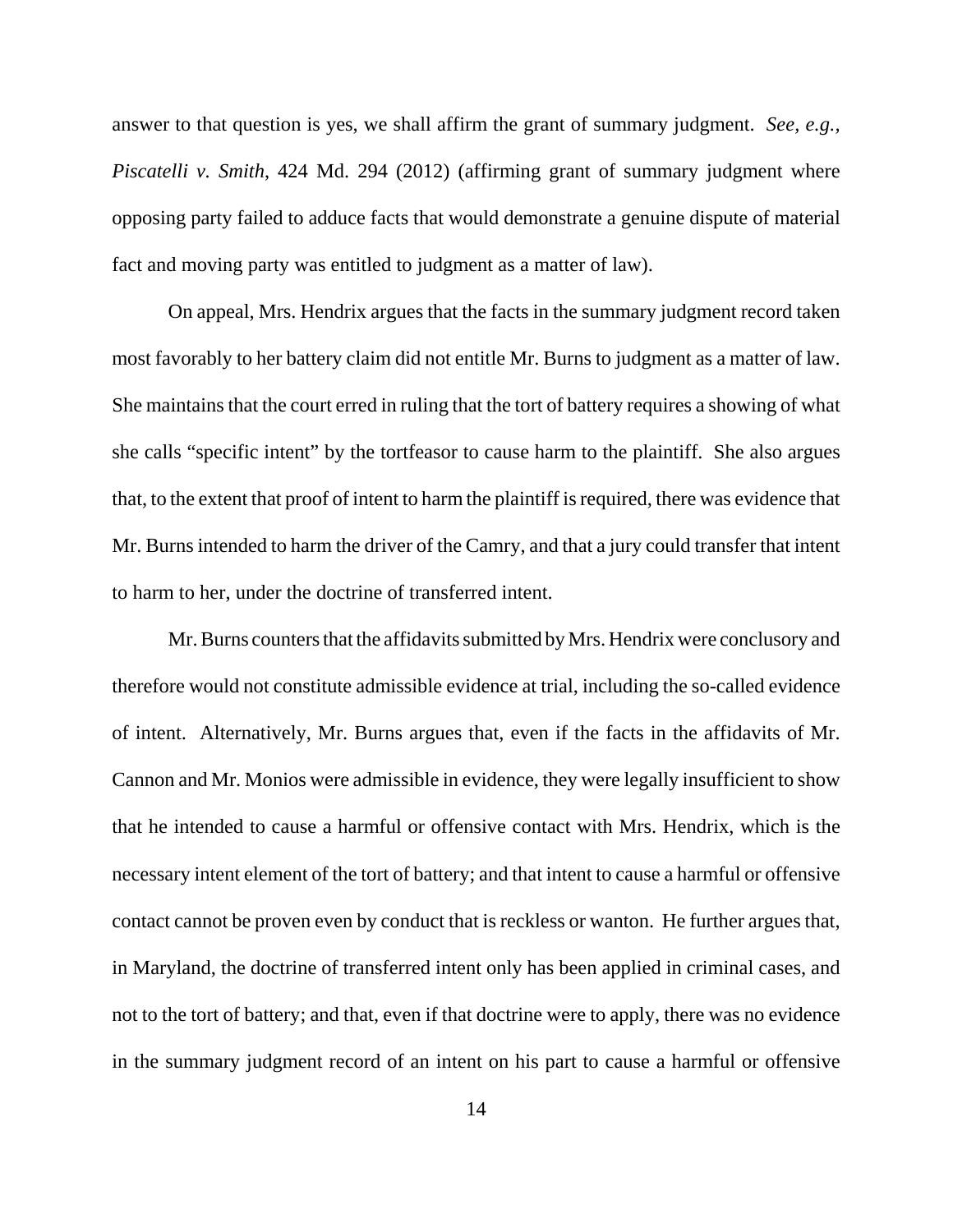contact with the driver of the Camry, so there was no evidence of a legally sufficient intent that could be transferred to Mrs. Hendrix. Finally, Mr. Burns asserts that, if there was error on the part of the circuit court in granting summary judgment on the battery count, the error was not prejudicial, because Mrs. Hendrix could not have adduced evidence at trial to support a punitive damages award, and therefore would have recovered the same amount of damages she recovered anyway on her negligence claims.

"A battery occurs when one intends a harmful or offensive contact with another without that person's consent." *Nelson v. Carroll*, 355 Md. 593, 600 (1999) (citing RESTATEMENT (SECOND) OF TORTS § 13 (1965))*. See also Saba v. Darling*, 320 Md. 45, 49 (1990) (stating that "[a] battery has been defined as a harmful or offensive contact with a person resulting from an act intended to cause the person such contact"). "A battery may occur through a defendant's direct or indirect contact with the plaintiff." *Nelson*, 355 Md. at 600. Thus, one can commit a battery by hitting another person with one's fists or by putting an instrumentality in motion -- for example, a bullet fired from a gun -- that hits the person.

"It is universally understood that some form of intent is required for battery. . . . It is also clear, however, that the intent required is not a specific intent to cause the type of harm that occurred." *Nelson*, 355 Md. at 601-02 (footnote omitted). The *Nelson* Court further explained:

The intent element of battery requires not a specific desire to bring about a certain result, but rather a general intent to unlawfully invade another's physical well-being through a harmful or offensive contact or an apprehension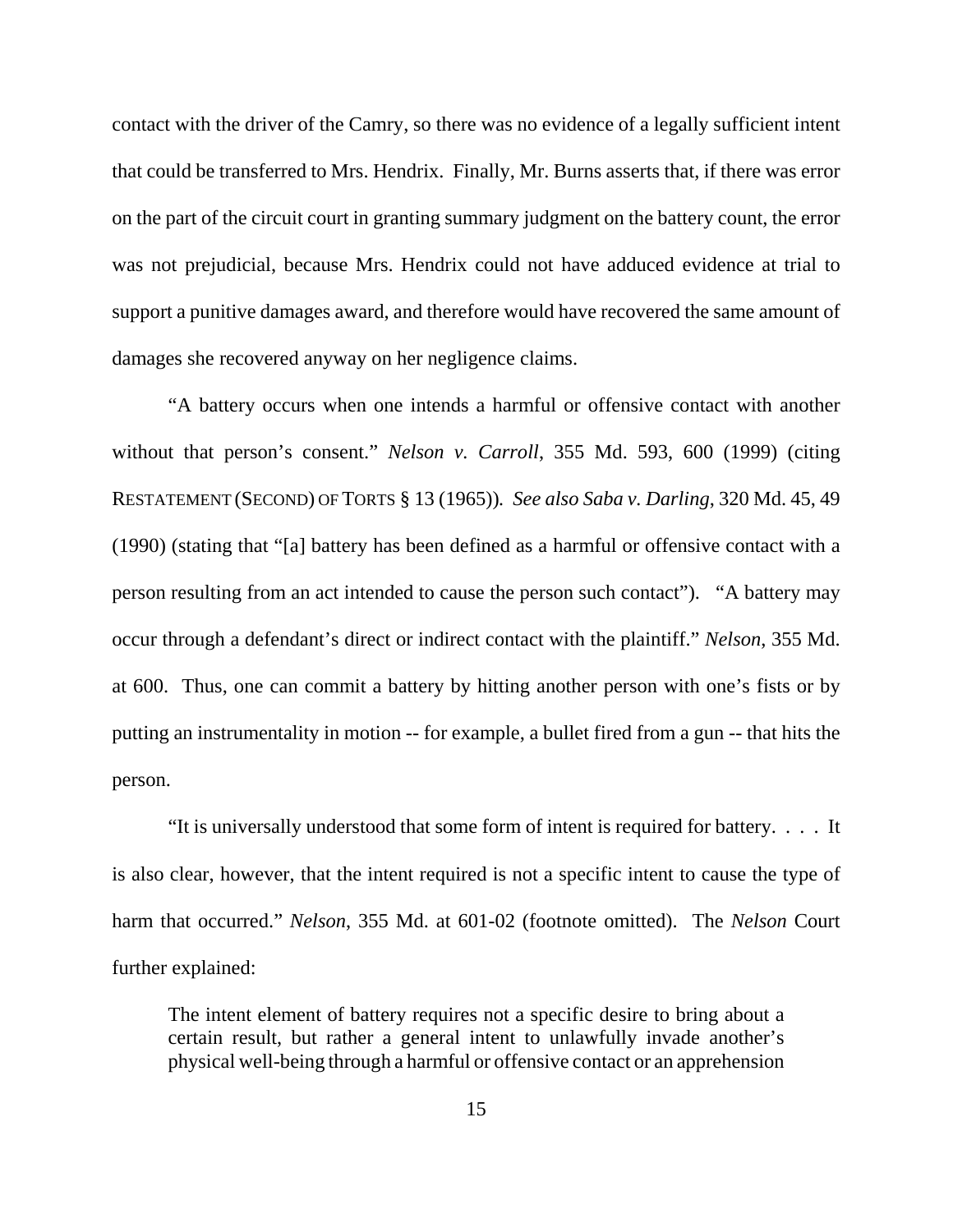of such a contact.

*Id*. at 602-03. *See also* MPJI-Cv 15:2 (stating, in part, that "battery is the intentional touching of a person without that person's consent"). In addition, lesser states of mind - such as recklessness or wantonness -- do not equate to the intent to cause a harmful or offensive contact. "Reckless, wanton or willful misconduct differs from intentional wrongdoing." *Johnson v. Mountaire Farms of Delmarva, Inc.*, 305 Md. 246, 253 (1986). In *Saba* and *Johnson*, the Court quoted with approval comment f to section 500 of the RESTATEMENT (SECOND) OF TORTS, which provides:

*Intentional misconduct and recklessness contrasted*. Reckless misconduct differs from intentional wrongdoing in a very important particular. While an act to be reckless must be intended by the actor, the actor does not intend to cause the harm which results from it. It is enough that he realizes or, from facts which he knows, should realize that there is a strong probability that harm may result, even though he hopes or even expects that his conduct will prove harmless. However a strong probability is a different thing from the substantial certainty without which he cannot be said to intend the harm in which his act results.

In *Nelson*, the most recent Maryland appellate case about the tort of battery, the defendant shot the plaintiff in a nightclub during an argument over a debt. The plaintiff's version of events was that the defendant demanded repayment in full of the debt and when the plaintiff gave him less than what was owed, the defendant pulled out a gun and shot him. The defendant's version of events, put on through the testimony of a witness, was that, during the argument, he pulled out a gun, hit the plaintiff on the side of the head with it, and the gun accidentally discharged, resulting in the plaintiff's being shot and suffering serious injuries.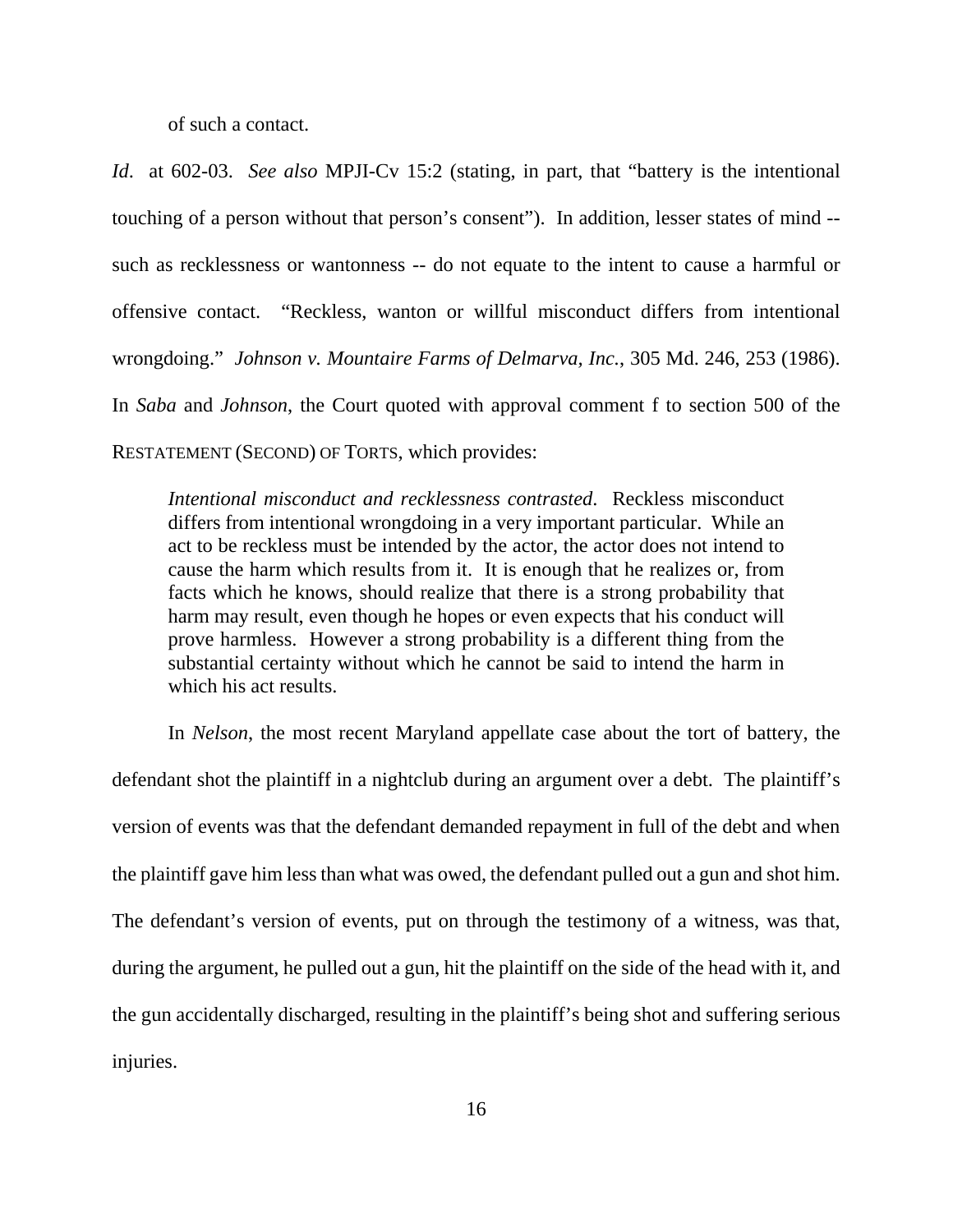The Court of Appeals held that, on the facts most favorable to the defendant, *i.e.*, that the shooting was an accident, the trial court should have granted judgment in favor of the plaintiff on liability for battery, allowing the jury to decide damages only. The Court reasoned that when the defendant brandished the gun and then hit the plaintiff on the side of the head with it, he committed an assault and then a battery, and that, even though the ultimate injury that resulted was brought about by the gun going off and the bullet striking the plaintiff, the defendant was liable for battery and for the harm to the plaintiff that resulted from the battery, although the harm was more extensive than the defendant had intended it to be. The Court concluded:

The law imposes on [the defendant] the responsibility for losses associated with his wrongful actions. It is of no import that he may not have intended to actually shoot [the plaintiff] **since the uncontested facts demonstrate that he did intend to invade [the plaintiff's] legally protected interests in not being physically harmed or assaulted**. He violated those interests by committing an assault and battery when he threatened [the plaintiff] with the handgun and struck [the plaintiff] on the head. Even assuming as we must that [the defendant] did not intend to inflict the particular damages arising from the gunshot wound, it is more appropriate that those losses fall to [the defendant] as the wrongdoer than to [the plaintiff] as the innocent victim.

*Nelson*, 355 Md. at 609 (emphasis added).

In *Saba*, the plaintiff and the defendant were among a group of men out for the night drinking at bars. At one point, the defendant, who was known to become violent when drunk, punched the plaintiff in the face, breaking his jaw. The plaintiff sued the defendant for battery and negligence, but, upon learning that the defendant's insurance, which was his only asset, did not cover intentional acts, voluntarily dismissed the battery claim and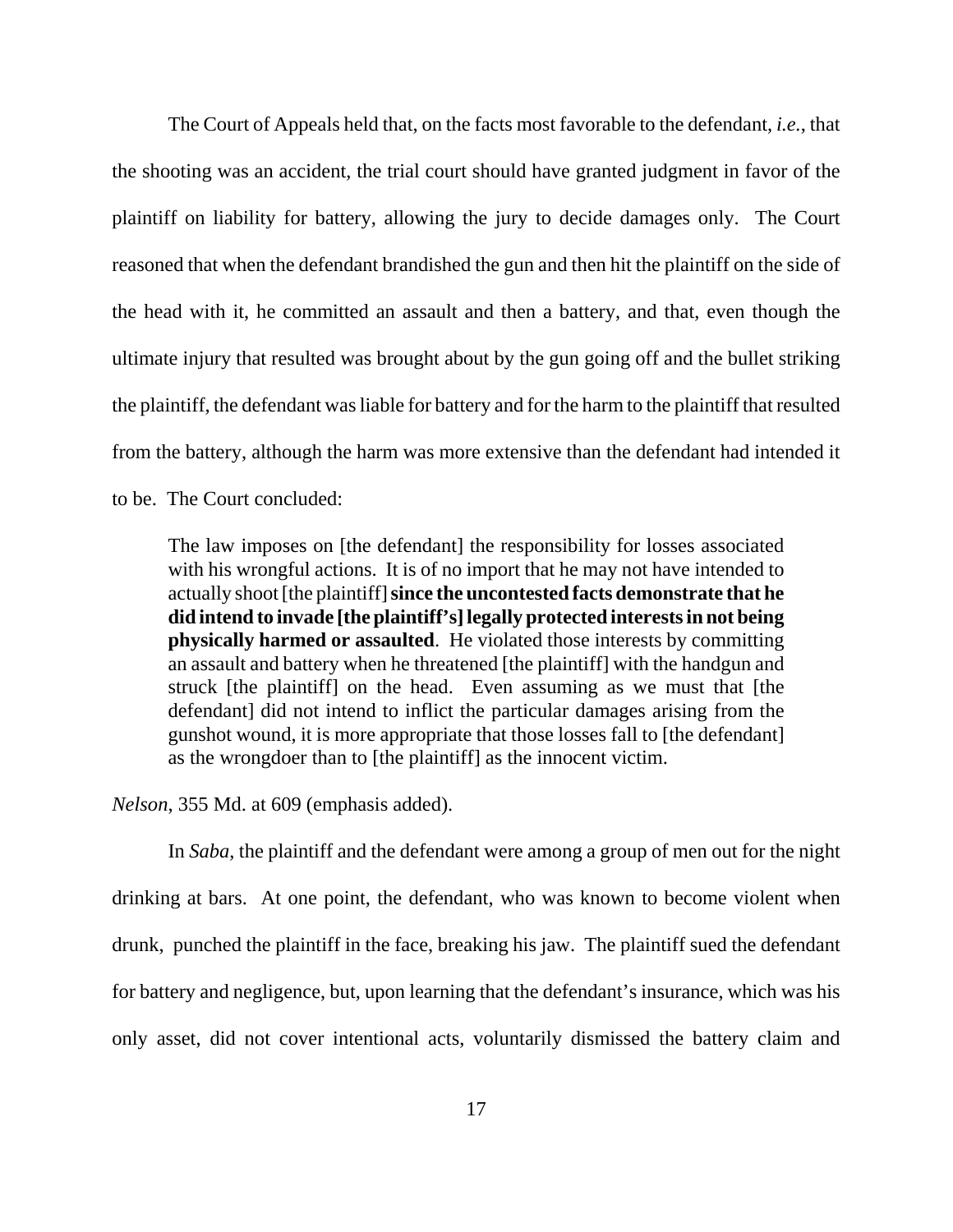proceeded only on his negligence claim. The trial court allowed the negligence claim to go to the jury, which found the plaintiff guilty of contributory negligence, thus returning a defense verdict.

The plaintiff appealed, arguing that the defense of contributory negligence should not have been submitted to the jury. This Court affirmed the verdict on the ground that the negligence claim should not have been submitted to the jury, as the defendant's conduct constituted the tort of battery, not negligence. *Saba v. Darling*, 72 Md. App. 487 (1987). The Court of Appeals granted *certiorari* and agreed, holding that, even if the defendant intended to punch the plaintiff in the face but not to actually break his jaw by doing so, the defendant's conduct constituted a battery, not negligence.

In the case at bar, the facts in the summary judgment record, viewed most favorably to Mrs. Hendrix, are at the opposite spectrum of events as those in *Nelson* and *Saba*. To be sure, a battery can be committed by the use of an automobile, just as it can be committed by the use of a gun or other instrumentality. A person can use an automobile or other vehicle to intentionally hit another person. Here, however, there was no evidence in the summary judgment record to show that Mr. Burns drove through the intersection with the intention of hitting Mrs. Hendrix's vehicle (and hence Mrs. Hendrix) with his Jeep. His conduct in running the red light at a high rate of speed certainly could be characterized as reckless. But, as the cases discussed above and in section 500 of the RESTATEMENT (SECOND) OF TORTS make clear, reckless, wanton, or willful conduct is not equivalent to intentional conduct. As there was no evidence in the summary judgment record that Mr. Burns intended to strike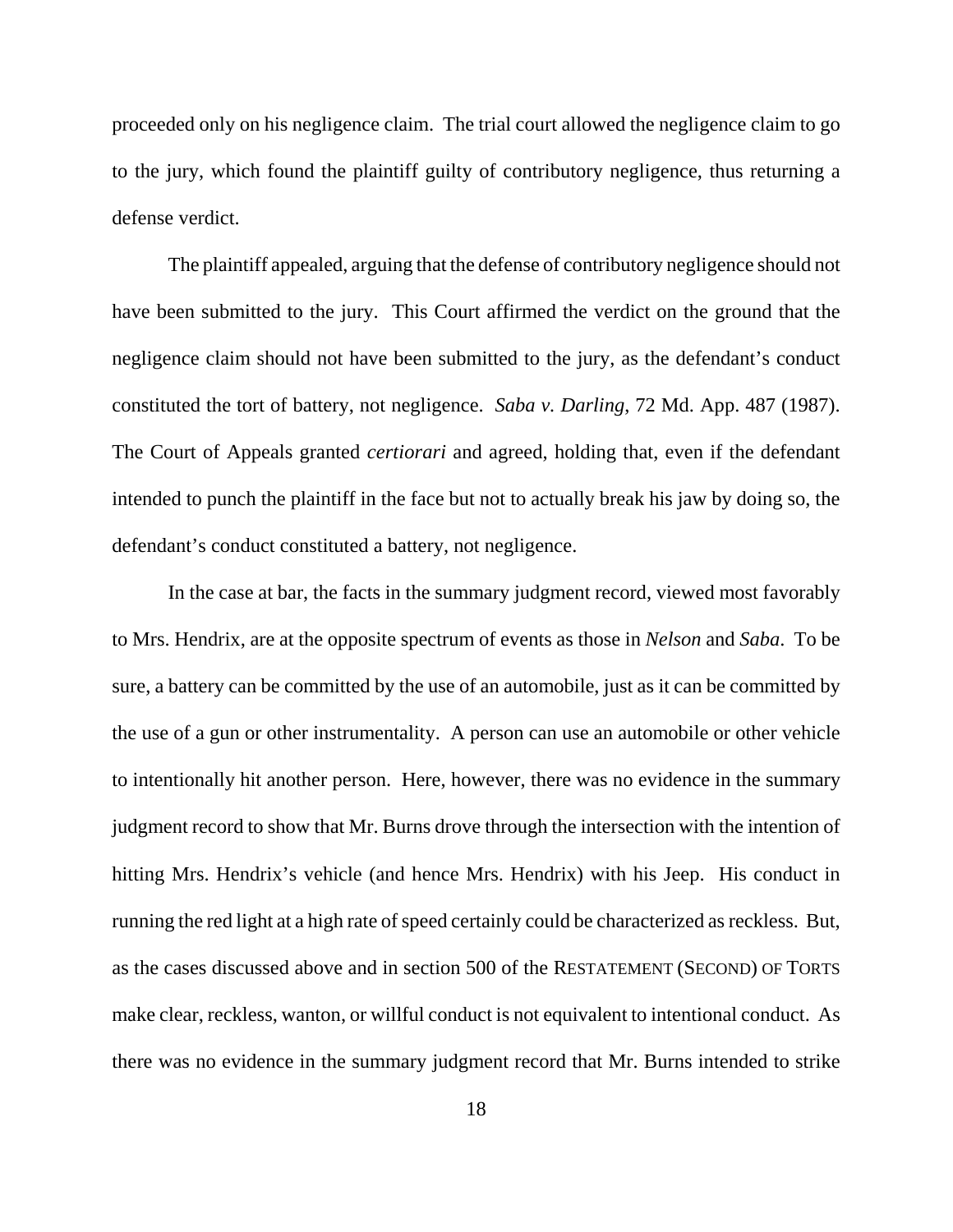Mrs. Hendrix's vehicle with his own vehicle, the evidence was legally insufficient to generate a jury question on the battery claim.

As noted, Mrs. Hendrix argues, in the alternative, that even if the evidence in the summary judgment record did not create a jury question on the issue whether Mr. Burns had the requisite intent to cause a harmful or offensive conduct with her, the intent element of the tort of battery could be proven by application of the doctrine of transferred intent. Specifically, Mrs. Hendrix asserts that Mr. Burns's intent to cause a harmful or offensive contact with the driver of the Camry, with whom he was involved in the ongoing "road rage" episode, could be transferred to her, thereby satisfying the intent element of her battery claim.

Transferred intent is a common law doctrine applied primarily in the criminal law arena. *See Harvey v. State*, 111 Md. App. 401, *cert. denied*, 344 Md. 330 (1996) (discussing the common law origins of the doctrine of transferred intent and its application to modern Maryland cases); *see also Gladden v. State*, 273 Md. 383 (1974) (recognizing, in a case of first impression, that the common law doctrine of transferred intent applies in Maryland law with regard to crime of murder).

In a seminal law review article written in 1967, Professor Prosser suggested that the transferred intent doctrine applies not only to certain crimes but also to certain intentional torts, namely those that derive from the ancient common law action of trespass: battery, assault, false imprisonment, trespass to chattels, and trespass to land. William L. Prosser, *Transferred Intent*, 45 TEX. L. REV. 650, 654-58 (1967). In the article, Professor Prosser gives a hypothetical example of a defendant who shoots a gun, intending to kill A, but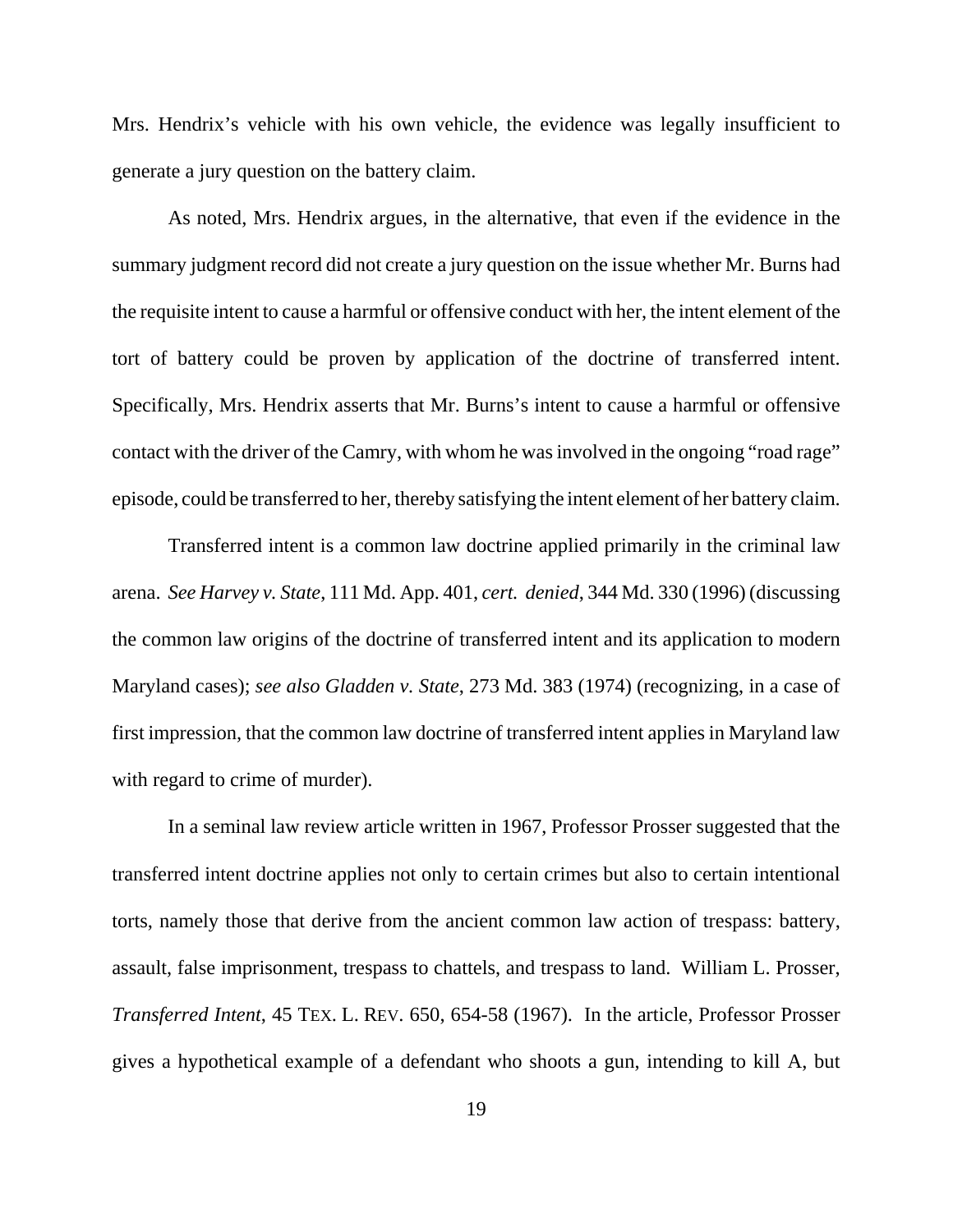accidentally -- due to poor aim -- kills B; and suggests that the defendant would be liable to B for civil battery because "[t]he intention follows the bullet." *Id.* at 650. Likewise, the RESTATEMENT (SECOND) OF TORTS states, with regard to the tort of battery,"[i]f an act is done with the intention of affecting a third person . . ., but causes a harmful bodily contact to another, the actor is liable to such other as fully as though he intended so to affect him." § 16(2). *See also* 6 Am. Jur. 2d *Assault & Battery* § 94 (2008) ("*Transferred intent*. The tort of assault or battery may be committed, even though the person struck is not the one the defendant intended to attack.") (citing cases); 1 Harper James & Gray on Torts § 3.3 at 318 (3d ed. 2006) ("Indeed, it is not even necessary that the defendant intend to invade the *plaintiff's* interest if the battery on someone else was intended. Thus, by the fiction of 'transferred intent,' a defendant who intends to strike a third person is liable if the blow miscarries and strikes the plaintiff.") (citing cases).

Several of our sister states have applied the doctrine of transferred intent to intentional torts. *See, e.g., Baska v. Scherzer*, 156 P.3d 617 (Kan. 2007) (applying transferred intent doctrine to assault and battery torts when plaintiff was injured when she stepped between two sparring defendants); *Hall v. McBryde*, 919 P.2d 910 (Colo. App. 1996) (holding that, as a matter of law, when defendant aimed and fired loaded weapon at passing car, but mistakenly hit bystander, proof of intent for tort of battery could be shown by transferring intent to hurt occupants of car to bystander); *Holloway v. Wachovia Bank & Trust Co., N.A.*, 428 S.E.2d 453 (N.C. Ct. App. 1993) (concluding, in case of first impression, that transferred intent doctrine applied to a civil assault claim when defendant bank agent brandished firearm at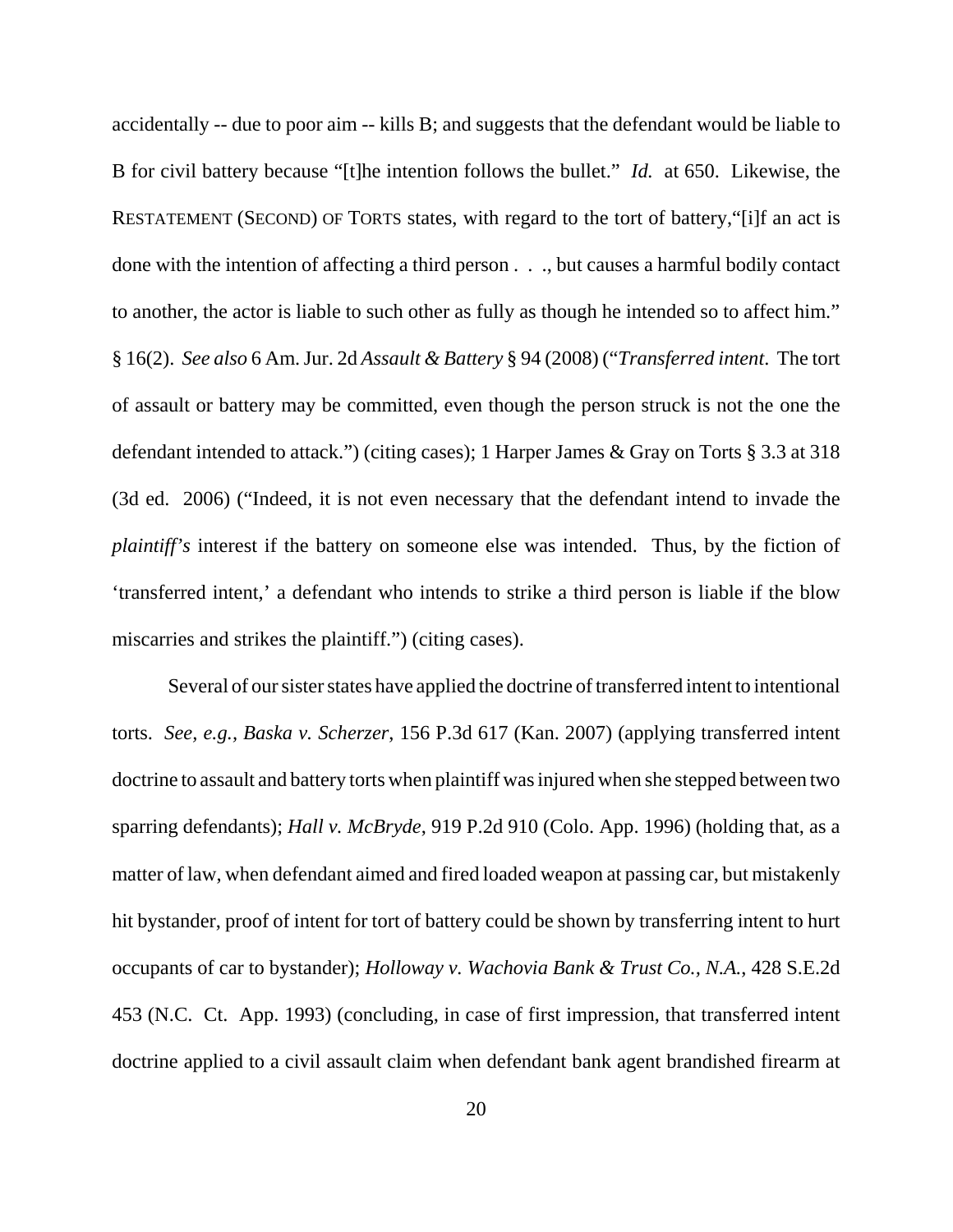people in car, including plaintiff, during attempt to repossess car, but did not point firearm directly at plaintiff), *aff'd in part and rev'd in part on other grounds*, 452 S.E.2d 233 (N.C. 1999); *Keel v. Hainline*, 331 P.2d 397 (Okla. 1958) (applying transferred intent doctrine to assault and battery tort claims in which child was injured when sitting in classroom between two groups of students who were throwing erasers at each other); *Morrow v. Flores,* 225 S.W.2d 621 (Tex. Civ. App. 1949) (applying transferred intent doctrine to civil assault and battery claims when defendant intended to shoot fleeing vandal but missed and shot plaintiff instead).

In Maryland, there is no reported case in which the doctrine of transferred intent has been applied to the tort of battery, or any intentional tort. The Maryland Civil Pattern Jury Instructions take the doctrine into account, however, stating, for the tort of battery, "[t]he touching need not be directed at the plaintiff; it is sufficient if the touching is directed at another person and as a consequence the plaintiff is touched." MPJI-Cv § 15:3. The comment to that instruction states that the doctrine "may be used in a battery case when the defendant intended to touch a third person and instead touched the plaintiff." Cmt. A.2.

We hold that the doctrine of transferred intent may be applied in a civil claim for battery on legally sufficient facts. In the case at bar, however, application of the doctrine of transferred intent does not save Mrs. Hendrix from the grant of summary judgment in Mr. Burns's favor on the battery claim. Mrs. Hendrix seeks to transfer to herself Mr. Burns's intent to cause harmful or offensive contact with the driver of the Camry. Although Mr. Cannon's affidavit attests to facts that show that Mr. Burns exhibited anger toward the Camry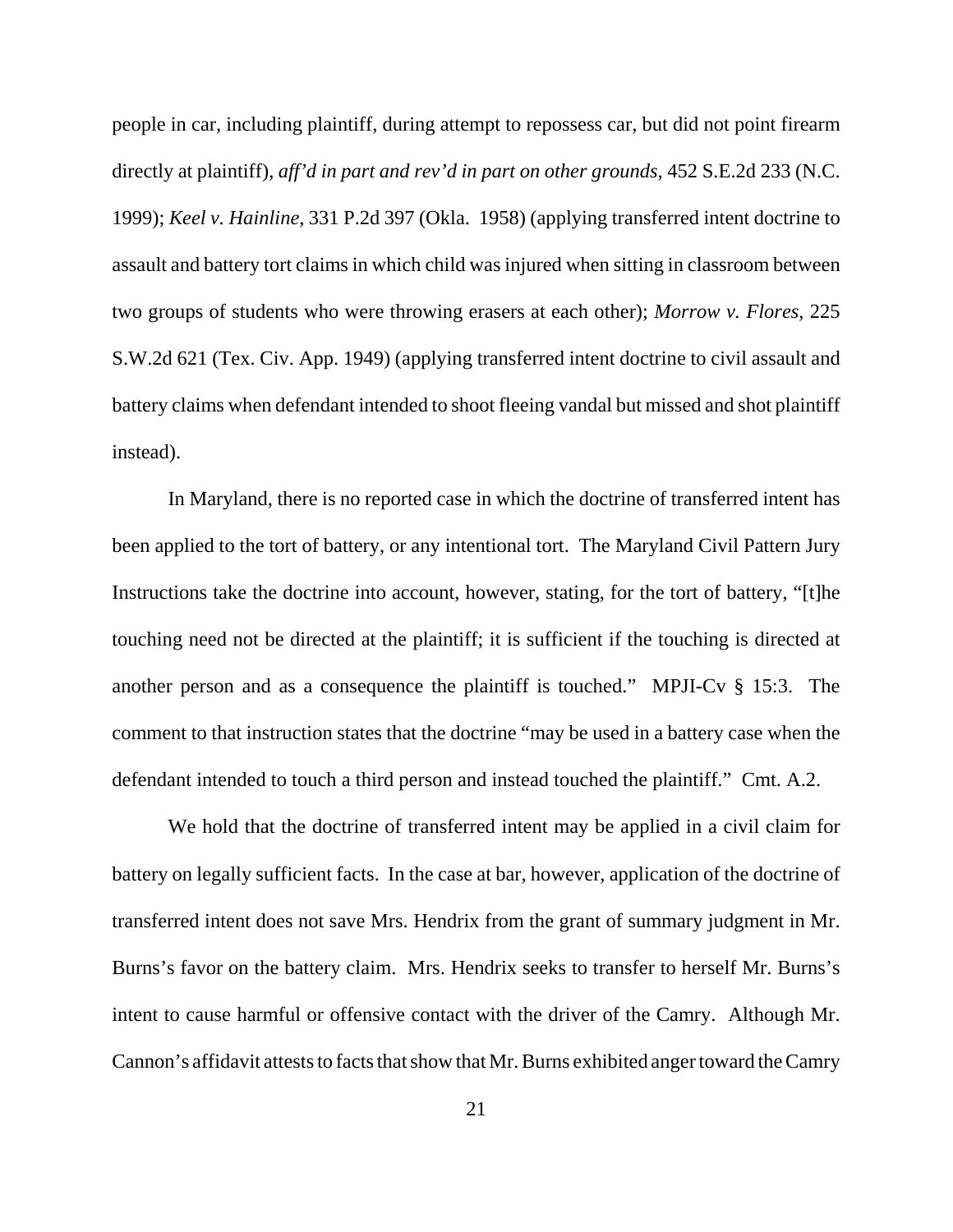driver for no discernible reason, and that his conduct could be described in the vernacular as "road rage," the facts, viewed most favorably to Mrs. Hendrix, do not show an intent on the part of Mr. Burns to cause harmful or offensive contact with the Camry driver. Mr. Burns's actions toward the driver of the Camry consisted of driving his (Mr. Burns's) Jeep in front of the Camry and then almost coming to a stop, so that the Camry driver had to apply his brakes suddenly to keep from hitting the Jeep; getting out of the Jeep and walking angrily to the driver's window of the Camry; and speeding through the red light in an effort to catch up to the Camry after it had eluded him. Notwithstanding the evidence that Mr. Burns was enraged at the Camry driver for some unknown or irrational reason,<sup>4</sup> there was no evidence to suggest that Mr. Burns intended to inflict harm on the Camry driver. Without legally sufficient evidence of an intent by Mr. Burns to cause a harmful or offensive contact with the Camry driver, which then could be transferred, the doctrine of transferred intent is of no avail to Mrs. Hendrix in her battery claim.

Accordingly, the circuit court correctly granted summary judgment in favor of Mr. Burns on the battery count.

#### **II. Motion** *in Limine* **Rulings**

As noted above, before trial, motions *in limine* were granted that precluded Mrs. Hendrix from introducing evidence that Mr. Burns was drunk when the collision happened,

<sup>&</sup>lt;sup>4</sup>There was no evidence that Mr. Burns knew the Camry driver, or his identity, or that they were in an altercation beyond the road rage incident that Mr. Cannon witnessed.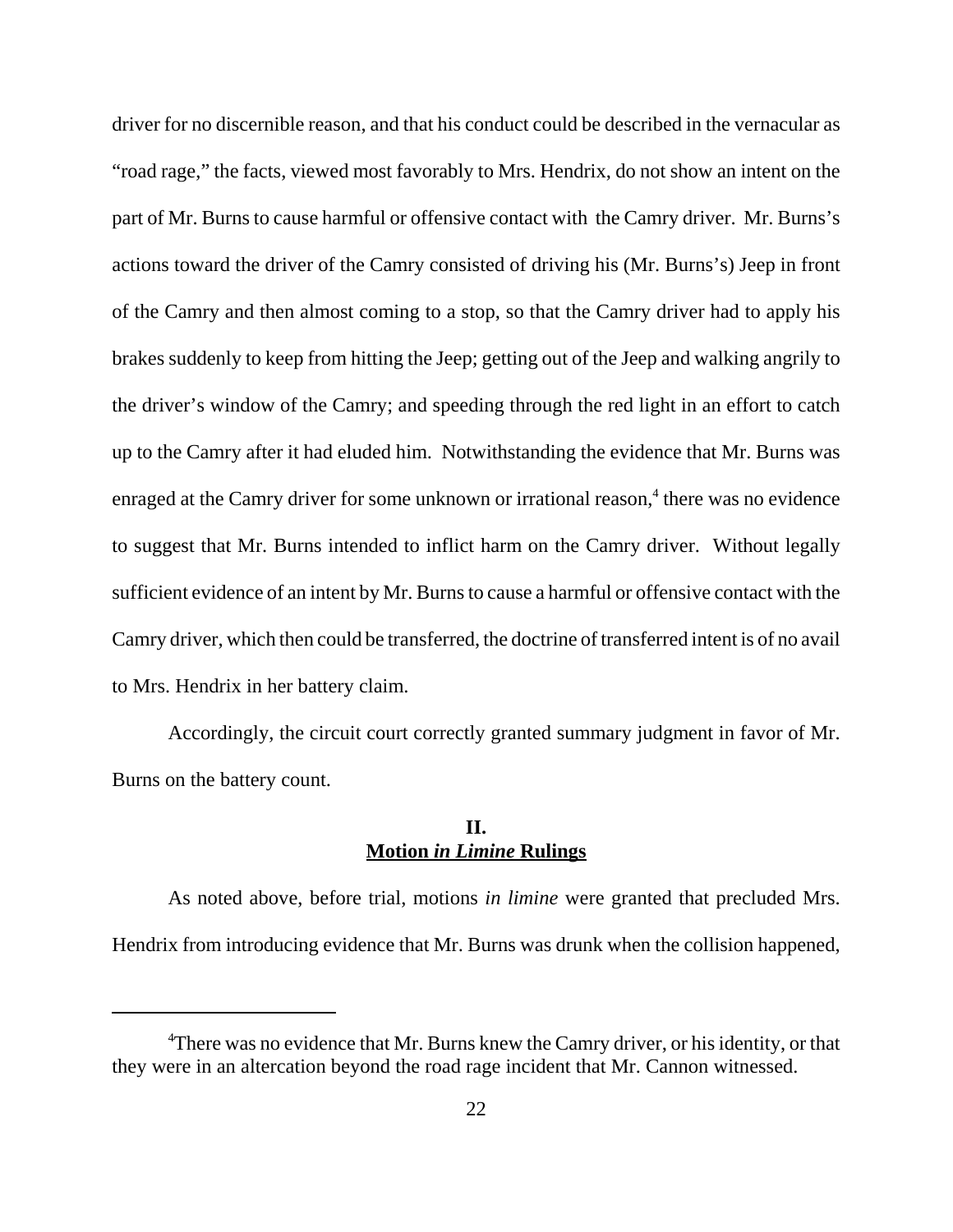was engaged in a "road rage" incident with another driver, and then tried to flee, and that Mr. Burns had prior criminal convictions for drunk driving. In addition, on the morning of trial, the court ruled that the jury could not be informed, by opening statement or in some other way, of the precise nature of the negligence for which Mrs. Burns had conceded liability, that is, that she had breached a duty of care by entrusting the Jeep to her husband because she knew of her husband's prior drunk driving history. Mrs. Hendrix contends these rulings all were abuses of discretion or erroneous.

# **1. Evidence that at the time of the accident Mr. Burns was drunk, was engaged in a "road rage" incident, and then attempted to flee, and that he had prior criminal convictions for drunk driving.**

Soon before an earlier scheduled trial date (which later was postponed), Mr. Burns filed a motion *in limine* to preclude Mrs. Hendrix from introducing evidence that at the time of the collision, Mr. Burns was drunk, was involved in a "road rage" incident, and then attempted to flee, and that he had prior criminal convictions for drunk driving. The judge who then was scheduled to preside over the trial knew that damages would be the only issue for the jury to decide, as summary judgment had been granted on the battery claim and Mr. and Mrs. Burns had conceded liability on the negligence and negligent entrustment claims against them, respectively<sup>5</sup>. Taking the case in that procedural posture, the judge granted the motion *in limine* on the ground that the evidence in question was not relevant to the issue of

<sup>&</sup>lt;sup>5</sup>Later in this same hearing, the judge reconsidered the original grant of summary judgment and reinstated the battery claim. This decision later was overturned by another circuit court judge, who reinstated the grant of summary judgment. The judge's ruling on the motion *in limine* did not change, however.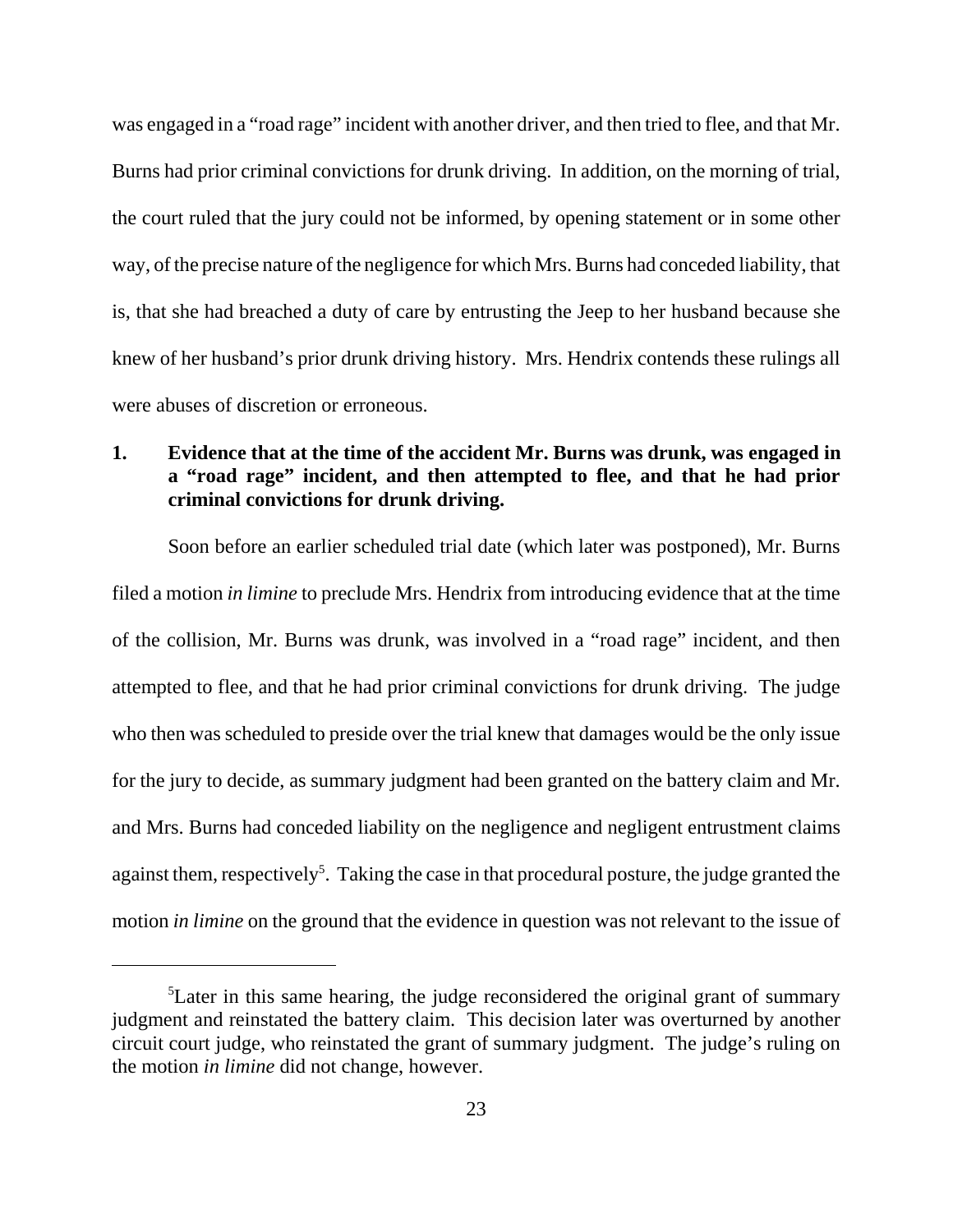damages and was inflammatory and unfairly prejudicial in any event. The court made clear, however, that evidence of "how the collision occurred, the fact that [Mr. Burns] went through a red light, and that he may have been driving at an inordinate speed at the time the accident occurred" would be admissible.

The trial date was postponed and the trial later went forward before a different judge. On the rescheduled trial date, Mr. Burns renewed his motion *in limine.* The trial judge agreed with the prior grant of the motion. The judge clarified that it would be

appropriate for [counsel for Mrs. Hendrix] to explore the impact of the accident; whether it was a light impact, a moderate impact or a severe impact. That would be relevant to the issue of damages to Mrs. Hendrix. . . . . But with respect to other conduct, I don't see how it does anything except raise issues that aren't involved with this case right now . . . if [counsel for Mrs. Hendrix] wants someone to describe the impact and the manner in which [Mrs. Hendrix] was tossed and turned perhaps in the car or whatever it was, I mean, that's relevant to the injuries and the damages that [Mrs. Hendrix] is alleging, but other than that, I don't see it for any other reason except to inflame the jury because this is a case on damages.

During the trial, the court precluded Mrs. Hendrix from testifying that, due to her 26 years of experience as a 911 call center operator, she had "a very strong fear of being hit by a drunk driver," and she "suffered immensely" when she learned, after the accident, "that she had been hit by a repeat drunk driver" who then had attempted to flee the scene.

On appeal, Mrs. Hendrix contends she should have been permitted to adduce this later-learned evidence because it contributed to the emotional distress she experienced as a result of the accident, for which she was entitled to seek damages. Mrs. Hendrix maintains that, even though liability was conceded, Mr. Burns's state of inebriation, his involvement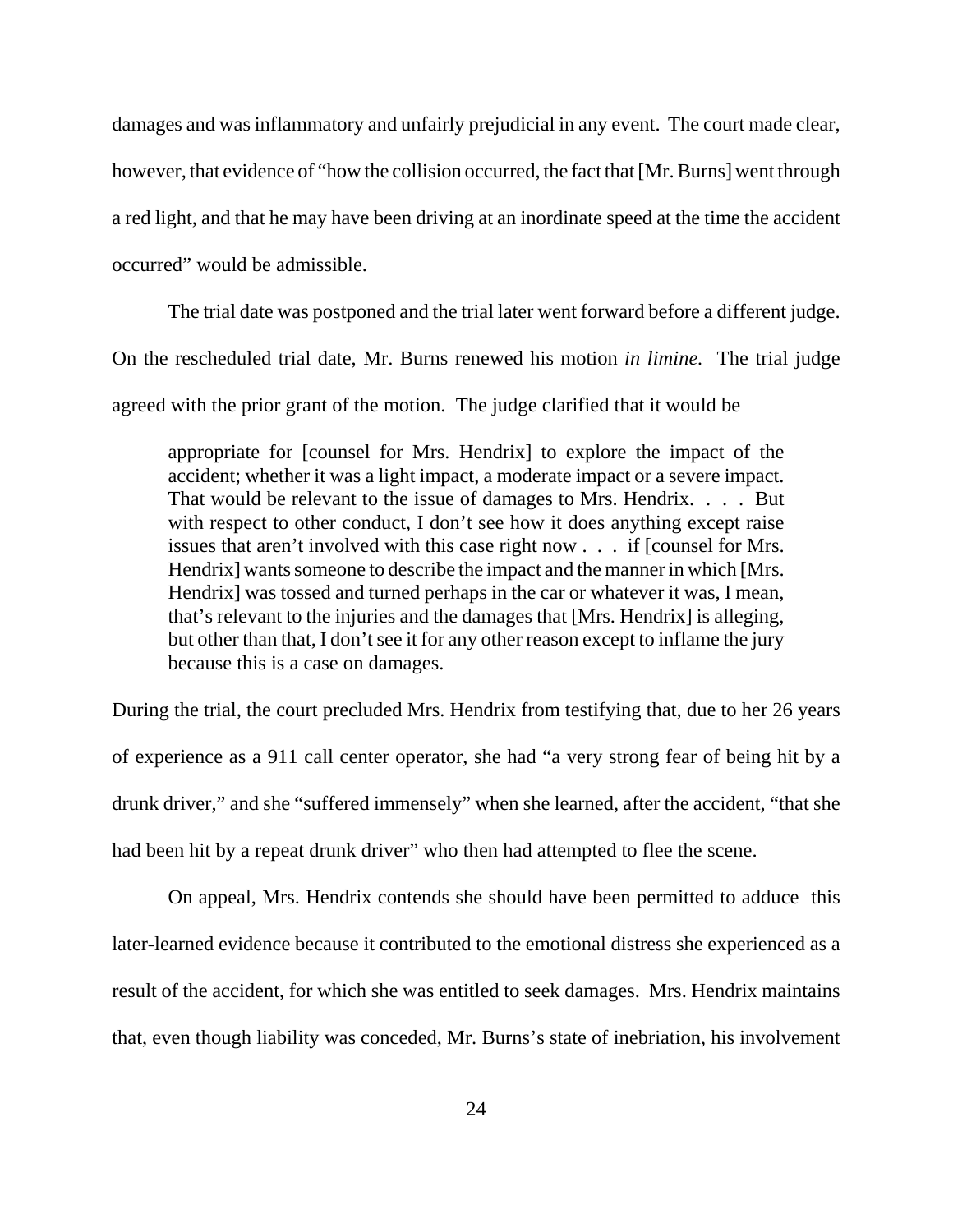in a "road rage" incident, his attempt to flee, and his history of drunk driving were relevant to the issue of her emotional distress, and therefore to damages; and, although that evidence was prejudicial, it was not unfairly prejudicial. Mrs. Hendrix argues, for example, that she should have been allowed to testify about her particular fear of being involved in an accident with a drunk driver, and how she was emotionally affected upon learning, after the accident, that that is what had happened to her.

Mr. Burns responds that the trial court properly excluded evidence of his pre- and post-accident conduct<sup>6</sup>. He maintains that, because liability was conceded, evidence of this conduct was irrelevant to the issue of Mrs. Hendrix's damages and, if relevant, was unfairly prejudicial. He characterizes Mrs. Hendrix's argument that she was entitled to recover emotional distress damages for her "awareness," after the accident, of his pre- and postaccident conduct, as a "guise" and a "clever attempt . . . to interject impermissible evidence of [his] bad conduct" into the case. He points out that Mrs. Hendrix, Mr. Hendrix, and Mrs. Hendrix's friends and neighbors were allowed to testify -- at times graphically -- about Mrs. Hendrix's physical injuries and attendant emotional distress. He argues that his prior conduct constituted "prior bad acts" evidence that only could be admitted for limited purposes, as

<sup>&</sup>lt;sup>6</sup>Mr. Burns advances a preliminary argument that this issue was not preserved for review because counsel for Mrs. Hendrix failed to make a sufficient proffer as to Mr. Burns's pre- and post-accident conduct; specifically, whether Mr. Burns had consumed alcohol on the day of the accident or was under the influence of alcohol at the time of the accident. We are satisfied that the trial court had been made aware of the nature of the evidence Mr. Burns sought to exclude. Indeed, Mr. Burns's motion *in limine* itself states: "As set forth in the police report, and as conceded by Mr. Burns at his deposition, Mr. Burns had consumed alcoholic beverages before the accident."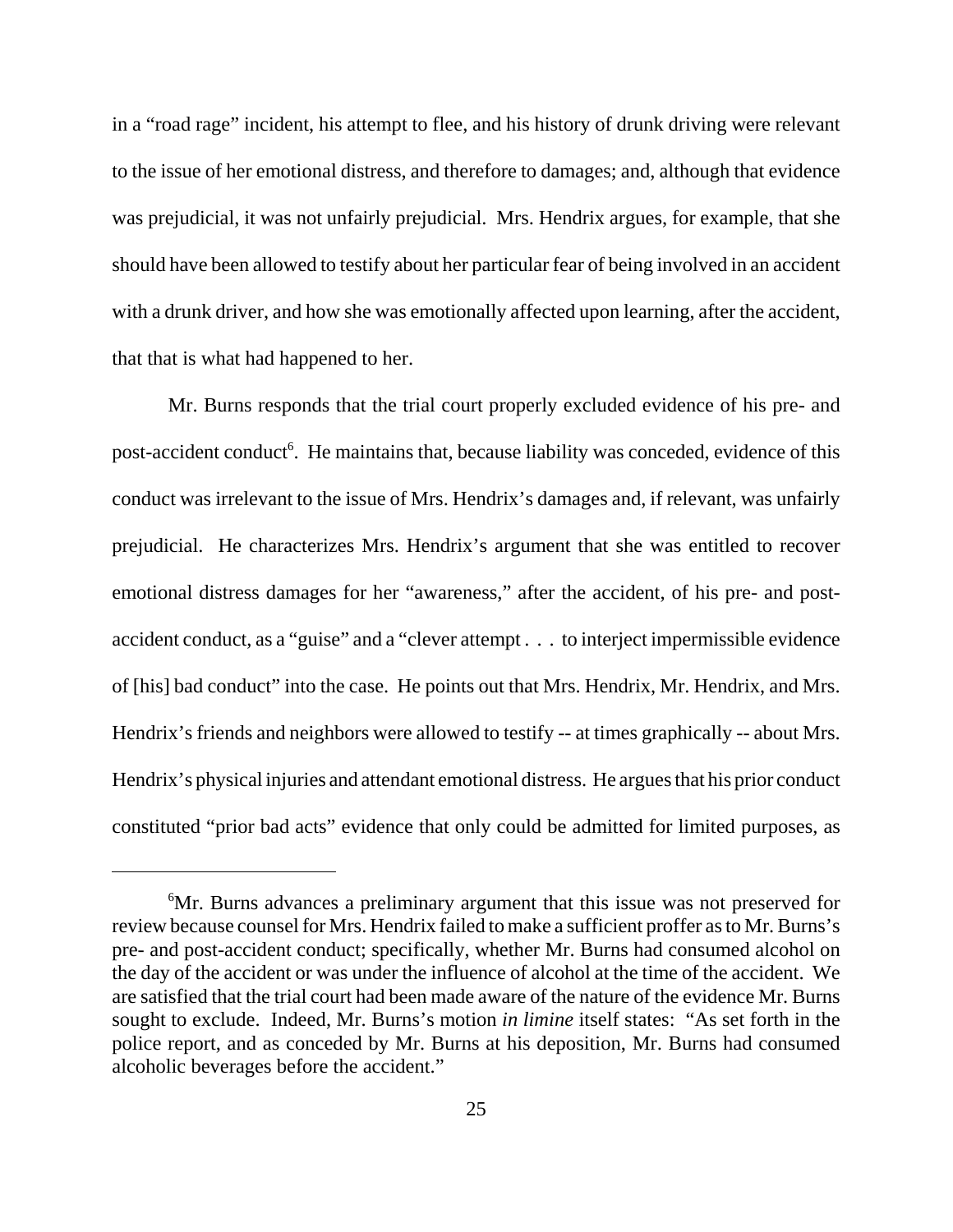allowed by Rule 5-404, none of which applied here.

The threshold issue here is one of relevancy. Evidence is "relevant" if it has "any tendency to make the existence of any fact *that is of consequence to the determination of the action* more probable or less probable than it would be without the evidence." Md. Rule 5- 401. (Emphasis added.) Evidence that is not relevant is not admissible, and will be excluded when a timely objection is asserted. Md. Rule 5-402; *State v. Simms*, 420 Md. 705, 724 (2011). When evidence is relevant, however, the court has discretion to exclude it "if its probative value is substantially outweighed by the danger of unfair prejudice, confusion of the issues, or misleading the jury, or by considerations of undue delay, waste of time, or needless presentation of cumulative evidence." Md. Rule 5-403; *see also Simms*, 420 Md. at 725.

The decision whether to allow or preclude the admission of evidence is generally committed to the sound discretion of the trial court. *Ruffin Hotel Corp. of Md., Inc. v. Gasper*, 418 Md. 594, 619-20 (2011). We will only find an abuse of such discretion "where no reasonable person would share the view taken by the trial judge." *Consol. Waste Indus. v. Standard Equip. Co.*, 421 Md. 210, 219 (2011) (quoting *Brown v. Daniel Realty Co.*, 409 Md. 565, 601 (2009)). We review for clear error "the trial judge's factual finding that an item of evidence does or does not have 'probative value,'" but we review *de novo* "the trial judge's conclusion of law that the evidence at issue is or is not 'of consequence to the determination of the action.'" *Gasper*, 418 Md. at 620 (citing *Parker v. State*, 408 Md. 428, 437 (2009)).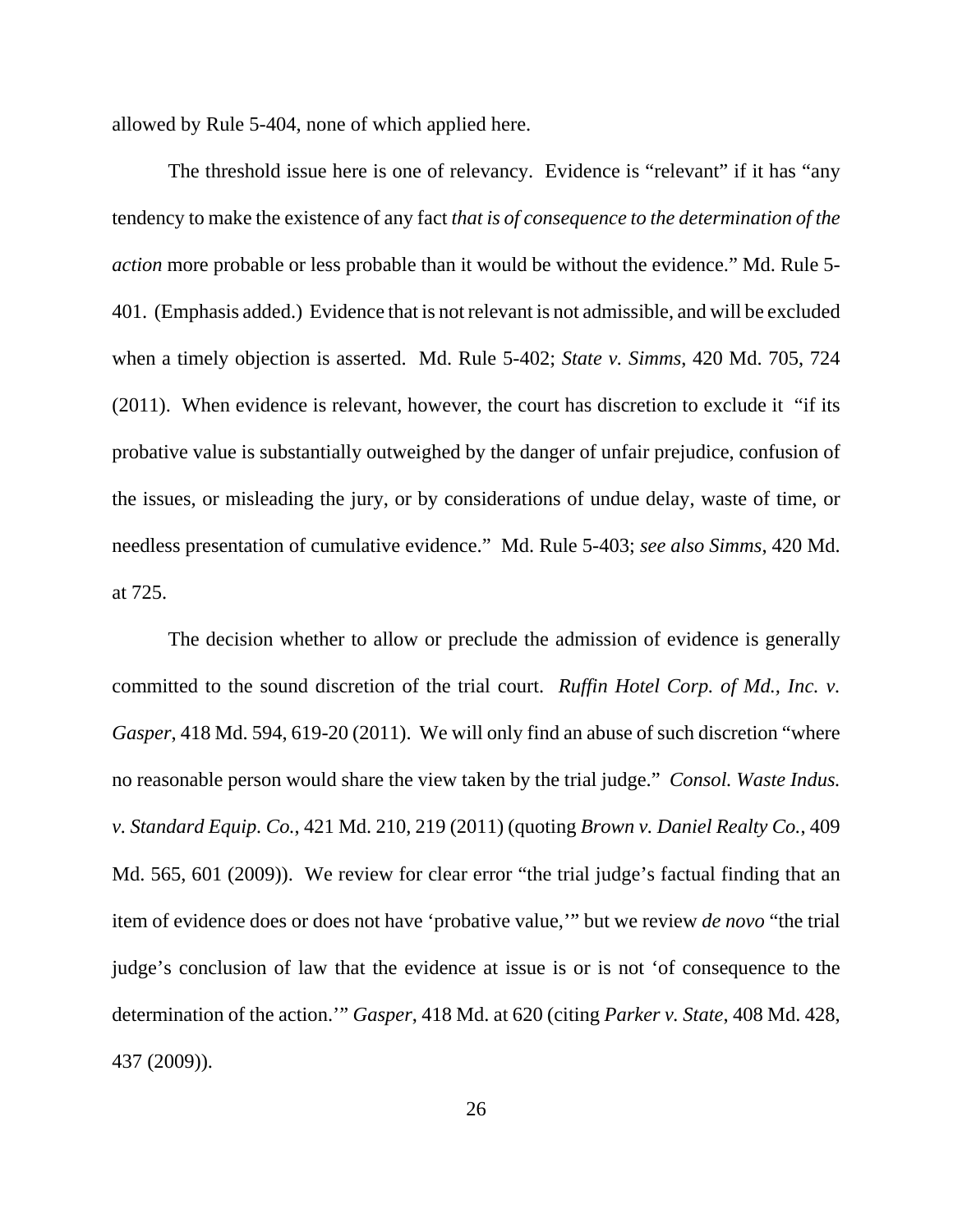Although the actions sued upon in this case were negligence (against Mr. Burns) and negligent entrustment (against Mrs. Burns), only the damage elements of those claims were before the jury for decision. The other essential elements of the torts -- breaches of the standard of care and proximate causation -- had been conceded by the Burnses. Accordingly, on those elements, there was nothing for the jurors to decide. The only issue for them to decide was the damages recoverable by Mrs. Burns as a consequence of the accident. So the first relevancy question here is whether the evidence that was excluded had a tendency to make any fact that was of consequence to the determination of the action -- here, the issue of damages – more probable or less probable. Because the question is one of law, we decide it *de novo*. *See Gasper*, 418 Md. at 619-20.

The fact that Mr. Burns was drunk and in a "road rage" incident at the time of the collision, and attempted to leave the scene after the accident, was not of consequence to the issue of damages. Mrs. Hendrix was permitted to elicit evidence of the speed of the vehicles at the time of the collision and the severity of the impact. Whether the force of the impact would have been less had Mr. Burns not been in a state of inebriation or engaged in a "road rage" incident was of no consequence; the force of the impact was what it was, and, as noted, Mrs. Hendrix was given full rein to put on evidence about that. As such, the excluded evidence had nothing to do with the nature or severity of the physical injuries Mrs. Hendrix sustained in the accident, and hence the compensation she should be awarded for those physical injuries and the emotional distress, *i.e.*, non-economic pain and suffering damages, she suffered as a result of those injuries.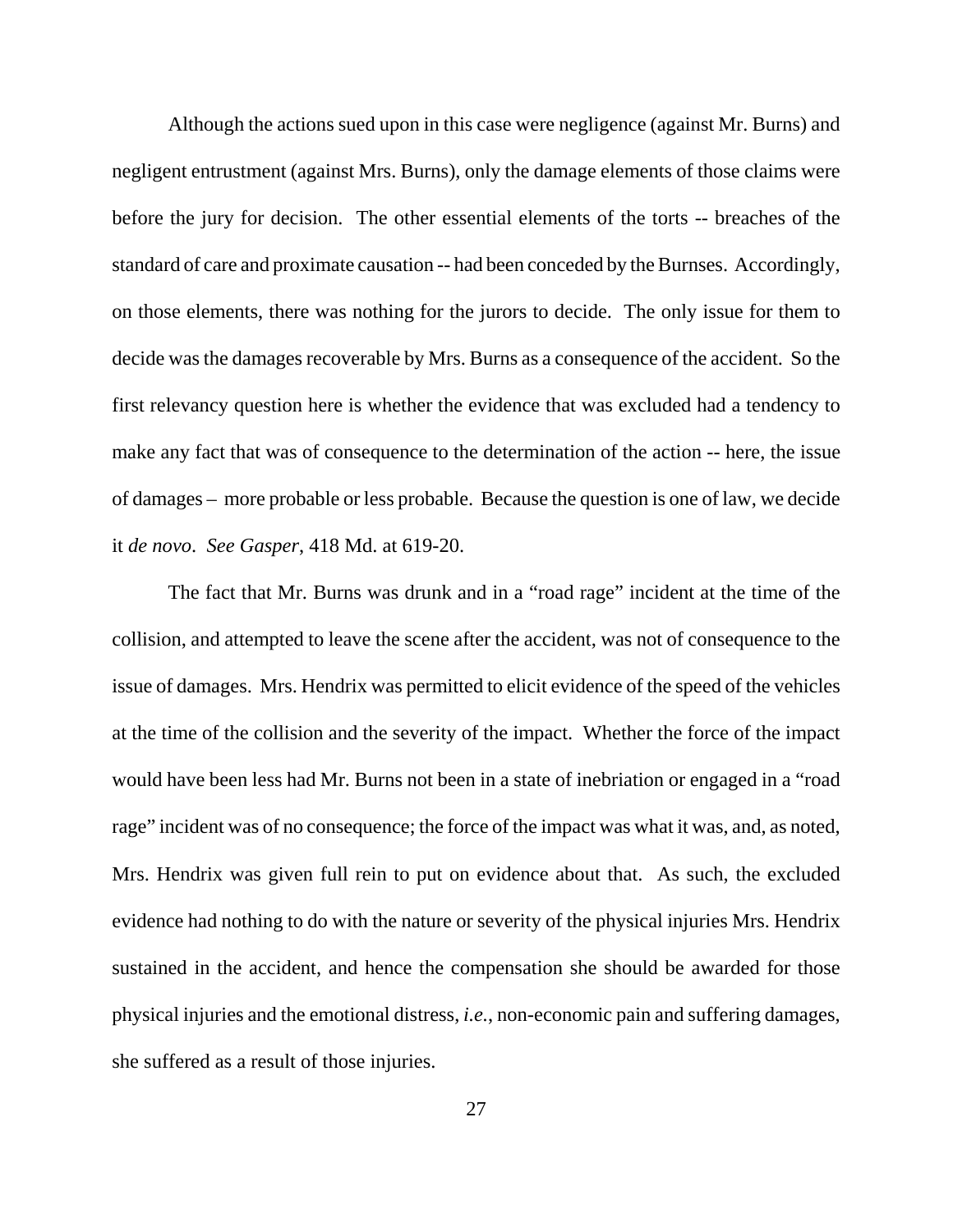"[I]n tort actions, damages may be recovered for emotional distress capable of objective determination." *Belcher v. T. Rowe Price Found., Inc.*, 329 Md. 709, 734 (1993). The emotional distress must have been proximately caused by the defendant's tortious conduct. *Smallwood v. Bradford*, 352 Md. 8, 18-19 (1998). In the case at bar, substantial evidence was adduced during the four-day trial about the emotional distress that Mrs. Hendrix experienced as a result of the accident. As noted, Mrs. Hendrix herself testified that, as the accident was happening, she thought she was going to die; that she was thinking, ". . . oh, my God! This is not how this is supposed to end" and ". . . am I going to die this way?" Captain Hahn testified that he heard the collision before he arrived at the scene, and that it sounded like a "loud screech, a biker boom" and that because of Mrs. Hendrix's injuries and the condition of her car he and his colleagues had to use the "jaws of death" to extract her from the vehicle. EMT Lay testified that Mrs. Hendrix was "moaning" in pain. Photographs of Mrs. Hendrix's car were admitted that showed the extensive damage to the vehicles, blood on the driver's seat of Mrs. Hendrix's vehicle, and bruises to her body suffered in the accident that took months to heal. Mrs. Hendrix's co-worker, neighbor, and daughter testified about the depression she experienced, and has continued to experience, as a result of the injuries she sustained in the accident. Mrs. Hendrix testified at length about the negative impact the injuries have had on her life, including forcing her to sleep in a recliner for months and not being able to raise her arms, and that she even now experiences "excruciating pain." The jurors were permitted to award Mrs. Hendrix damages for the fright she so vividly described experiencing during the accident and the emotional trauma her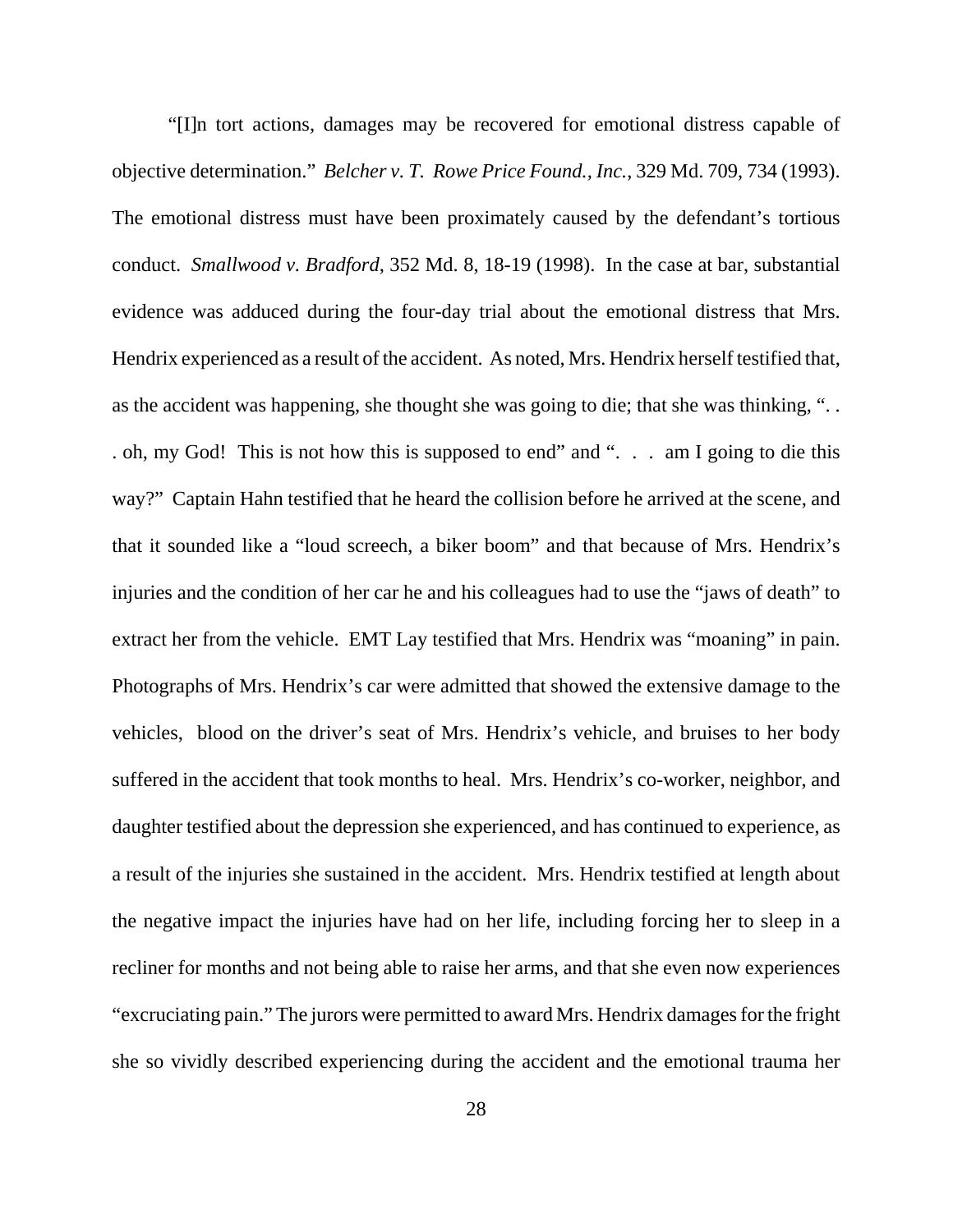physical injuries caused her to endure.

What Mrs. Hendrix argues she was not allowed to recover, because of the court's *in limine* ruling, was emotional distress that she experienced upon learning, after the accident, that the person who struck her was a drunk driver, with a history of drunk driving, who had been in a "road rage" incident at the time of the collision and then tried to flee the scene. In other words, she maintains that she experienced additional emotional distress based upon information she learned, after the accident, about the person who hit her (Mr. Burns) and the conduct he had been and was engaging in prior to and after the accident; and that she should have been permitted to recover damages for that additional emotional distress. Accordingly, the excluded evidence was relevant to the issue of damages and should have been allowed.

Mrs. Hendrix relies upon four cases to support her argument. First, she quotes as follows from *Beynon v. Montgomery Cablevision Ltd. P'ship*, 351 Md. 460 (1998):

The actor responsible for the wrongful, negligent act is liable for all proximately caused emotional distress experienced by the tort victim. The wrongful conduct need only proximately cause the emotional distress or mental anguish, independent of the physical injuries; the mental disturbance need not result from physical injury.

*Id.* at 507. To be sure, this general statement of the law is correct. The *Beynon* case does not support Mrs. Hendrix's position, however. In that case, the issue before the Court was "whether damages for 'pre-impact fright' suffered by a tort victim who dies upon impact are compensable in a survival action." *Id.* at 476. The Court held that recovery for "'pre-impact fright' is permissible when it is the proximate result of a wrongful act and it produces a physical injury or is manifested in some objective form." *Id.* at 505. In the case at bar, Mrs.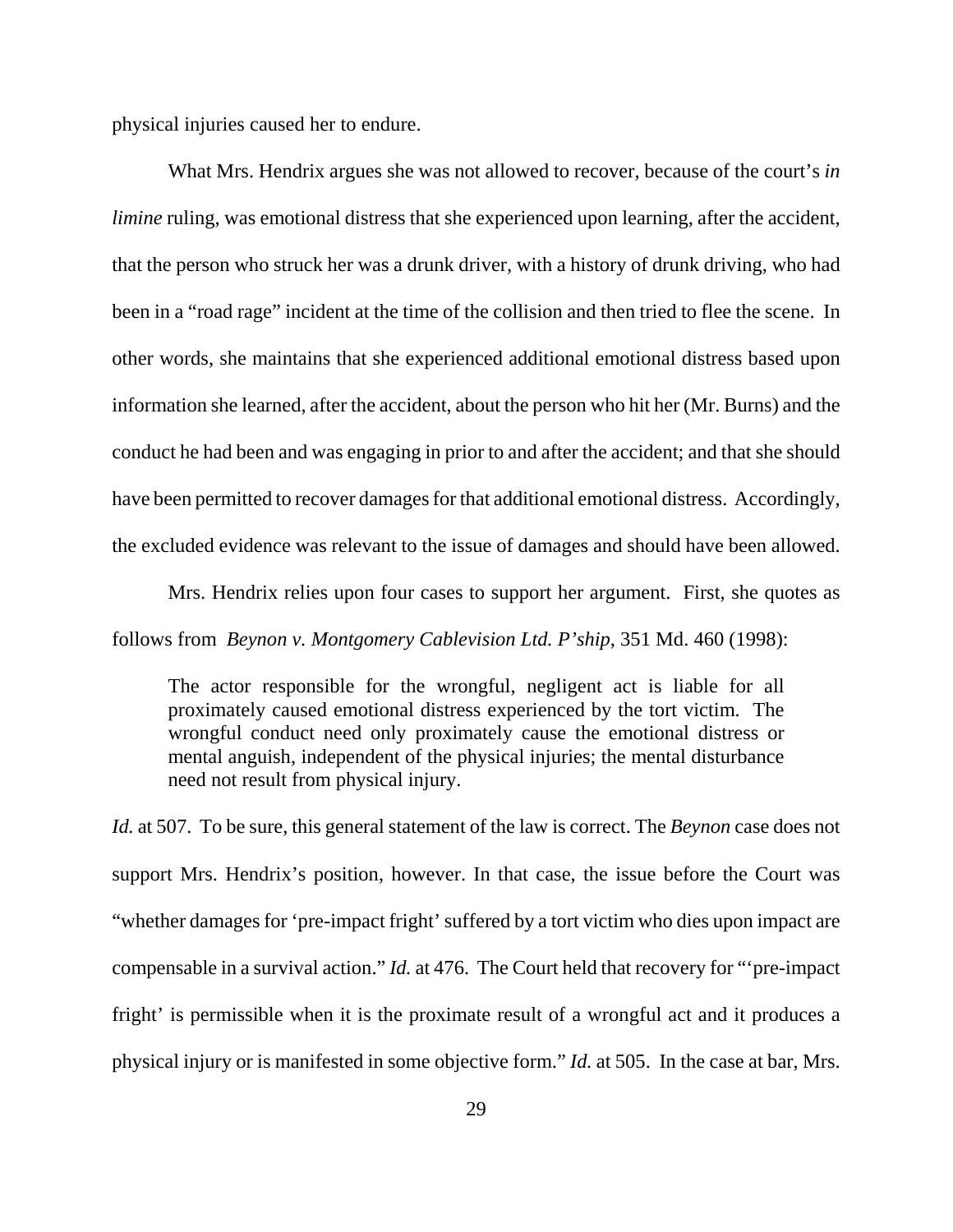Hendrix was permitted to recover damages for the fright she experienced as her car was being buffeted about during the accident, including the emotional distress of thinking she was about to die in the accident. There was no issue here as to damages for "pre-impact" fright, however, as the evidence was undisputed that Mrs. Hendrix never saw Mr. Burns's car coming. The *Beynon* case had nothing to do with the issue here, which is whether a plaintiff may recover damages for emotional distress experienced, after an accident, upon learning negative information about the person who caused the accident. Indeed, the issue in the case at bar is the opposite of the pre-impact fright issue in *Beynon*, where the emotional distress, in the form of fright, was suffered immediately before the impact and had nothing to do with the personal history or circumstances of the person causing the accident.

Mrs. Hendrix relies upon *Smith v. Borello*, 370 Md. 227 (2002), as well, which also is unavailing. In that case, a woman was injured in an automobile accident; her injuries included losing her pre-viable fetus. The question before the Court of Appeals was whether, in an automobile tort case brought by the woman against the other driver, the woman could recover damages for the emotional distress she experienced upon losing her fetus. In a footnote, the Court quoted section 456 of the RESTATEMENT (SECOND) OF TORTS for the proposition that "if [an] actor's negligent conduct has so caused any bodily harm to another as to make [the actor] liable for it, the actor is also subject to liability for . . . fright, shock, or other emotional disturbance resulting from the bodily injury or from the conduct which causes it . . . ." *Smith*, 370 Md. at 246 n.5 (quoting RESTATEMENT (SECOND) OF TORTS § 456). The Court noted that comment (e) to section 456 "emphasizes that 'the liability is not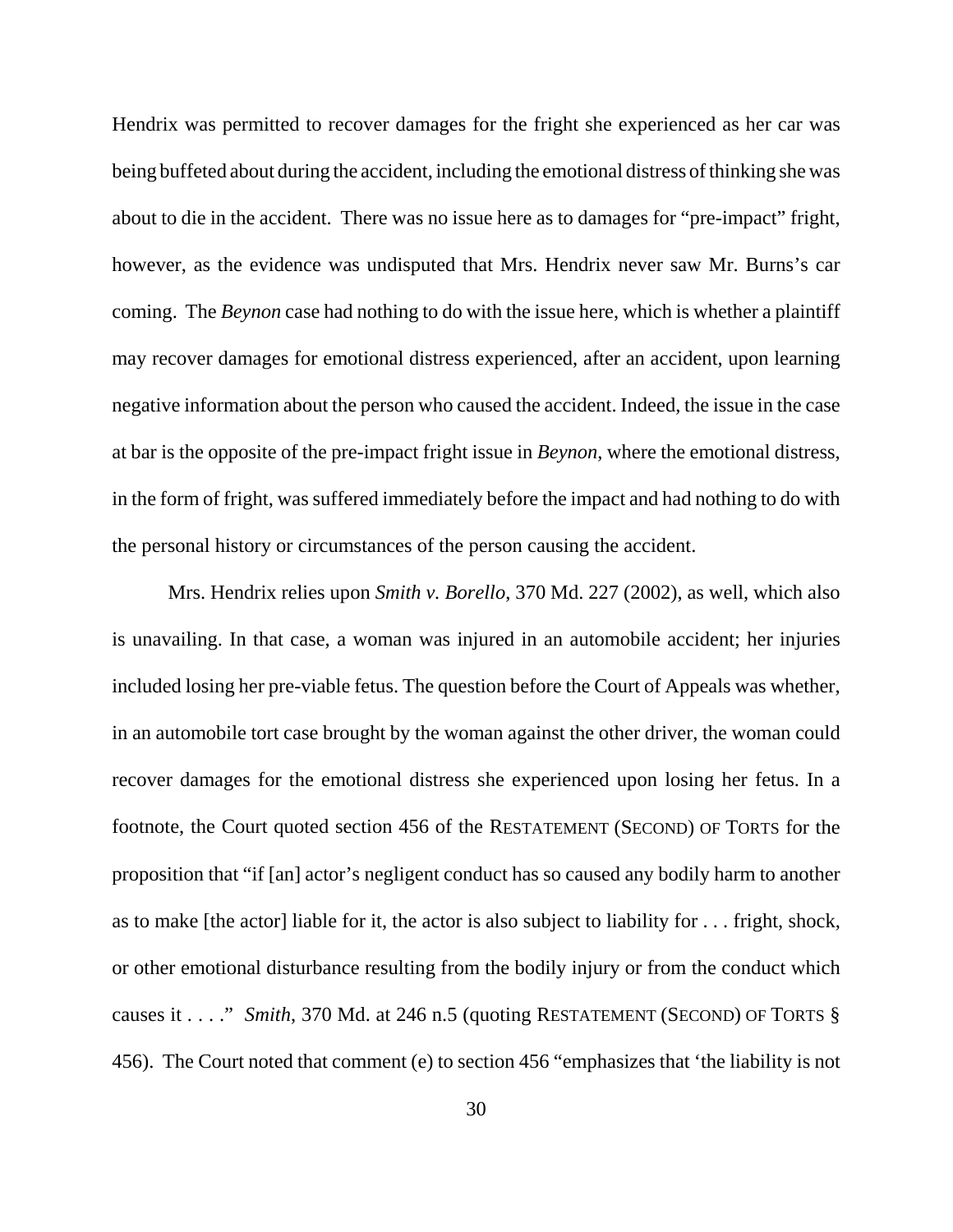limited to emotional disturbance resulting from the bodily harm itself, but includes also such disturbance resulting from the conduct of the actor.'" *Id.* Comment (e) clearly refers to preimpact fright, however, as, in its entirety, it goes on to illustrate: "Thus one who is struck by a negligently driven automobile and suffers a broken leg may recover not only for his pain, grief, or worry resulting from the broken leg, *but also for his fright at seeing the car about to hit him*." (Emphasis added.)

*Faya v. Almaraz*, 329 Md. 435 (1993), also cited by Mrs. Hendrix, is readily distinguishable. In that case, the plaintiffs, former patients of a surgeon, learned more than a year after having had their surgeries that the surgeon had been infected with Human Immunodeficiency Virus (HIV), the virus that causes AIDS, when he operated on them. (They learned that information when, after the surgeon's death, the local newspaper reported his cause of death as AIDS). Soon thereafter, the plaintiffs underwent HIV testing, which showed that they were not infected with HIV. Nevertheless, they sued the estate of the surgeon and the hospital he had worked for, claiming that he had failed to adhere to standards of informed consent by not disclosing his HIV-positive status to his patients before operating on them, and, as a consequence, that they were suffering from a fear of contracting AIDS. The circuit court dismissed the complaints on the ground that they did not allege a compensable injury.

The Court of Appeals reversed, stating that the plaintiffs' initial fear that they had become infected with HIV could have been reasonable, until the time that HIV testing showed that they had not been infected, but their continued fear of contracting AIDS even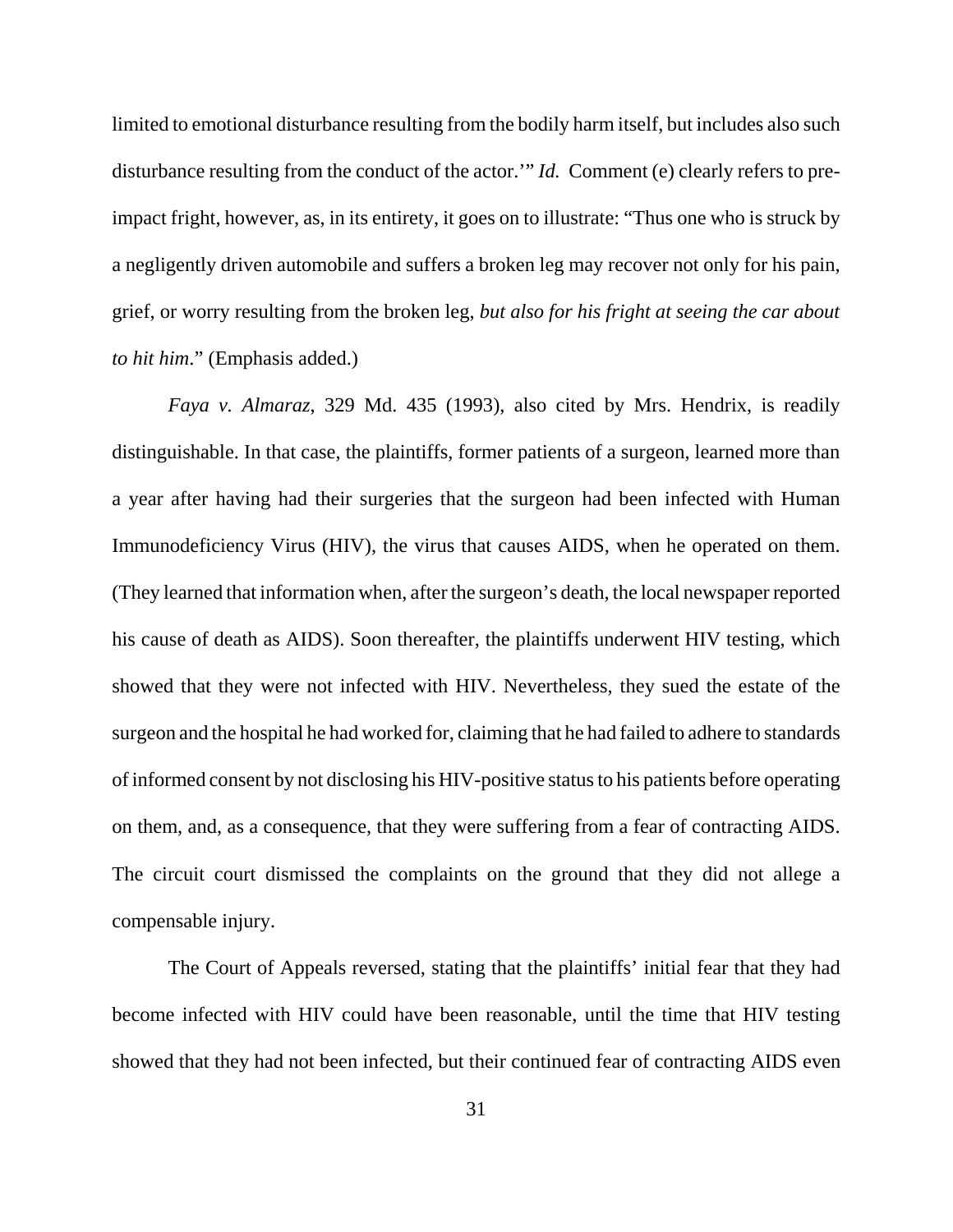after they tested HIV-negative more than a year after their possible exposure (meaning the risk of contracting AIDS from their exposure to the HIV-positive surgeon was "extremely unlikely") was unreasonable. *Id.* at 455. The Court held that the plaintiffs could recover damages for fear of having contracted HIV only if they could show physical manifestations of their fear and only for the period constituting "their reasonable window of anxiety -- the period between which they learned of [the surgeon]'s illness and received their HIV-negative results." *Id.* at 455-56.

There is a superficial similarity between this case and *Faya* in that, in *Faya*, the patients learned after their surgeries that their surgeon had been infected with HIV when he operated on them and, in this case, Mrs. Hendrix learned after the accident that the driver who had collided with her car had been drunk, in a "road rage" incident, had tried to flee, and had a criminal history of drunk driving offenses. In *Faya*, however, the information the patients learned about their surgeon after their surgeries was relevant to their emotional distress -- for the period until they tested HIV-positive -- because of the possibility that, during their surgeries, the surgeon had infected them with the virus. Thus, their emotional distress for that period was not a consequence merely of learning that the surgeon who treated them had been HIV-positive. The distress was for the reasonable fear that he had infected them with the virus, *i.e.*, that they had suffered a physical injury as a consequence of the surgeries performed without adequate informed consent. Had they been treated by an HIV-infected doctor who did not touch them and had not been in any position to transmit the virus to them (for example, a psychiatrist), the mere fact that they later learned that their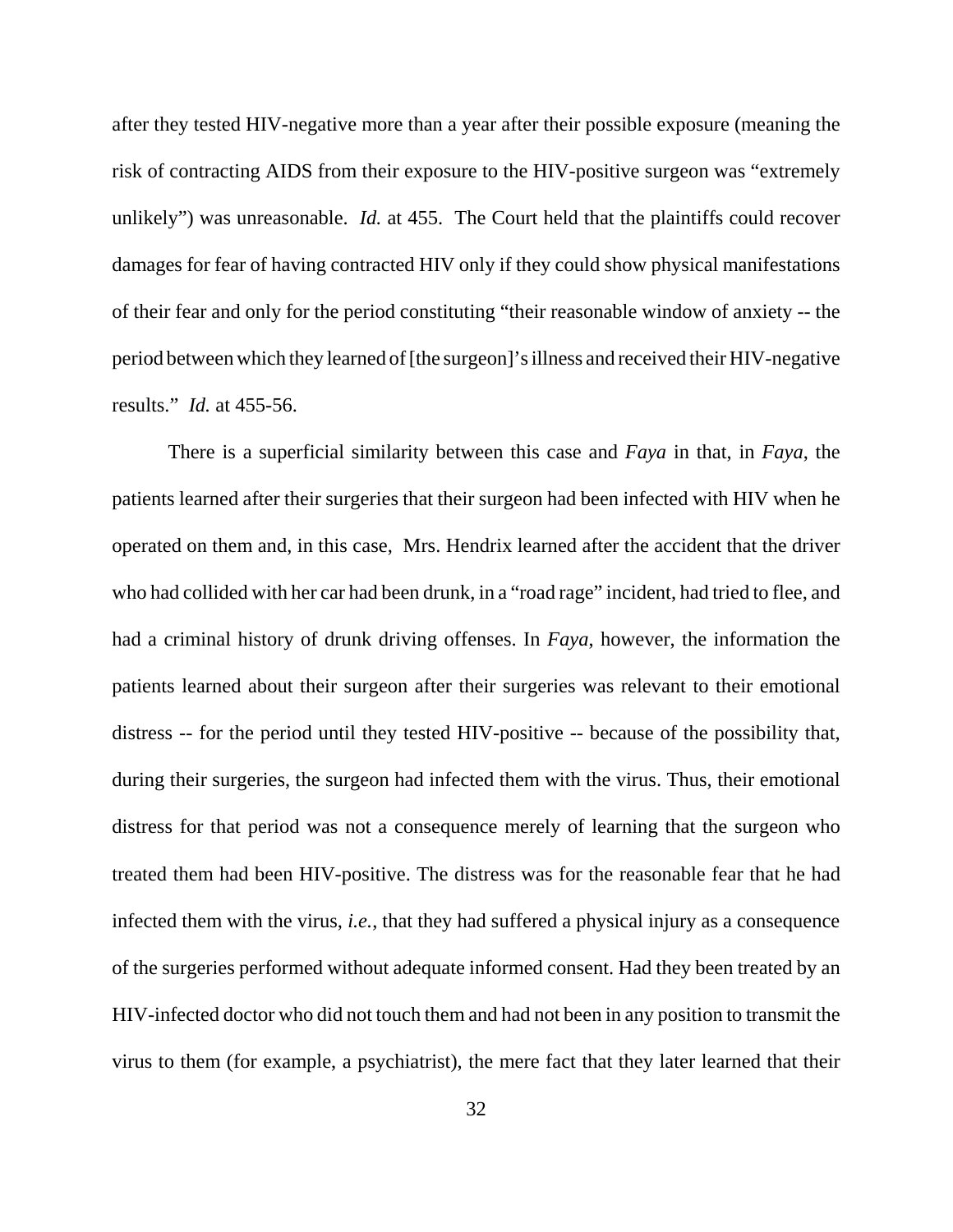doctor was HIV-positive would not have been the basis for recovery of emotional distress damages. In the case at bar, by contrast, the information Mrs. Hendrix later learned about Mr. Burns was not connected to any injury she suffered in the accident and emotional distress consequential to that injury. It was simply negative information about Mr. Burns that explained why he ran the red light but did not affect in any way the injuries she sustained in the accident or the emotional distress she experienced as a consequence of those injuries.

Mrs. Hendrix also cites *Vance v. Vance*, 286 Md. 490 (1979), for the proposition that the defendant's negligent conduct is admissible to prove the plaintiff's emotional injury even though the plaintiff did not learn of the conduct until some time after the fact. In *Vance*, in the midst of divorce proceedings, the defendant told the plaintiff that they were not actually married because, when they had been "married" some 20 years prior, his divorce from his first wife was not finalized. He thought that it had been, but, upon learning about a month later that it had not, he did not inform the plaintiff. The plaintiff learned of this for the first time during the divorce proceedings.

The plaintiff sued the defendant for negligent misrepresentation, seeking to recover damages for emotional distress. She alleged that, upon learning that her marriage had been a nullity and that her children were illegitimate (which she believed but actually was not the case), she had "suffered an emotional collapse and depression which manifested itself in her external condition," *i.e.*, changes in her appearance, symptoms of an ulcer, inability to sleep, and inability to function normally. *See id.* at 501. The defendant took the position that because there was no physical impact, the plaintiff could not recover damages for emotional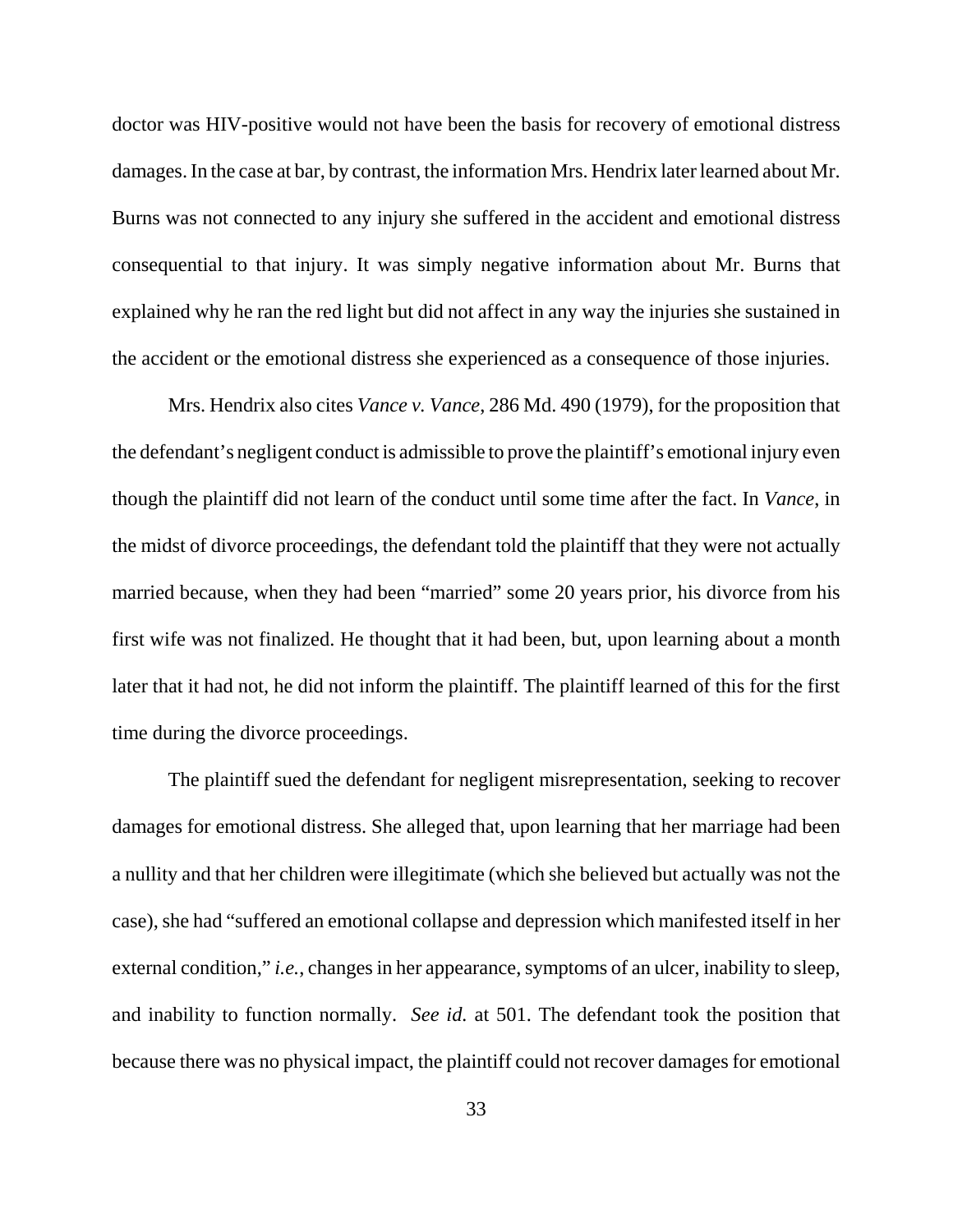distress. Rejecting that argument, the Court of Appeals held that the plaintiff could recover damages for emotional distress that had manifested itself by physical symptoms and that was proximately caused by the defendant's negligently misrepresenting to the plaintiff that they had been legally married.

In *Vance*, the plaintiff sustained no injury at all until she learned of the defendant's 20-year-old misrepresentation. Furthermore, the defendant's misrepresentation about the status of the parties' marriage was itself the wrongful act that caused the plaintiff's harm. The plaintiff's physical injury arose from the depression and anxiety that resulted from her discovery of the misrepresentation. In the case at bar, Mrs. Hendrix's after-acquired knowledge about Mr. Burns was collateral to the injuries she sustained in the accident. The breach of duty by Mr. Burns in failing to stop for the red light and hitting Mrs. Hendrix's vehicle began and ended when the collision happened. At that point, the damage had been done. It made no legal difference whether Mrs. Hendrix later discovered that the tortfeasor was a repeat drunk driver or Mother Teresa<sup>7</sup> – her damages, including the emotional distress damages attendant to the injuries she suffered in the accident, would be the same.

We agree with the ruling of the trial court that, given the posture of the case -- liability for negligence and negligent entrustment admitted and only the issue of damages to be decided by the jury -- the fact that, after the accident, Mrs. Hendrix learned that the driver

<sup>&</sup>lt;sup>7</sup>During oral argument in this Court, counsel for Mrs. Hendrix suggested that she would have suffered less emotional distress if she had learned after the accident that the driver who had struck her had been "Mother Teresa" (now Blessed Teresa of Calcutta) rather than a drunk driver.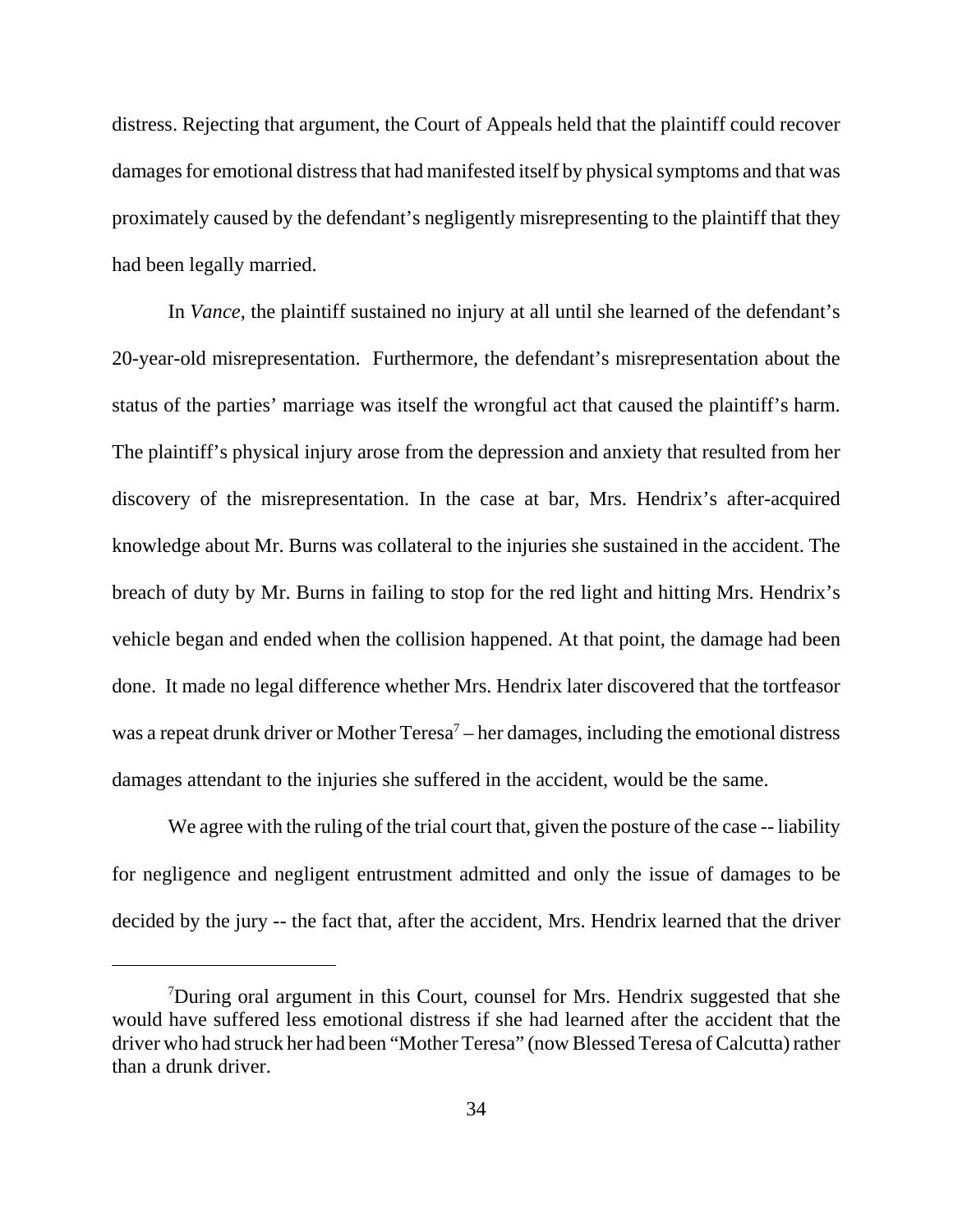who hit her was drunk, was in a "road rage" incident, attempted to flee after the collision, and had a history of drunk driving convictions did not have a tendency to prove or disprove any fact that was of consequence to the determination of damages, any more than if she had learned, post-accident, that the driver was a pedophile attempting to evade the police or was a desperate husband attempting to get his wife to the hospital in time to deliver their baby. In a negligence action in which damages was the only issue to be decided, the reason why Mr. Burns collided with Mrs. Hendrix, whether despicable or laudable, was not relevant to the emotional distress Mrs. Hendrix experienced as a consequence of the collision. Accordingly, the evidence that was suppressed was not relevant, and was properly kept from the jurors.

The trial court not only ruled that the evidence in question was irrelevant, he also ruled that, if relevant, it was unfairly prejudicial to Mr. Burns, and for that reason as well was not admissible. The trial court did not make a clearly erroneous factual finding or abuse its discretion in so ruling. It was reasonable to conclude that, to the extent that the excluded evidence had any probative value *vis-à-vis* Mrs. Hendrix's damages, it was substantially outweighed by the danger of unfair prejudice. As the Court of Appeals made clear in *Lai v. Sagle*:

In negligence cases, we consistently have held that evidence of prior acts of alleged negligence [is] substantially prejudicial in nature, and is only admissible for limited purposes, similar in nature to those circumstances recognized in Rule 5-404(b). In no instance, however, is such evidence admissible to prove the negligence alleged in the immediate case.

373 Md. 306, 319-20 (2003) (citations omitted). *See also Smith v. Hercules Co.*, 204 Md.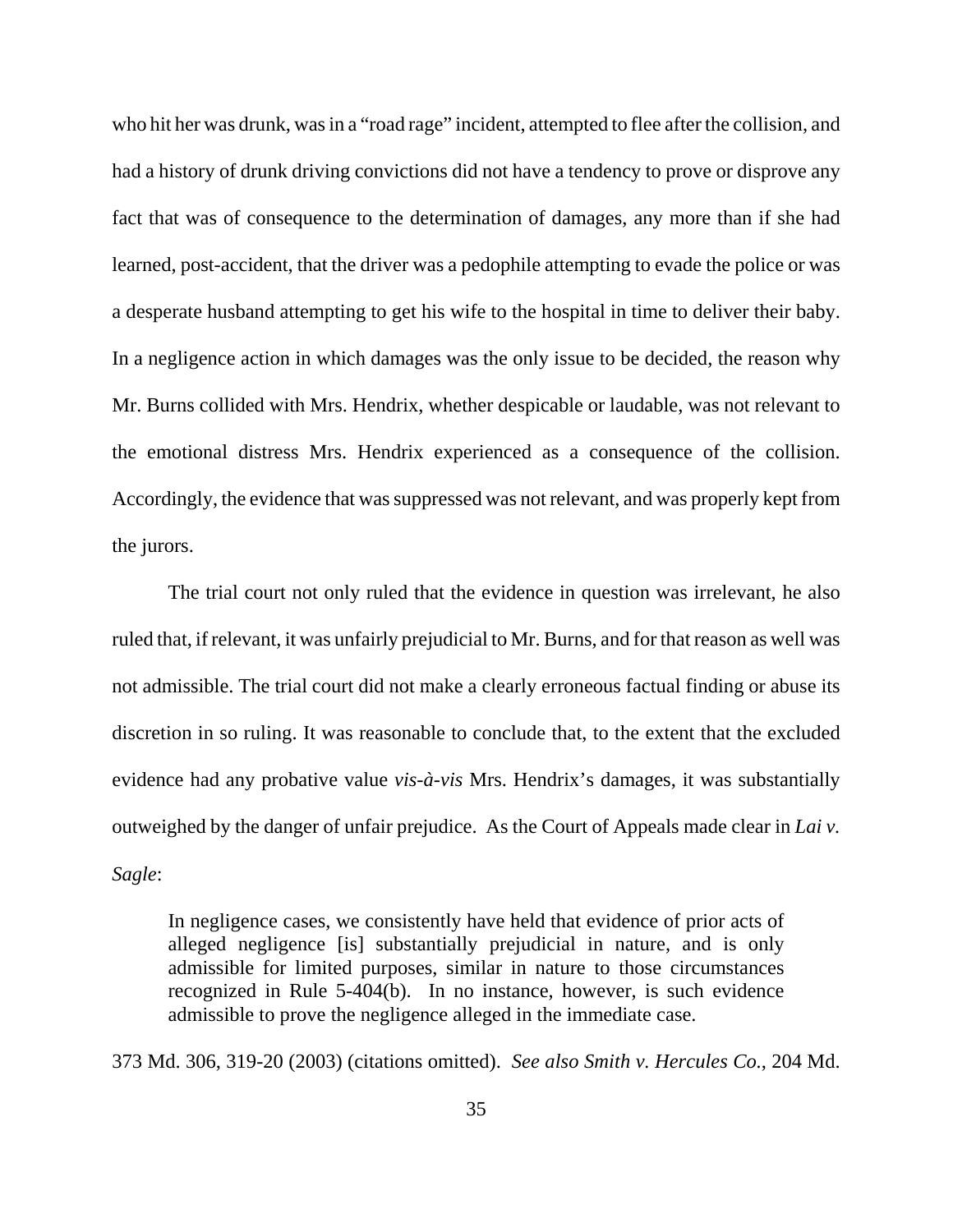379, 385 (1954) ("Evidence of other accidents, particularly where the circumstances are not identical, have little probative value and are calculated to prejudice the jury."). If evidence of Mr. Burns's conduct before and after the accident with Mrs. Hendrix was not admissible to prove that Mr. Burns was negligent in causing the accident with Mrs. Hendrix -- which he admitted he was -- then it certainly was not admissible on the sole issue of damages. The only possible effect of such evidence would have been to improperly influence the jury and inflate the damages award.

## 2. **Mrs. Burns's Concession of Liability for Negligent Entrustment of Jeep to Mr. Burns and Admissibility of Facts Underlying the Negligent Entrustment Claim**.

This issue first was raised by Mrs. Hendrix on the afternoon of the first day of trial, after the jury had been selected and before the judge gave his standard set of opening instructions. In the morning, the motions *in limine* we have discussed above had been granted (really, re-granted) and discussed at length among counsel and the court. Counsel for Mrs. Hendrix approached the court about what he would be permitted to say in opening statement, harkening back to the prior *in limine* ruling. He complained that,

if we're going to say, okay, we're just going on damages, what am I going to be allowed to say? That's what I need to know because, if I'm going to be precluded from giving my opening on why Mrs. Hendrix is here and how it happened -- because see, what the defense wants to do is sterilize the case. They want to keep out every bad fact, including what happened to her in the collision.

The trial judge interrupted to say that he already had ruled on that issue, and had made clear that "it's fair for you to describe the impact and how that relates to the damages . . . but the other matters that we also discussed are not going to be brought out." Counsel for Mrs.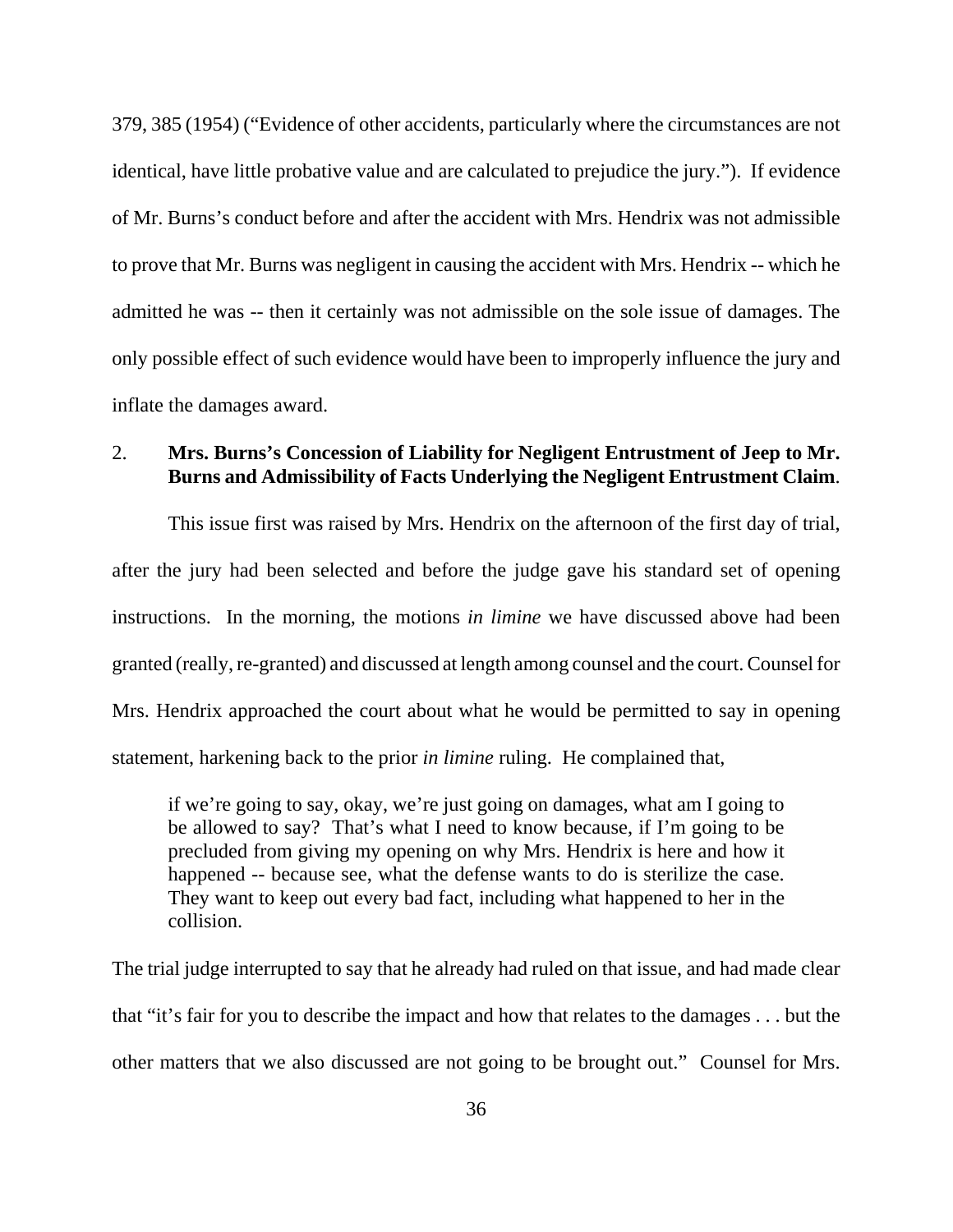Hendrix then complained that the jurors would not know "why we're suing Mrs. Burns" and that it would seem "absurd" to them that "there's a person in the courtroom being sued that wasn't in the car. We're not allowed to tell them what the theory of the case is? That is absolutely ridiculous in my view."

Counsel for Mrs. Burns interjected that it would be improper for Mrs. Hendrix to put before the jurors the precise nature of the allegations against Mrs. Burns because Mrs. Burns had conceded that she was negligent and eliciting the evidence of why she had been negligent in entrusting the Jeep to her husband would inform the jurors of the conduct by Mr. Burns that the court already had ruled inadmissible. The court again made clear that that evidence would not come before the jury, that the jury would be told that the defendants had conceded liability, and that Mrs. Hendrix had leeway to move into evidence all facts concerning what happened to her during the accident and afterward.

After the court gave its standard opening instructions, but before it instructed the jurors that the defendants had conceded liability, there was another colloquy at the bench. Counsel for Mrs. Hendrix again complained that the jury was not going to understand why Mrs. Burns was present as a defendant and "[s]he's going to escape any scrutiny because I'm not going to be allowed to say why I brought the suit. They want to understand that Mr. Burns was driving the car. What are they going to understand?" Counsel for Mrs. Hendrix continued to argue against the ruling the court already had made, saying the court was being unfair to "my side" of the case. Counsel for Mrs. Burns stated,

I simply reiterate. There's nothing prejudicial about the court's ruling. To the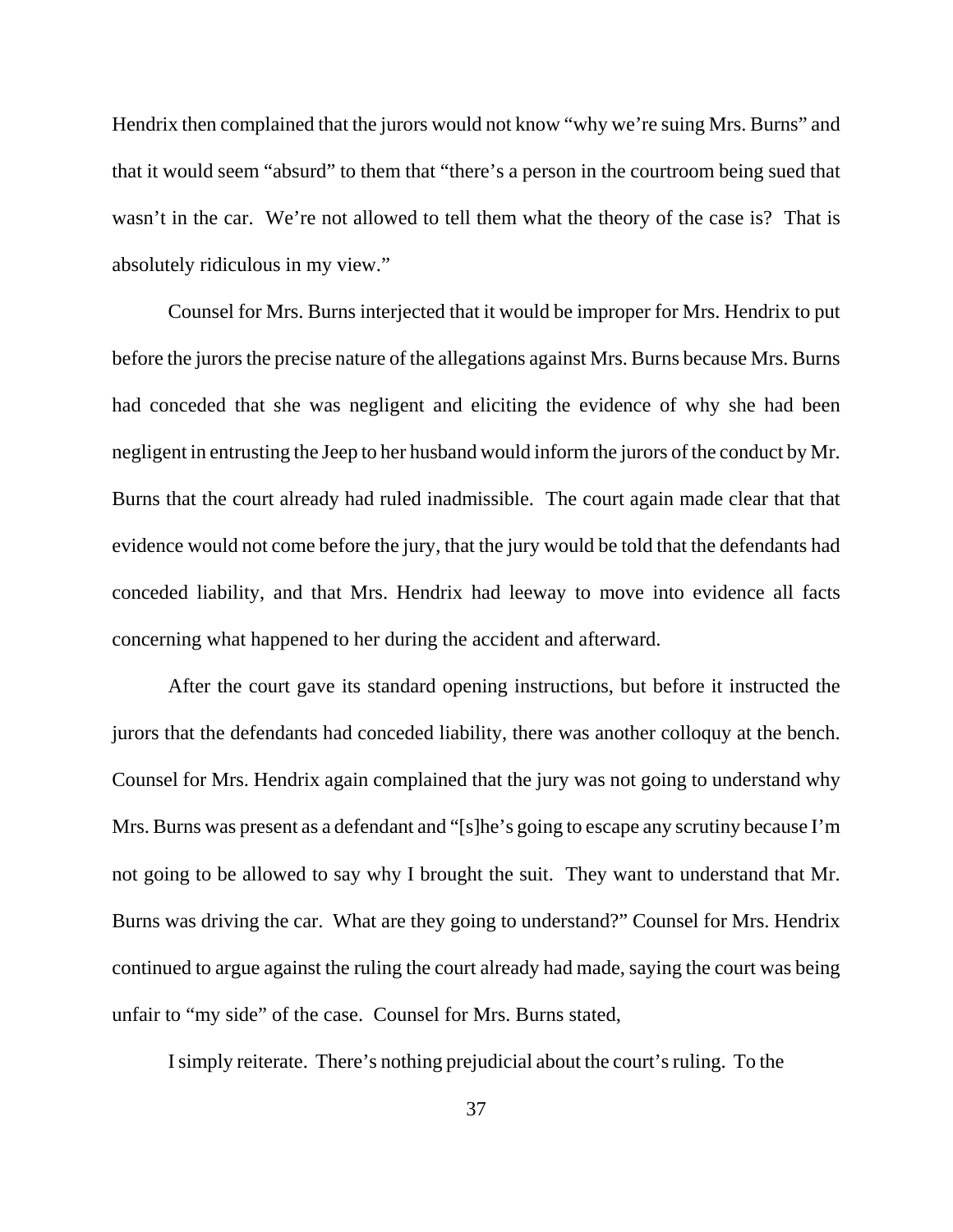contrary, for this jury to properly reimburse Ms. Hendrix for her injuries and to properly assess her damages, which is the only thing they have to do, they do not need to know all of this additional information because it doesn't bear on her damages.

The judge then stated that he had made his ruling. After counsel for Mrs. Hendrix continued to complain that "it's going to be very mysterious to them [the jurors]," the judge stated, "you can do what you need to do and then we'll deal with it if there's any objection." The judge then instructed the jurors that the defendants had conceded liability, as we have quoted above in our statement of the facts and proceedings.

On appeal, Mrs. Hendrix contends the trial court's ruling precluding her from informing the jury of both her assertion of a negligent entrustment claim against Mrs. Burns and the facts underlying that claim "infringed upon [her] right to a fair, open and public jury trial" as guaranteed by the First and Fourteenth Amendments to the United States Constitution and Articles 23 and 40 of the Maryland Declaration of Rights; and further violated "her right to recover full, fair and adequate compensation for *all* of her injuries and damages suffered as the result of [the Burnses'] tortious conduct" as guaranteed by Article 19 of the Maryland Declaration of Rights. Mrs. Hendrix also argues she was prejudiced by "probable juror confusion" as to Mrs. Burns's role as a defendant. Although she acknowledges that Mrs. Burns conceded liability for negligent entrustment, she maintains she was "robbed" of her right to present the factual basis for her tort claims against Mrs. Burns.

Mrs. Burns responds that the factual basis for her conceded liability for negligently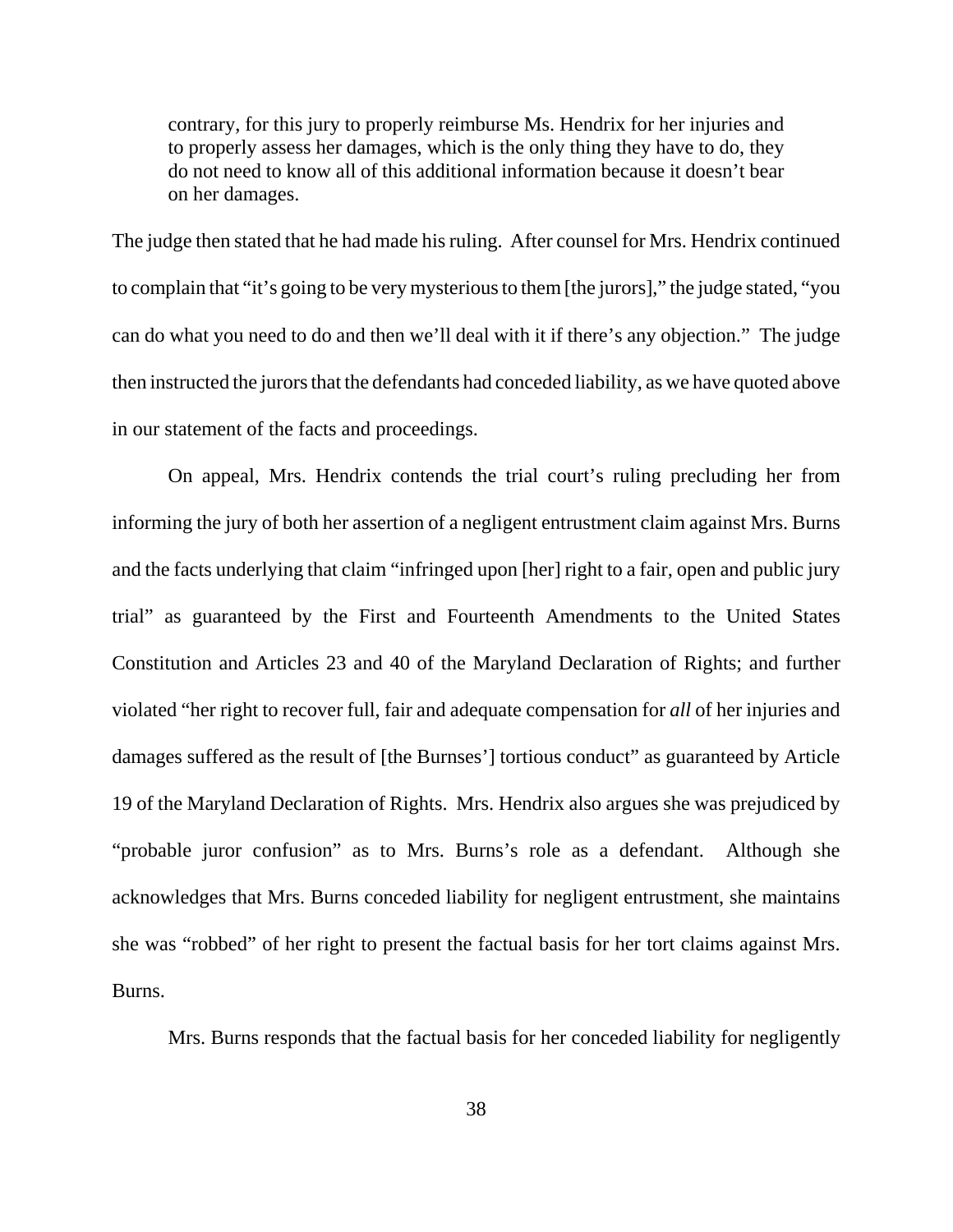entrusting her vehicle to Mr. Burns was irrelevant to the sole issue for the jury to decide: Mrs. Hendrix's damages. Mrs. Burns argues that Mrs. Hendrix's objection was "nothing more than another mechanism for [Mrs. Hendrix] to bring the highly inflammatory and unfairly prejudicial elements of [Mr. Burns's] past behavior before the jury." She points out that the trial judge instructed the jury, and counsel for Mrs. Hendrix reminded the jury in his opening statement, that she (Mrs. Burns) was a defendant in the case, and that she had conceded liability. Mrs. Burns maintains that there is no merit to Mrs. Hendrix's argument that the jury was in a "total blackout" as to her role in the case; on the contrary, the jury had all the information it needed to decide what damages Mrs. Hendrix was entitled to receive as a result of the injuries sustained in the automobile accident, which was its only function given that summary judgment had been granted on the battery claim and both defendants had conceded liability on the negligence claims.

The thrust of Mrs. Hendrix's argument on this issue is that, because the jurors were not told that the tort for which Mrs. Burns had conceded liability was negligence in entrusting the Jeep to Mr. Burns and further were not allowed to hear evidence of the facts underlying that claim, *i.e.*, why it was that Mrs. Burns breached a duty of care by allowing her husband to drive the Jeep, her (Mrs. Hendrix's) constitutional rights to a public jury trial and to a remedy for her injuries were violated. The three cases Mrs. Hendrix cites to support this argument are inapposite, however. In all of them, either the identity of a party to the case was concealed from the jury altogether or the public was denied access to the proceedings. *See King v. State Farm Mut. Auto. Ins. Co.*, 157 Md. App. 287 (2004) (holding that, in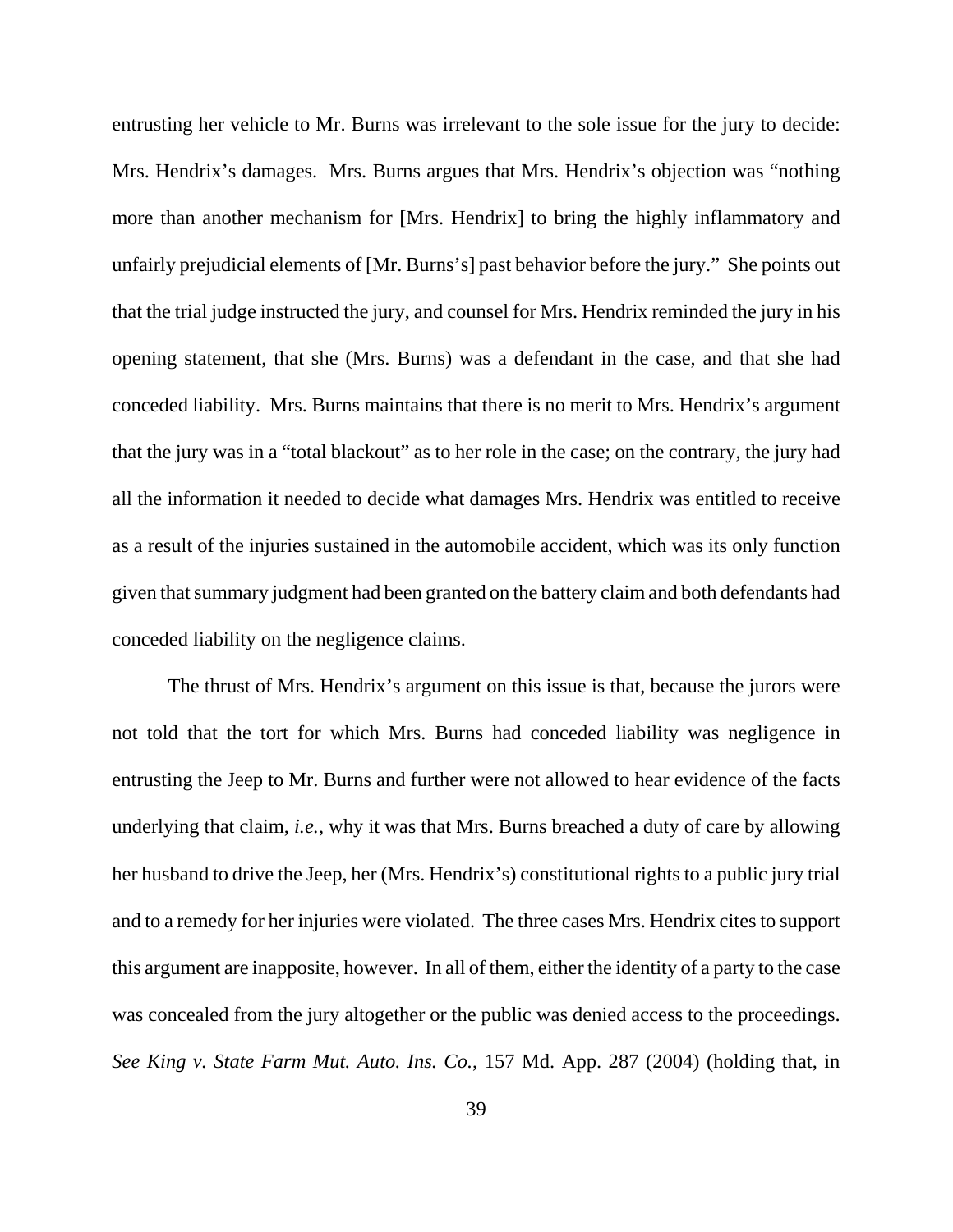insured's suit against insurer on underinsured motorist insurance policy, the trial court erred by ruling that the identity of defendant would not be revealed to the jury); *Doe v. Shady Grove Adventist Hosp.*, 89 Md. App. 351 (1991) (affirming trial court's ruling to allow public access to court records, but reversing its ruling not to allow plaintiff to proceed anonymously when plaintiff was alleging that defendant hospital personnel had unlawfully disclosed plaintiff's AIDS diagnosis to plaintiff's friends and family); *State v. Cottman Transmission Sys., Inc.*, 75 Md. App. 647 (1988) (vacating a "gag order" that prohibited contact with the press in suit by Attorney General under Consumer Protection Act when defendant's sales fell 35% after Attorney General issued press release announcing complaint).

In this case, Mrs. Burns's identity was made known to the jurors as early as in the opening instructions by the trial judge. In informing the jurors that the defendants had conceded liability, the court stated: "the defendants, Charles Robert Burns and Candice Marie Burns, his wife, have essentially stipulated to liability in this case so this is not an issue that you need to decide . . . ." There was a public trial in which the jurors knew that Mrs. Burns was a defendant, together with her husband, and that they had admitted they were liable to Mrs. Hendrix for the claims against them.

Although couched in terms of the violation of constitutional rights, Mrs. Hendrix's true argument is that the court erred in ruling that the nature of the negligence claim against Mrs. Burns and the specific facts supporting that claim were not relevant given that liability, *i.e.*, breach of duty and proximate cause, was conceded and therefore the sole issue for the jurors to decide was damages. The eyewitnesses to the collision, including Mrs. Hendrix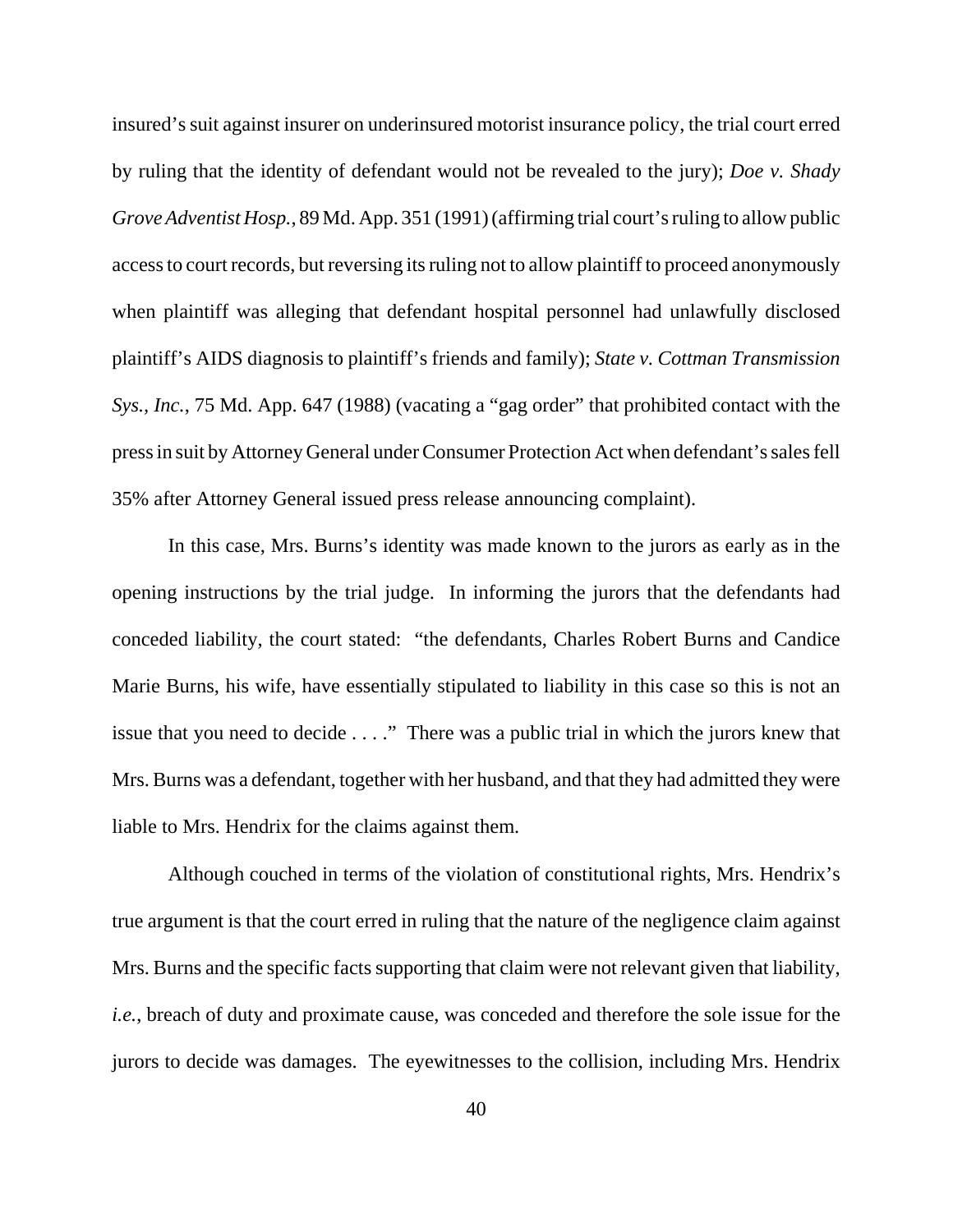herself, could describe the basics of how the accident happened -- that at an intersection controlled by a traffic light, Mr. Burns drove through a red light and collided with Mrs Hendrix, who was traveling on the green light -- and, therefore, regardless of Mrs. Burns's concession of liability, Mr. Burns's basic breach of duty in running the red light would become known to the jurors. Mrs. Burns, on the other hand, was not personally involved in the accident and therefore her tortious conduct in negligently entrusting the Jeep to her husband would not be evident to the jurors. Mrs. Hendrix takes the position that, without knowledge of the basic claim against Mrs. Burns and the facts underlying that claim -- *i.e.*, what Mrs. Burns knew about Mr. Burns's past driving record that made it a breach of duty for her to allow him to drive her Jeep -- the jurors would be at a loss as to who she was or why she was involved in the case at all. Therefore, she maintains, those facts were relevant and their relevance was not outweighed by any danger of unfair prejudice to the Burnses.

We disagree and hold that the trial court properly ruled that the negligent entrustment allegation, and the facts supporting it, were not relevant to the issue of damages; would have been unfairly prejudicial if admitted into evidence; and there was no danger of jury confusion without that information and evidence before the jury.

Allowing Mrs. Hendrix to inform the jury of the precise nature of her negligence claim against Mrs. Burns or the factual basis for that claim necessarily would have injected Mr. Burns's prior bad acts into the case. Maryland recognizes negligent entrustment, a type of negligence, as formulated by section 390 of the RESTATEMENT (SECOND) OF TORTS:

One who supplies directly or through a third person a chattel for use of another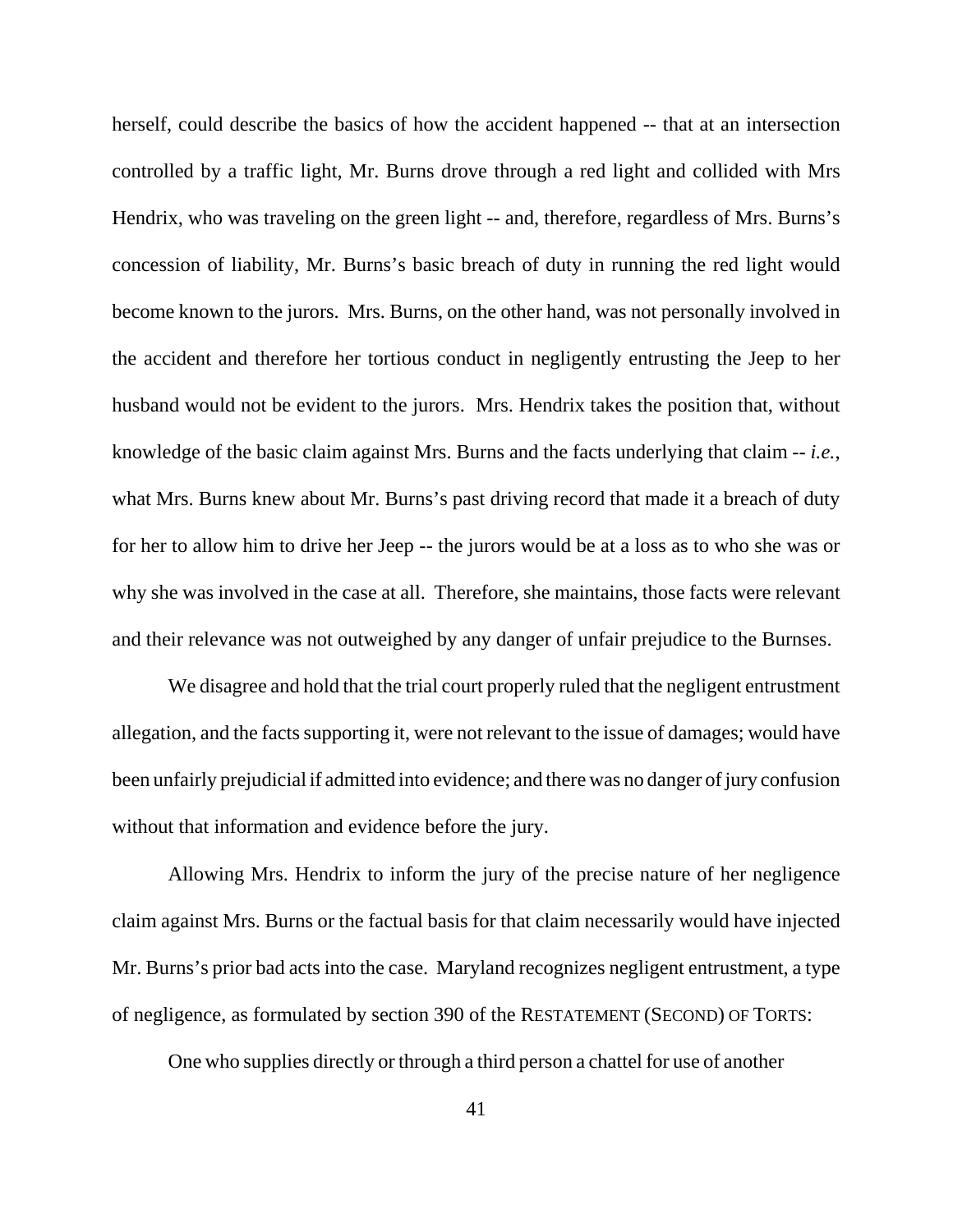whom the supplier knows or has reason to know to be likely because of his youth, inexperience, or otherwise, to use it in a manner involving unreasonable risk of physical harm to himself and others whom the supplier should expect to share in or be endangered by its use, is subject to liability for physical harm resulting to them.

*Broadwater v. Dorsey*, 344 Md. 548, 554 (1997) (quoting RESTATEMENT (SECOND) OF TORTS § 390). Therefore, revealing to the jury the nature of the negligence claim against Mrs. Burns and the facts underlying it would have meant revealing that Mrs. Burns entrusted the Jeep to Mr. Burns when she knew or had reason to know that he was likely to drive in a manner that would pose an unreasonable risk of harm to himself or others; and that she knew or had reason to know this because of his history of drunk driving.

Because Mrs. Burns had conceded liability for negligent entrustment, the only possible objective in informing the jury of Mr. Burns's prior drunk driving conduct, which would have formed the basis for the negligent entrustment claim, would have been to place him in a more negative light than the jury would have seen him by his having conceded liability, and thereby improperly influence the jury's verdict. As we have explained, Mr. Burns's pre- and post-accident conduct was not relevant to the sole issue before the jury, which was the amount of Mrs. Hendrix's damages proximately resulting from the car accident; and, if relevant at all, was unfairly prejudicial.

Finally, the court adequately informed the jurors of all they needed to know regarding Mrs. Burns: that she was a defendant in the case, that she was married to Mr. Burns, the driver who had collided with Mrs. Hendrix, and that she had conceded liability. Given that the sole issue in the case was damages, there was no reason to think that the jurors would be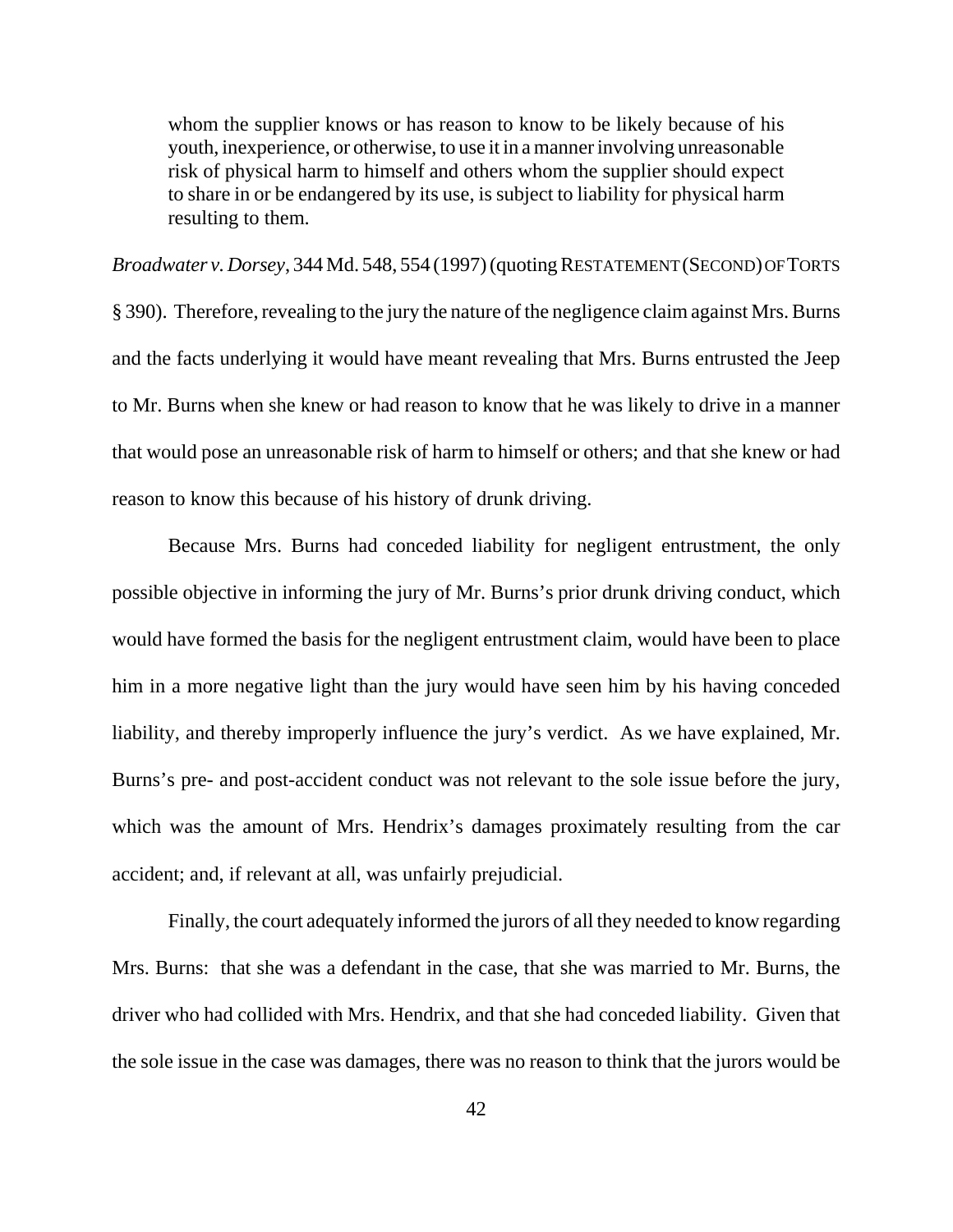confused about Mrs. Burns's presence as a defendant; and indeed the record reflects no such confusion.

#### **III. Motion to Strike Amendment to Complaint**

On October 30, 2009, 18 days before the first scheduled trial date, Mrs. Hendrix filed a motion for leave to amend her complaint. She sought to add an allegation in her negligent entrustment count that not only did Mrs. Burns know of her husband's previous history of alcohol abuse but she also knew of his record of uncontrollable anger, criminal conduct, and drug abuse. Mrs. Hendrix also sought to add to that count that

[Mrs. Burns] intentionally and willfully engaged in a scheme to permit [Mr. Burns] to use and to operate a motor vehicle on public highways when she knew, or should have known, of the extreme danger and risk that [Mr. Burns] posed to other motorists and persons on or using said highways, including [Mrs. Hendrix].

Mrs. Burns opposed the motion for leave to amend, arguing that the amendment was inappropriate so soon before trial, and, more important, that the amendment simply was an attempt to allow the introduction of evidence of "alleged outrageous prior conduct by [Mr. Burns]." As Mrs. Burns had conceded all of the elements of negligent entrustment except damages, the allegation of intentional conduct -- which is not an element of negligent entrustment in any event -- would serve only to "artificially bolster" Mrs. Hendrix's claim for damages.

On November 17, 2009, the day the case originally was scheduled for trial, the court entertained oral argument on several motions, including Mrs. Hendrix's motion for leave to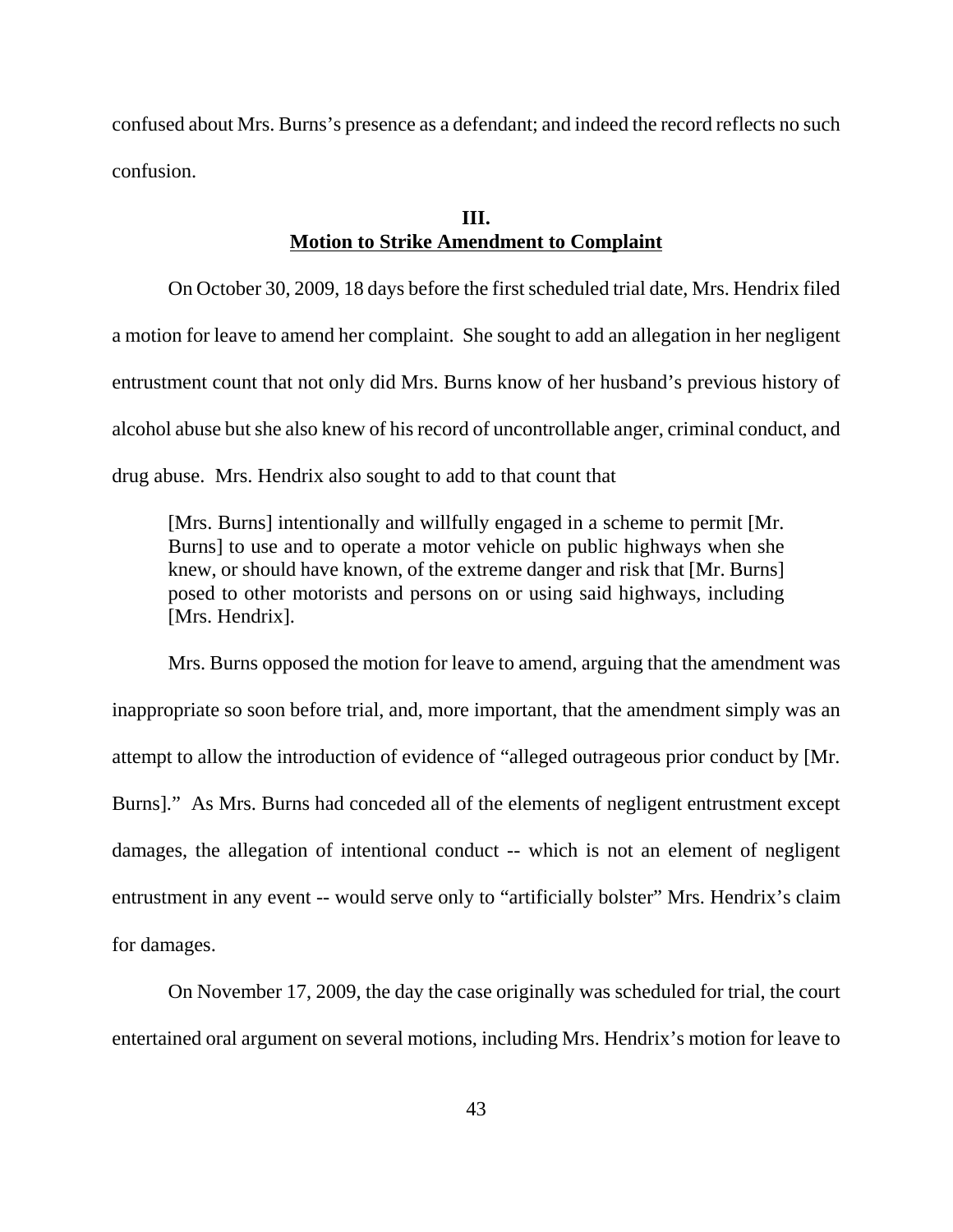amend her complaint. It was at that hearing that the court vacated the prior order granting summary judgment in favor of Mr. Burns on the battery count, thus reinstating Mrs. Hendrix's battery claim. The court denied Mrs. Hendrix's motion for leave to amend her complaint. In light of its other rulings, the court postponed the trial and ordered that the case would be bifurcated so that separate juries would decide the issues of liability and damages. Later, another circuit court judge vacated the bifurcation order and the order resurrecting the battery claim, reinstating summary judgment in favor of Mr. Burns on the battery count and ruling that the case would be tried before a single jury.

On August 26, 2010, Mrs. Hendrix filed an amended complaint that made changes only to the negligent entrustment count. The changes were the exact same ones she had sought to make on October 30, 2009. On September 9, 2010, Mrs. Burns moved to strike the amendments to the complaint, making much the same arguments she had advanced in opposition to the prior motion for leave to amend. On the day of trial (September 29, 2010), the court granted Mrs. Burns's motion to strike on the ground that the case was being tried on the issue of damages only and therefore the amendment was superfluous.

A party may amend a pleading without leave of court "by the date set forth in a scheduling order or, if there is no scheduling order, no later than 30 days before a scheduled trial date." Md. Rule 2-341(a). After those dates, a party may amend a pleading "only with leave of court." Md. Rule 2-341(b). "Amendments shall be freely allowed when justice so permits." Md. Rule 2-341(c). We review for abuse of discretion a court's decision to allow or disallow amendments to pleadings or to grant or deny leave to amend pleadings.